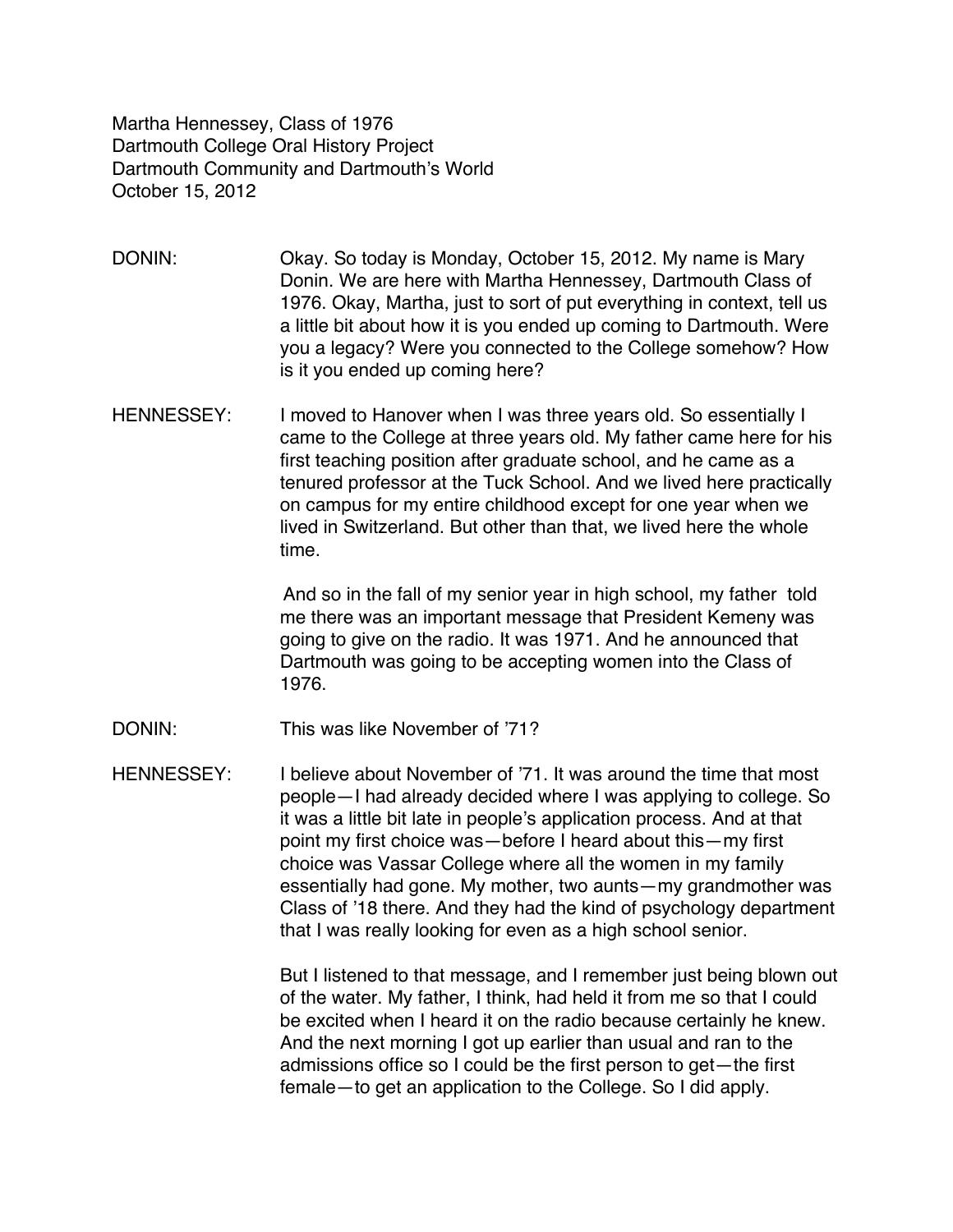And I should say that I grew up literally at the end of Frat Row. So every morning walking to school, I walked up Frat Row. Every afternoon I walked back. And my father used to always talk about how much he disliked that. And many times tried to move us to other places because he thought it was a terrible thing for us, his children, to be walking up and down Frat Row, especially his daughter.

- DONIN: Because of what you would see there?
- HENNESSEY: Because of what we would see there. In fact, I'll never forget the time that I was driving with my father, and I was in the front passenger seat. And a student came from what seemed to be from nowhere and jumped on the hood of our car and pounded with his fists on the hood of the car. And my father, who was a very mildmannered man—who still is—jumped out of the car, asked this fellow for his name, and he gave him a false name. And he asked him where he lived on campus. And I guess he must have given him the correct place where he lived on campus even though he gave him a false name. Anyway, my father got back in the car, and I was horrified by the way he had accosted this student because I'd never seen that out of my father before.

At the time I believe my father may have been the dean of Tuck. And what I remember was that he found out somehow through the campus police who he was and summoned him into his office at that point. And told him that what he had done was terrible and that people live in that neighborhood and that he had terrified his child and all this. I think my father scared me more than the student did. [Laughs] But anyway….

- DONIN: The student must have been pretty scared, too.
- HENNESSEY: The student was terrified. And the funny thing is I remember later.... Maybe I was only about 13 or something. And I remember later after he told me the whole story of what he'd done with this student - And I said, "But, Dad, what if he now doesn't want to apply to Tuck School. He may, you know…." Almost like I was worried about the marketing side of all of this. And it was at that point my father said, "Martha, going to Tuck School is a privilege. You know he's the one who should be worried about it." You know how when you grow up, you just don't understand how these things work?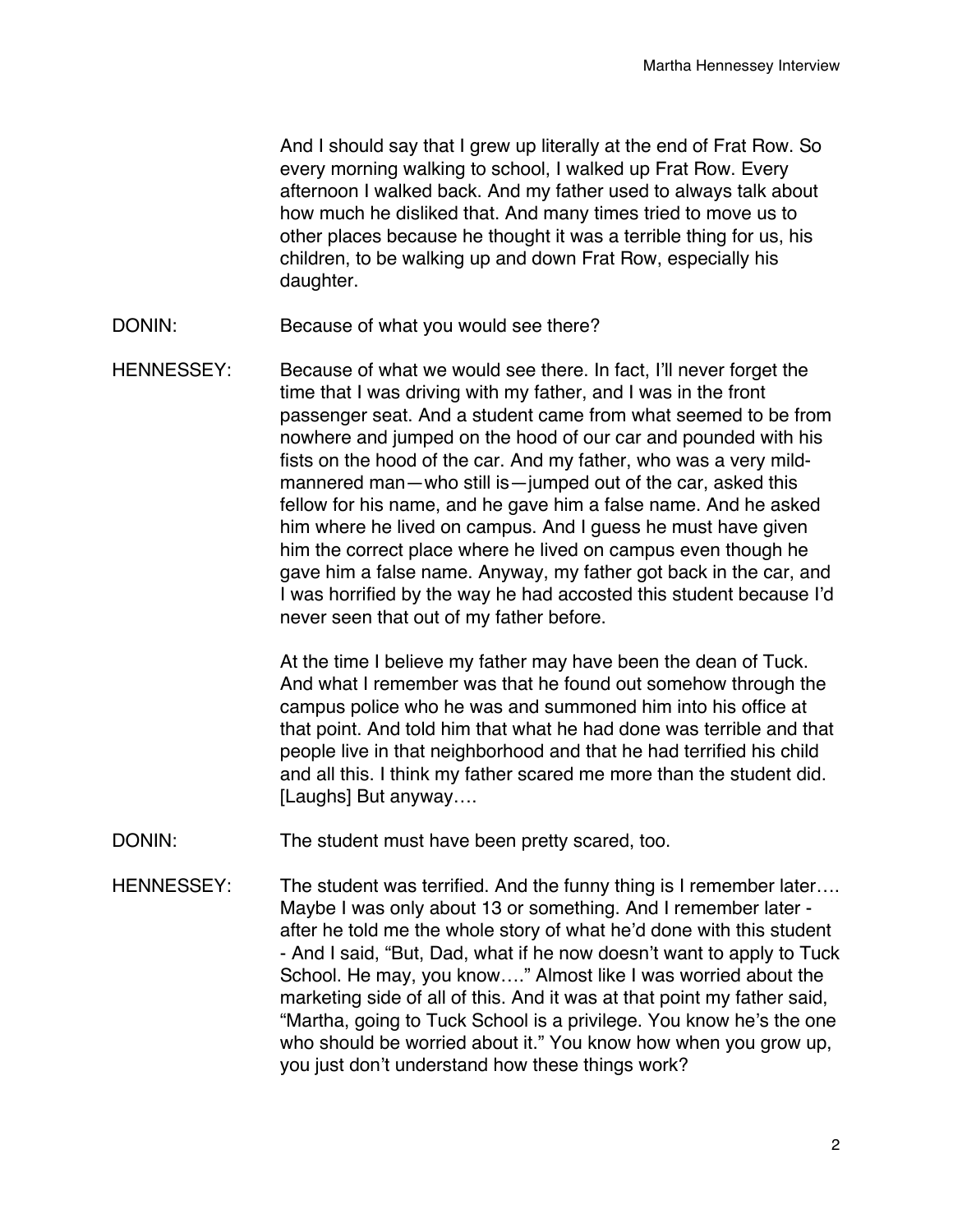So anyway…. Yes. So there were things like that. I mean he just didn't like the idea that we were walking up and down that street. We literally used to Trick or Treat at the fraternities. And the fraternities used to have bags of candy and things. We Trick or Treated at the President's House. I remember because he always had a full Hershey's candy bar, which was just unheard of.

# DONIN: Right.

HENNESSEY: I doubt anybody Trick or Treats at the President's House and certainly not at the fraternities anymore. But anyway my father was very concerned by the fact that we lived at the end of Frat Row. We weren't on the pond, which was somewhat removed. We were really… in a house that actually was owned by the College originally. Still to this day they have the right of first refusal because the house is so close to the campus that any faculty member who comes, the College wants to be able to offer that as an option.

> So anyway, let's see. So I applied to Dartmouth, and I got in as a freshman and went through a sort of painstaking process of deciding what was the right thing for me to do. And I had absolutely no pressure on me to go to Dartmouth. I had not a single relative who had ever gone to Dartmouth. Of course my father was involved at the College.

At that point my mother was not involved. She worked in Concord. And I felt—although I don't know that it was real—I felt a pressure, some kind of pressure, to go to Vassar. We had Vassar plates. We had Vassar pictures and watercolors on the wall. My father went to Princeton. So we had some Princeton things around. But we didn't have anything Dartmouth really.

- DONIN: And you were the oldest in your family?
- HENNESSEY: No, I was the second in my family.
- DONIN: Mm-hmm. Mm-hmm.

HENNESSEY: Of two. There were just two of us. And my brother was much more a child of the sixties in many ways than I was. There was no way he was going to go to Dartmouth. I mean, you know, he was rebelling against everything. There was no way. And yet I had literally grown up telling my parents I am going to Dartmouth…from a very young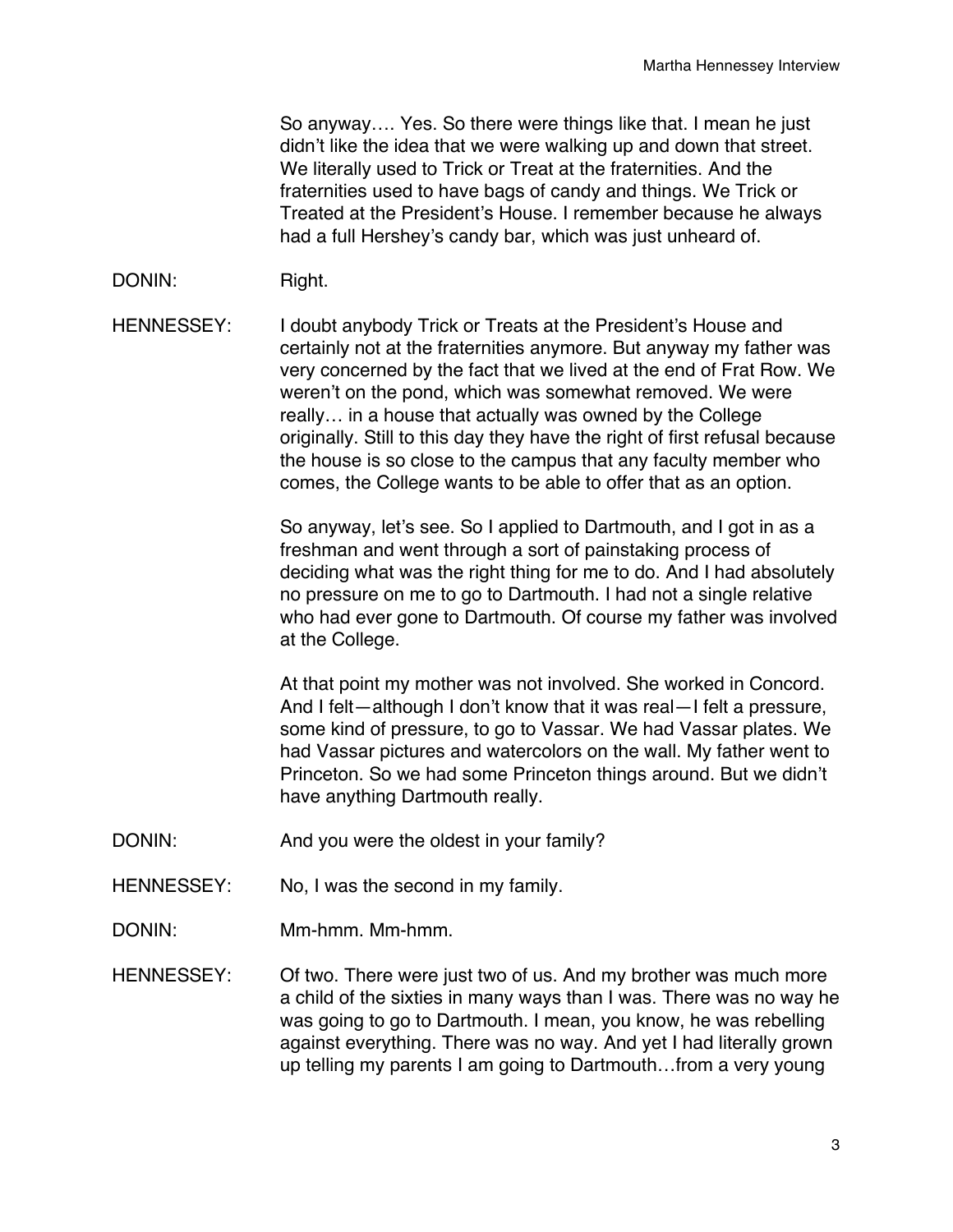age. Just saying, I know there are only men here, but I am going to Dartmouth. I am going to Dartmouth.

- DONIN: What was the appeal of it to you?
- HENNESSEY: For some reason I and my friends immersed ourselves in a lot of the traditions. At that point there was a bonfire for every single home game. We went to every bonfire. We always collected acorns ahead of time and threw them in the fire to hear them pop. You could go right up to the fire. It was a tradition for high school students to steal the beanies of people whose year was the same as our high school year. So we did that. We snuck into almost every single home football game. We knew exactly where the bars were wide enough. And the campus police would watch us do it. They didn't care, you know. We went to the football games. We rooted for Dartmouth. I had a Dartmouth scarf before I graduated from high school. We bought our notebooks at the Dartmouth bookstore. And that's the only place you could buy your notebooks for high school. So they all said "Dartmouth" on them.

It's such a small town, and there was virtually no difference between town and gown. And they worked very hard to have that relationship be very, very strong. And at that time the parents of almost everybody with whom I went to school either was a doctor at the hospital or worked at the College. One or the other. In Hanover the professors could afford to live in town, so they did.

- DONIN: Times have changed.
- HENNESSEY: Times have changed, right. So there was very little difference between the people who lived in town. Of course there were people who lived in town who were not affiliated, who were more the blue collar workers, you know…even people who worked in the dining hall and such; some of them lived in town. Or they lived in Lyme and took the school bus into town or lived in Etna. So there were some. But it was a very different kind of insular population. So I think I just felt so much a part of it that it felt as if I should be here.
- DONIN: So there was no stigma in those days of being sort of a townie. It sounds like it was almost the opposite.
- HENNESSEY: We didn't see a stigma as townies. We thought it was very cool to be a townie. I think that the college students probably found us annoying. On the other hand, we never ever went to a fraternity in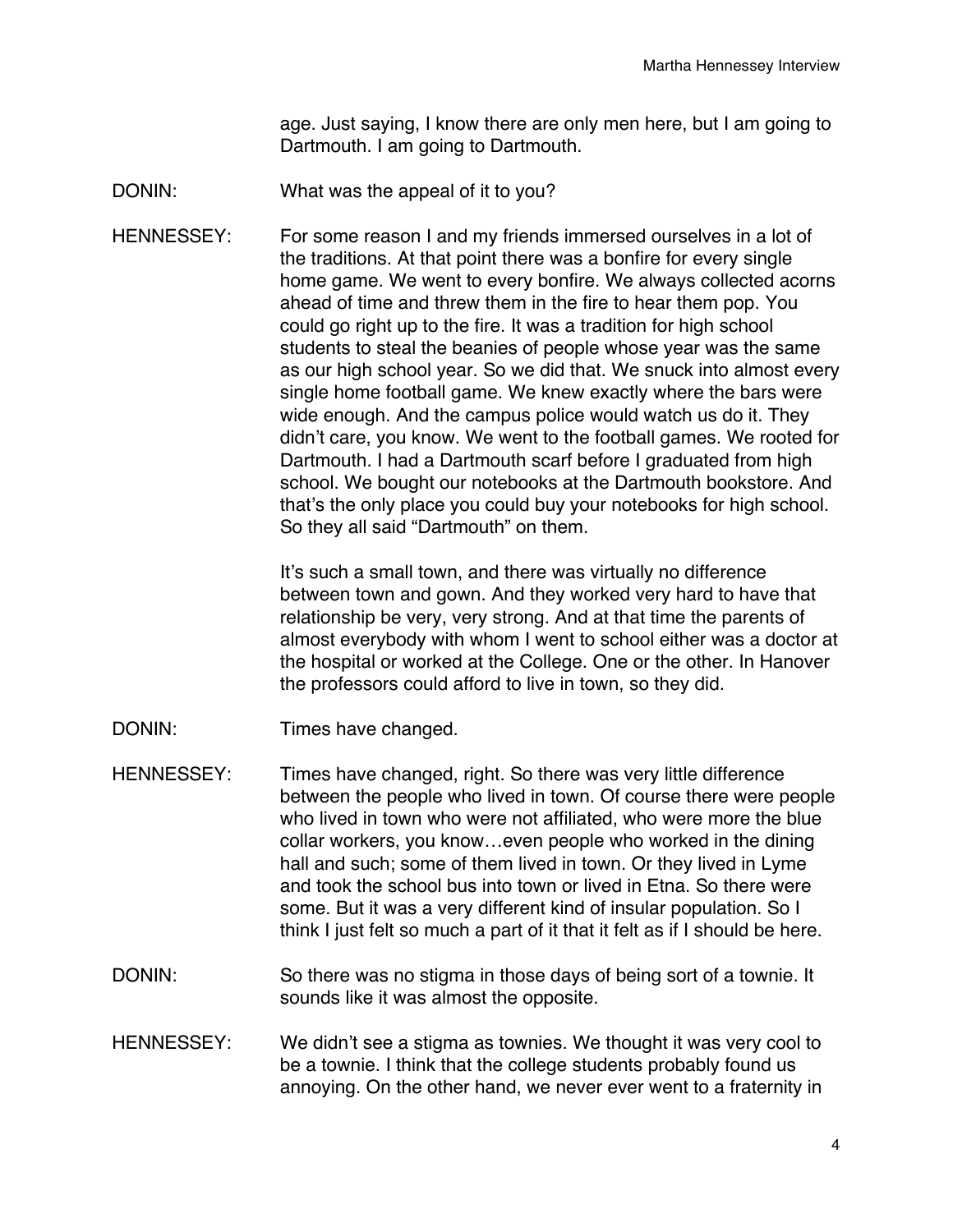high school. Never, ever. At least I didn't. I'm sure there were people who did. But I think we had a very clear idea of where townies were allowed and where we weren't. We could go to the football games. We hung out in the HOP. I was in plays starting in about eighth or ninth grade because they didn't have females for their plays. So I was very involved in theater. And so I was sort of a HOP brat as well. I just was always there building sets, being in theater. I did that at the high school as well. But I loved doing it at Dartmouth with a couple other friends. And so there were certain places that we were welcomed.

When the United States invaded Cambodia during the Vietnam War, there was a huge protest, and they closed down classes at Dartmouth and around the world—around the country—as you know. In fact at that time my father got a lot of flak from alumni because he went to Wall Street and talked about how much he was opposed to the Vietnam War and what had happened. And a lot of old wealthy Tuck alums did not appreciate that.

But anyway, what I was going to say is that a group of us, for example, they came to the high school and asked us to fill in for all of the people who were working in the dining halls so that they could also be part of what was going on on campus. And so I remember serving food to Dartmouth students there. And that was the only time I'd ever been in Thayer.

So I wasn't…there was a very clear distinction between where townies could be and how we could be a part of things, and where we couldn't be. And if you think about the fact that most of our parents were involved with Dartmouth at that point, I think it meant that it was kind of a safe melding.

- DONIN: It sounds idyllic actually.
- HENNESSEY: Yeah, it was really lovely. It was lovely from my perspective. I wouldn't be surprised if students from that era thought that townies were a little annoying. But I don't think we got into the heart of it in ways that bothered them. That's coming from a townie, so I don't know.

But the other thing is—and I think this is still true but more so when I was in Hanover High School—is that we still, I think Hanover High still doesn't have AP classes. So if you get to a certain point in the curriculum at Hanover High School and you need to go beyond that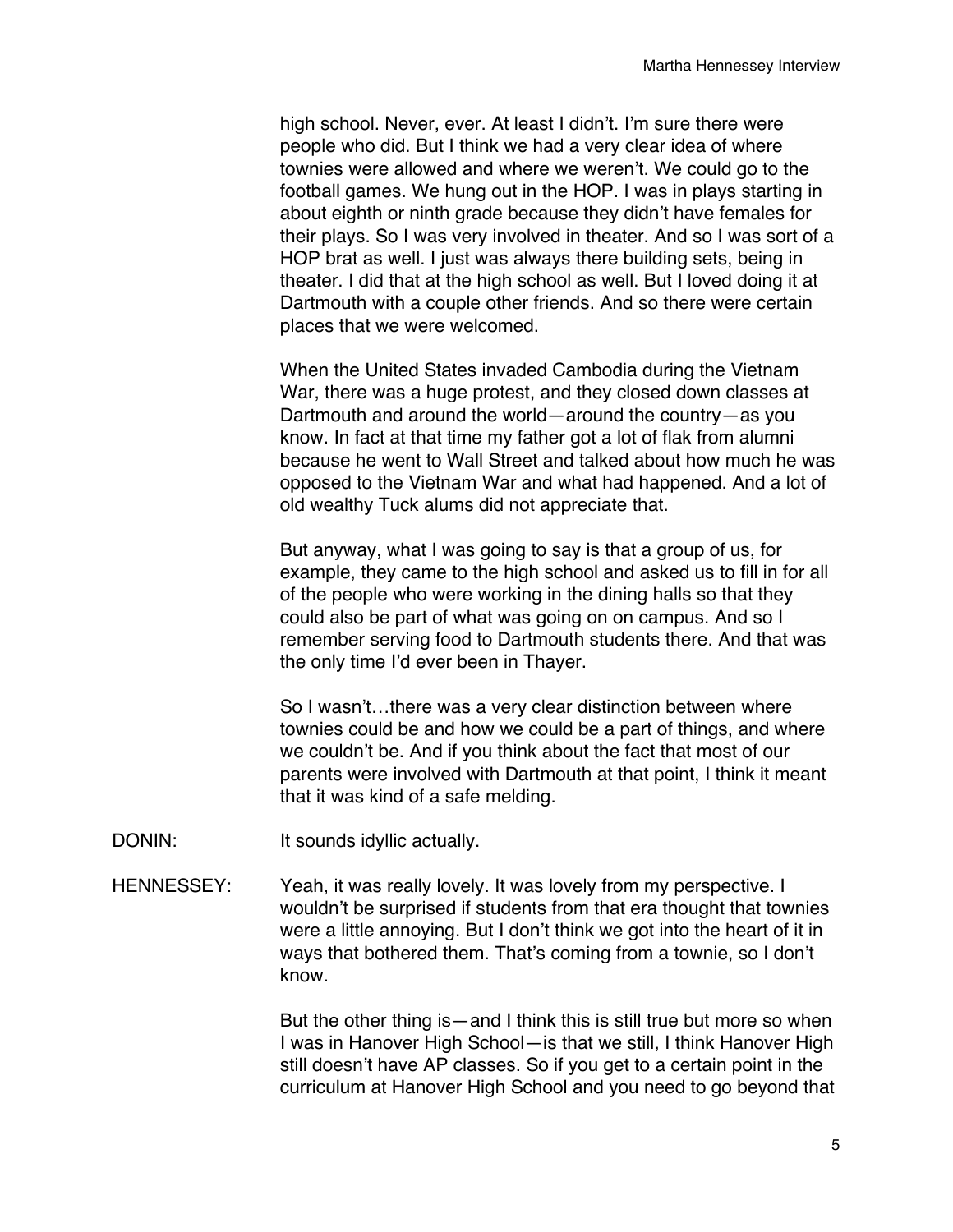or you want to…. It used to be if you wanted to take any class that Hanover High doesn't offer, you could take it at the College. So I had taken three classes at least by the time I graduated. And then over the summer I was in the Summer Repertory, which gave me three more classes. So I had six college credits when I went to college. And I mean many high school students—I didn't, I wasn't a math person—but many of my classmates took calculus with John Kemeny as high school seniors.

DONIN: Wow!

HENNESSEY: At Dartmouth. So we were in the classes as well.

But nonetheless, I didn't socialize in any way with even the people I was in the classes with. It was pretty clear where the boundaries were. But otherwise things seemed to be more a community kind of thing. We would—on Winter Carnival, we'd go to all the events. We went to the ski jump, we went to watch the Winter Carnival queen be crowned.

- DONIN: Oh, yes.
- HENNESSEY: All that kind of stuff.
- DONIN: Right.
- HENNESSEY: So I think I knew much more about Dartmouth traditions than current Dartmouth students do. And I should count again, but I think maybe between eight and ten of my classmates went to Dartmouth.
- DONIN: Yes, yes. But that's common, I think, isn't it?
- HENNESSEY: Yes.

DONIN: Back then?

HENNESSEY: Back then it was common. I don't know if that many go now.

DONIN: Right.

- HENNESSEY: It was very common. And also back then it was free to go to Dartmouth.
- DONIN: Oh, yes.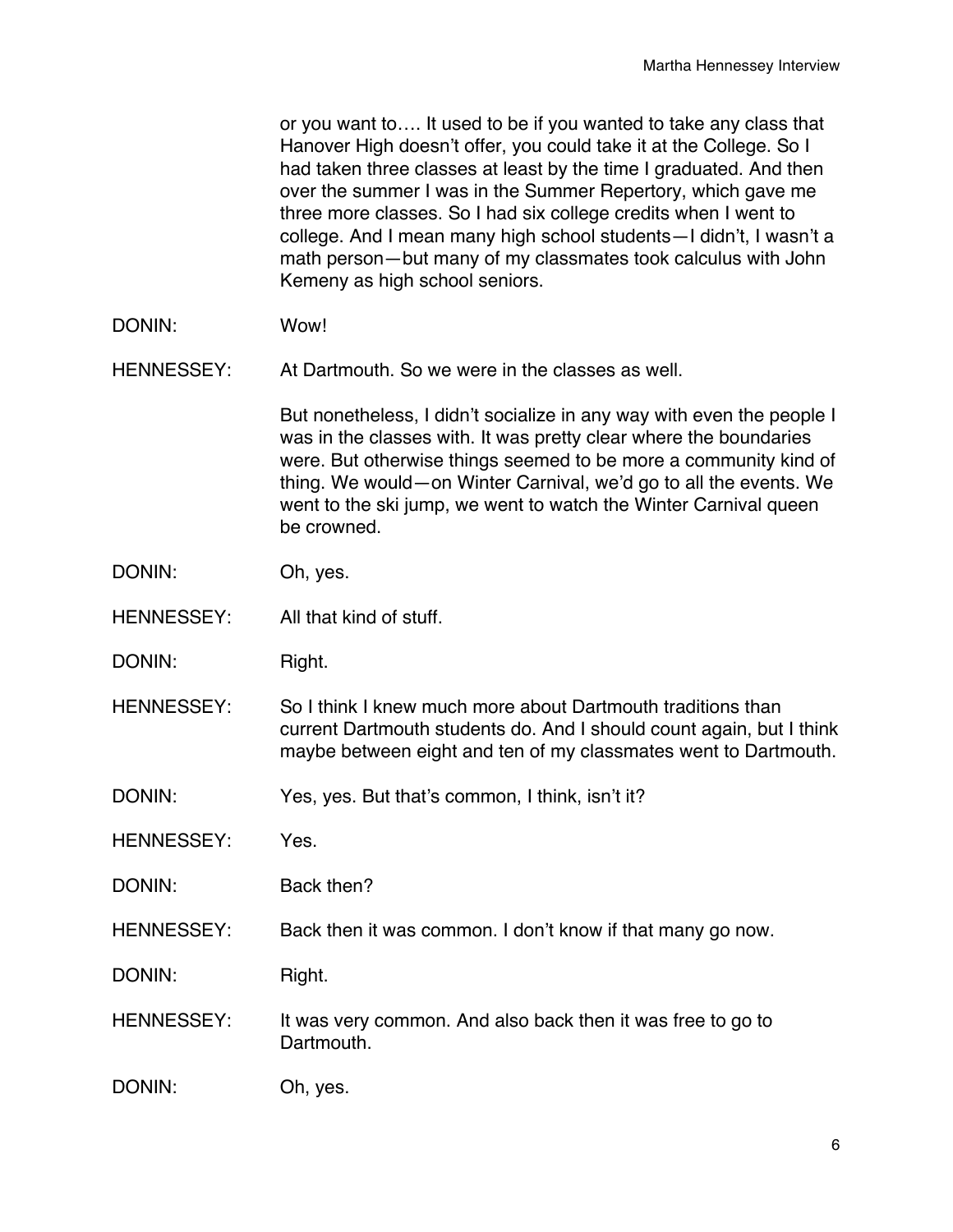- HENNESSEY: If you went to Dartmouth and your father or mother was a tenured faculty member, it was 100 percent—the tuition was completely free. And they paid 70 or 75 percent of Dartmouth tuition wherever else you went. So my brother went to a state university, Olympia State College, so his tuition was free as well. So both of us had completely free tuition.
- DONIN: Amazing perks.
- HENNESSEY: Yes, yes. So that also played into the fact that we realized we were coming here for free. They paid a good part of my first year at Vassar. So I did go to Vassar as a freshman, feeling that that was where I should go for my love of developmental psychology, as well as just getting out of town. I came back a lot. I had a lot of friends at Dartmouth because of being in plays. That was how I had friends here. And so I met a lot of the women who came into the first class before I actually transferred here because they were in the theater, and I had friends who were in the theater, and we met through that. I also was in an a cappella group at Vassar my freshman year. And we came to Dartmouth for Spring Sing because I knew people who were in the Aires, and they knew me. So they invited us to come to Spring Sing.

There were all sorts of ways in which I was kind of enmeshed in both campuses even my freshman year. My friends at Vassar ironically (and in not very complimentary fashion) nicknamed me "Dartmouth" when I was a freshman at Vassar. [Laughter] It was because I talked about it all the time. "Well, at Dartmouth they did it this way. Well, at Dartmouth…" You know…. And so….

- DONIN: You must have been very annoying.
- HENNESSEY: I was very annoying. [Laughter] I was very annoying. And I had no clue I was very annoying. I thought everyone loved Dartmouth, you know. So until they started saying, "Hey Dartmouth, get over here! Hey, Dartmouth!" You know. "Hey, Dart!" … Maybe I've overstepped the whole Dartmouth thing. But that was my whole world, you know, because I grew up here. Unlike somebody growing up in Cambridge who wasn't necessarily part of Harvard. So that's how—that's a long-winded answer, and I'm not sure exactly if that answered what your first question was.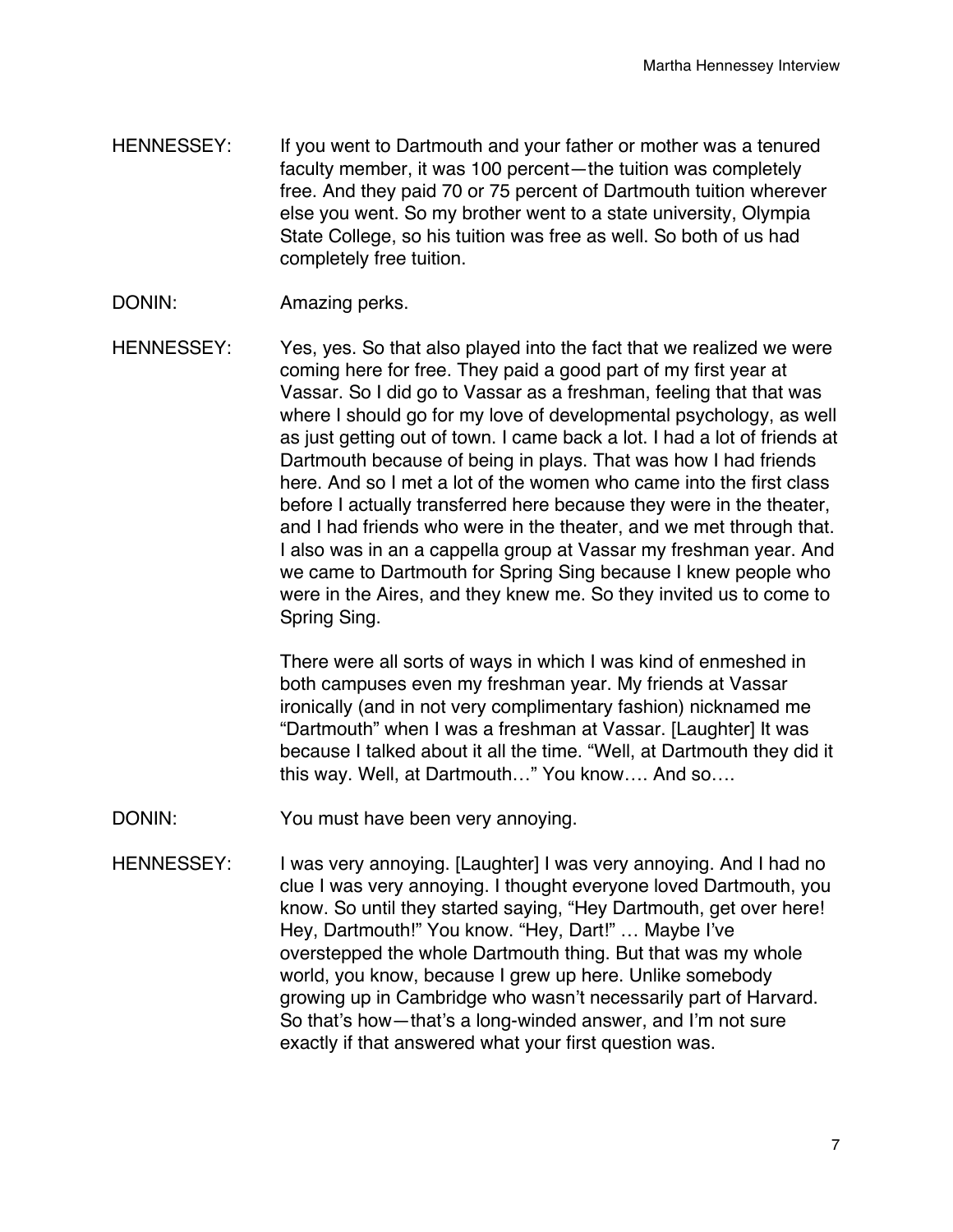- DONIN: Well, that puts us in a good place now to find out why is it you came to Dartmouth then.
- HENNESSEY: Yes.
- DONIN: What made you transfer?
- HENNESSEY: So at Vassar…. First of all Vassar had just accepted men. I think I was in the third class that had men in the freshman class at Vassar. And they made what I think— Well, my mother thought it was a big mistake to accept men, period. I thought it was a big mistake to accept men who were less qualified than the women. And yet it was a good deal harder to get—attract—men to an all-women's college than it was to attract women to an all-men's. And so they tried to get as many young men to come as possible to Vassar. And as a result, many of them were very unhappy because they were not doing well, and the women were doing very well.

And it was also a time when there was a lot of drug use and particularly at Vassar. Vassar was in New York, so New York had the drinking age of 18. So the drinking age was 18 there slightly before it was in New Hampshire. During the rest of my time at Dartmouth the drinking age was 18. But there was a lot of overt drug use at Vassar: Quaaludes and heavy-duty stuff honestly I hadn't heard of.

I thought I was very worldly when I went to college, but I wasn't. And I felt—and there were lots of support groups even around campus for people to talk about why they were unhappy at Vassar. And it wasn't the kind of ʻrah rah I love where I am' kind of environment. The psychology department was great, really good, and I loved it, and they had a nursery school on campus, and I worked there, and that was great.

I was shocked, for example, by the fact that on a Saturday night at Vassar I could never find anybody—first snowfall I couldn't find anybody to go out and cross-country ski with me. I couldn't find anybody to just hang out on a Saturday night. They were all in the library. At that time the Dartmouth library was closed from Friday night at midnight until Sunday noon, I think.

DONIN: Is that right!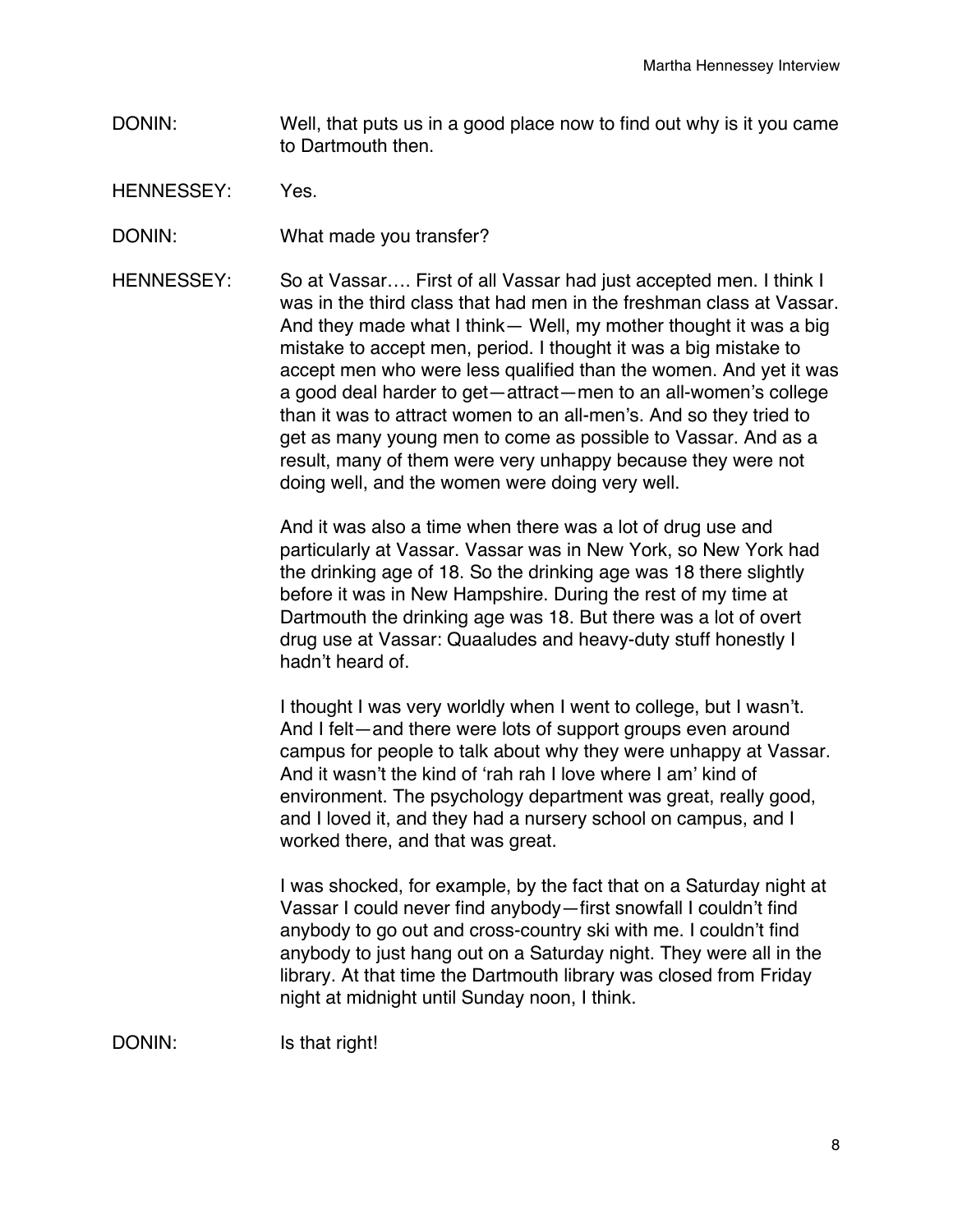HENNESSEY: I'd have to check the hours, but it was never open on the weekends except the [19]02 room. Everything else was closed, with the idea that students should not be always in the library. So at Vassar people were either jumping out windows on Quaaludes, it seemed to me, or they were spending their whole time in the library. And I couldn't find anybody to just even go to a movie or do anything. I did join two different singing groups, and again my life at Vassar was through music. But it was really bringing me down, and I had been basically a pretty positive, optimistic kind of person.

> There was another whole faction at Vassar that I never had heard of before, which was a group of debutantes. I had never heard of that. I didn't know what it was. I mean I was truly discovering what a country bumpkin I was. I'm sure my mother had the same experience when she was at Vassar, but she had never discussed it with me. And so that was jarring. I thought the whole thing, the whole thing in general, didn't make a lot of sense to me. So I came back to Dartmouth a lot on weekends and stayed with my family, so it was easy to do. And saw my friends here and came for every play that my friends were in. And I came for all the—I had always been a fan of the Aires. So we came for Spring Sing. But anyway, by Thanksgiving I had applied to transfer back here.

- DONIN: Wow, that was fast.
- HENNESSEY: It was fast. I wasn't—I wanted to get the application in. I wasn't going to make my mind up until later. It was a transfer so it wasn't like it was an early decision thing. I had until April or so. And then April came, and I really wasn't sure. I felt as if it was a cop-out of some sort to transfer.

So I took the fall off. Went to Europe with a Vassar friend. Traveled around on our own and came back still somewhat torn both ways and, at the end, driving the admissions office absolutely crazy. They essentially said to me, okay, you're going to have to reapply for transfer if you're not going to take us this time. So I reapplied and was accepted, and they said, "And by the way, if you don't accept this one, we're not going to take you again." [Laughs] This was my third time applying. So it wasn't without a lot of angst that I made the decision. But I decided to do it. So my first term here was as a sophomore in the winter term.

DONIN: Right.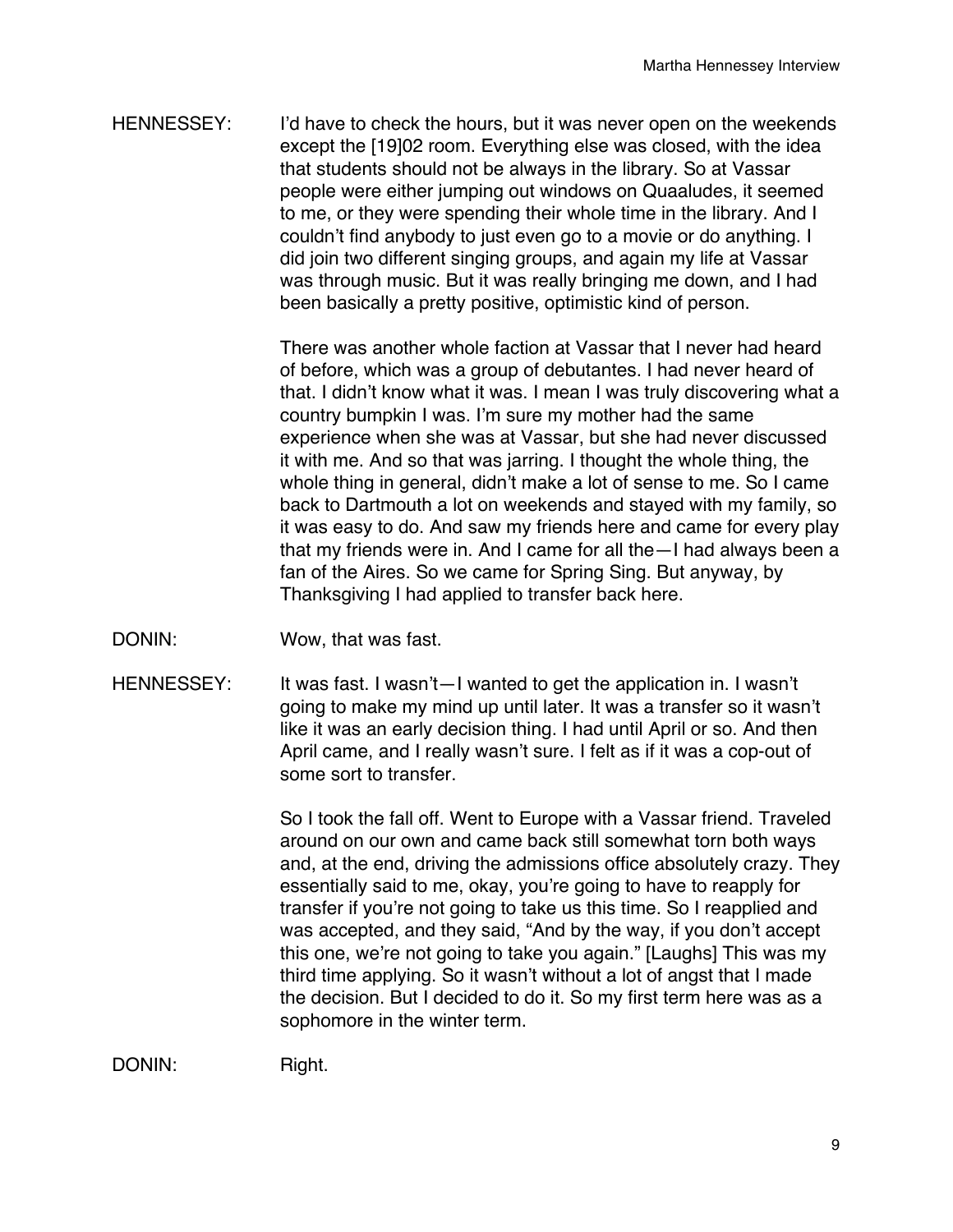- HENNESSEY: And I immediately auditioned for the first women's a cappella group, which had just begun in December. So it was brand new. It'd had one concert. And I was accepted into that. And at that time you had to also be in the Glee Club. So that was—Steve and I were trying to think. My now husband Steve was at that point the leader of the Aires and in the Glee Club also. And I believe that each of us had probably ten hours of rehearsals, at least, a week for those two groups. So that took a lot of our time. We did a bunch of other things, too, but still that was a lot of our time. And I did theater some theater. So that's how I ended up deciding to transfer here.
- DONIN: And was that sort of your.... I mean if we're going to get into this whole discussion of community, it seems to me that you were focused immediately on making your community the theater and the singing.
- HENNESSEY: I was. I was very focused on that. It's where I had belonged before I came to Dartmouth. And so it felt as if it was the place to go when I got here.

One thing I didn't say is that I think a big part—and I've gone back many times trying to think why did I transfer—a big part of it was the fact that I had grown up thinking I'd come here. And I felt something exciting was happening here, and I actually could go here. It's almost as though I had to do it. I was driven by the fact that my whole life I had been telling everybody I was going to come here. And I somehow had this option…. If I'd been gloriously happy at Vassar, maybe it wouldn't have happened. But anyway…. So when I got here, the people I knew immediately were people who were in theater and singing—in the choral groups.

- DONIN: And your Hanover friends. Or is that one and the same?
- HENNESSEY: And my Hanover friends. No, it wasn't one and the same. I only had one good female friend who came from Hanover High, and she was very involved in theater. Her dad was the director of most of the plays at Dartmouth. And so it was through her, when I came back to visit, that I met a lot of the other people who were involved in theater in the year that I wasn't here. And the others were people who remained friends, but I saw them more casually. They were, you know, across campus, hello, how are you, nice to see you. They weren't people that I necessarily hung out with here.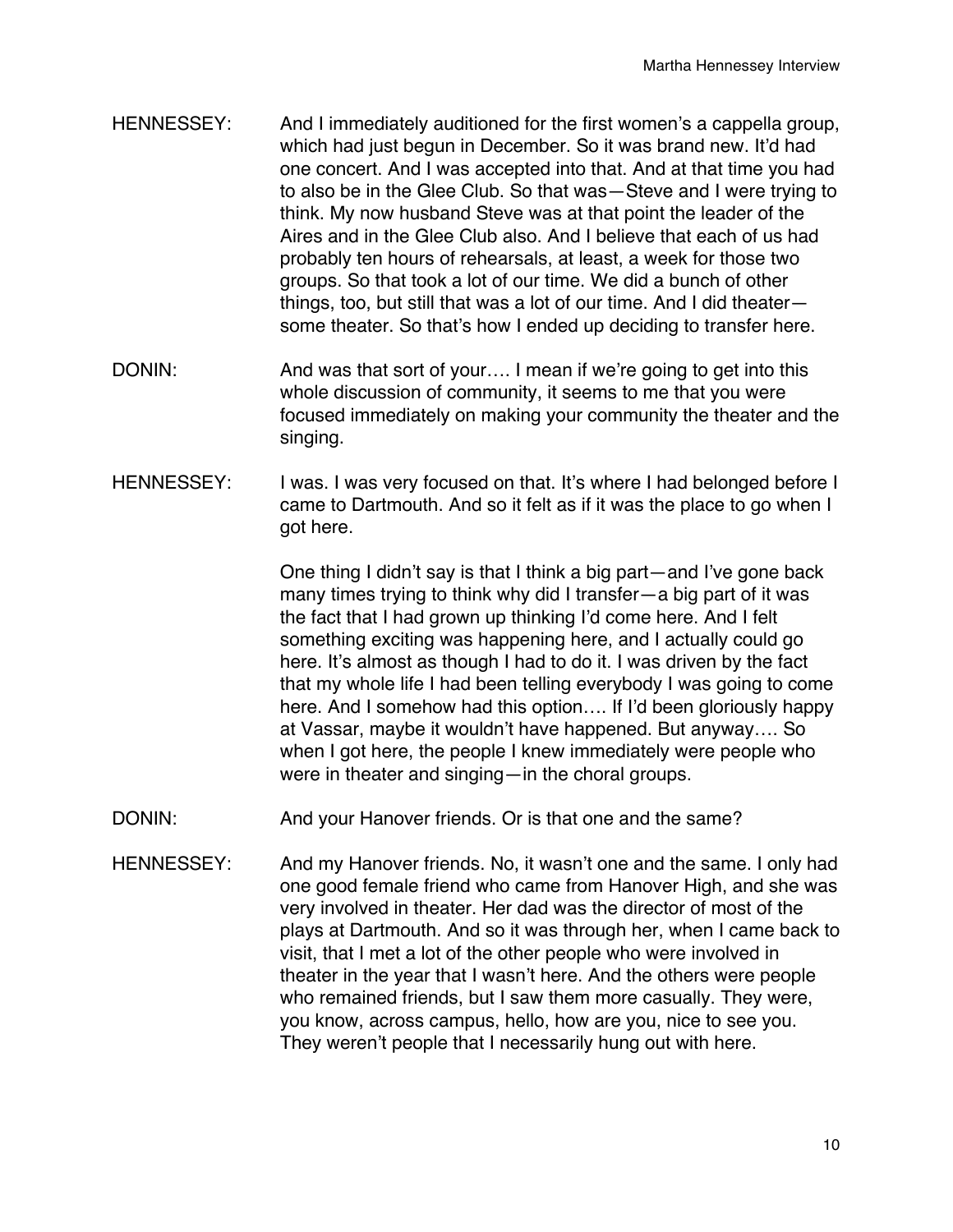- DONIN: Mm-hmm. Do you think you had an edge over other…you know transfer students often talk about how difficult the transition is because they missed the opportunity to do all the freshman orientation kind of stuff.
- HENNESSEY: Right.
- DONIN: Did you feel you had an edge because you came from Hanover and knew Dartmouth better than most?
- HENNESSEY: Absolutely.

DONIN: So you didn't have any issues with sort of transitioning into life here.

- HENNESSEY: No, the issue I had was not feeling.... Well, first of all, the women who had come here as freshman had almost all lived together in the same dorm. So they all knew each other very well. I think there were two all-women's dorms and maybe…I don't know if that first year if there was a coed dorm they could live in but… So there had been a kind of camaraderie among the first group of women, and I missed out at some level. I lived it through my friend who was there. I mean I was in my friend's room when a brick was thrown through her window with a note on it that said, "Cohogs Go Home!"
- DONIN: Hmm.
- HENNESSEY: And her roommate became a friend of mine. So I sort of experienced that. I experienced the fact that the class that was going to have their  $50<sup>th</sup>$  reunion when we graduated had done a lovely thing, because I'm sure many of them were against coeducation. They had put a rose in each woman's dorm room when we arrived. And when I say we arrived, I didn't arrive at that point. But I again was visiting a friend.

So I sort of lived it from the edge, but I've always felt as if I was a little bit of an outsider from that perspective. And yet from another perspective, I knew more about the College than anybody else. Even the people who'd been there a year didn't necessarily know how to go up Balch Hill or where the co-op was or any of those kinds of things. So it was an interesting mix. And obviously I had lived here forever. I knew the song, which at the time was still "Men of Dartmouth." I knew that probably before anybody else. I mean all those kinds of things.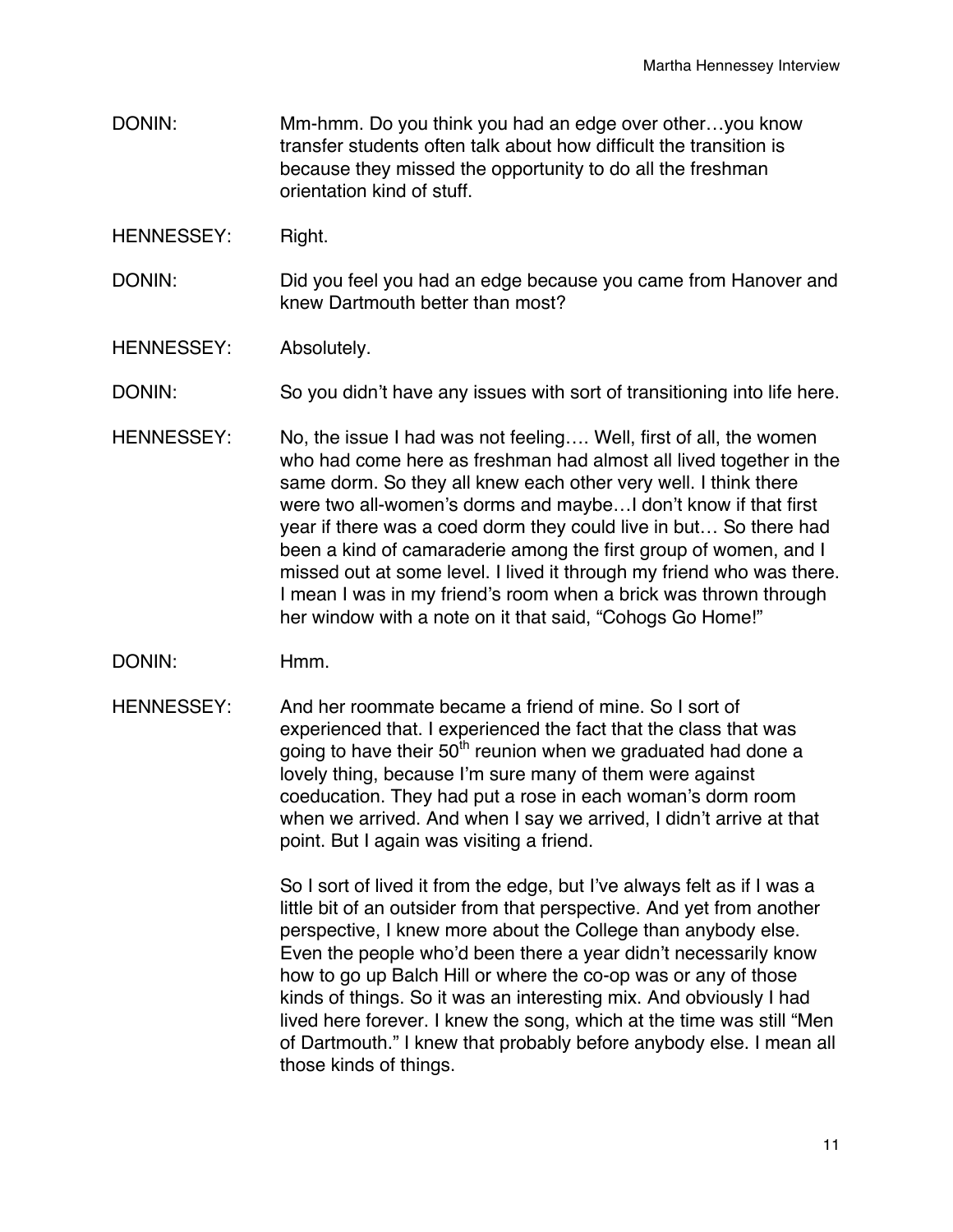- DONIN: Mm-hmm. Mm-hmm.
- HENNESSEY: And by the time I graduated, even still I bet, there were lots of people in my class who don't know that I transferred because they saw me around freshman year.
- DONIN: Right.
- HENNESSEY: They figured I was.... They probably all think I'm a legacy. I mean there are all sorts of things that people didn't know but I knew and I knew I had missed out on. And I think I never made that kind of female connection to some of the women. And there are a lot of other reasons I didn't make a connection to that group. I never was somebody who hung out with groups of females so much. And that's sort of another part of the story of community, of why I think I didn't relate to some of those people. But at least in part I blamed it on not being here as a first-year student.
- DONIN: But you really straddled that line because, as you say, you were the ultimate insider in so many ways.
- HENNESSEY: Absolutely. Absolutely. And part of that was I felt more entitled, as I've mentioned, I felt more entitled to be here than many of the people who had been here for a year. In fact, probably most of the people who'd been here for a year. And that was a key ingredient to surviving – feeling entitled to be here.
- DONIN: How was it in the classroom surrounded by more men than women?
- HENNESSEY: Well, again, I'd already taken classes at Dartmouth. And then I was a high school student. So this was—I was more legitimate than I'd been as a high school student.
- DONIN: Of course.
- HENNESSEY: On the other hand, there were lots of times when it was really not good to be the female….and it wasn't because of the students. Whereas at Vassar, it had been hard because most of the professors were women; the students who were men in the classes were trying to dominate conversations, and women were furious with them…. Here I didn't feel as if men were trying to dominate conversations. I didn't feel as if I couldn't say anything I wanted to say. But I had professors who were profoundly—I want to say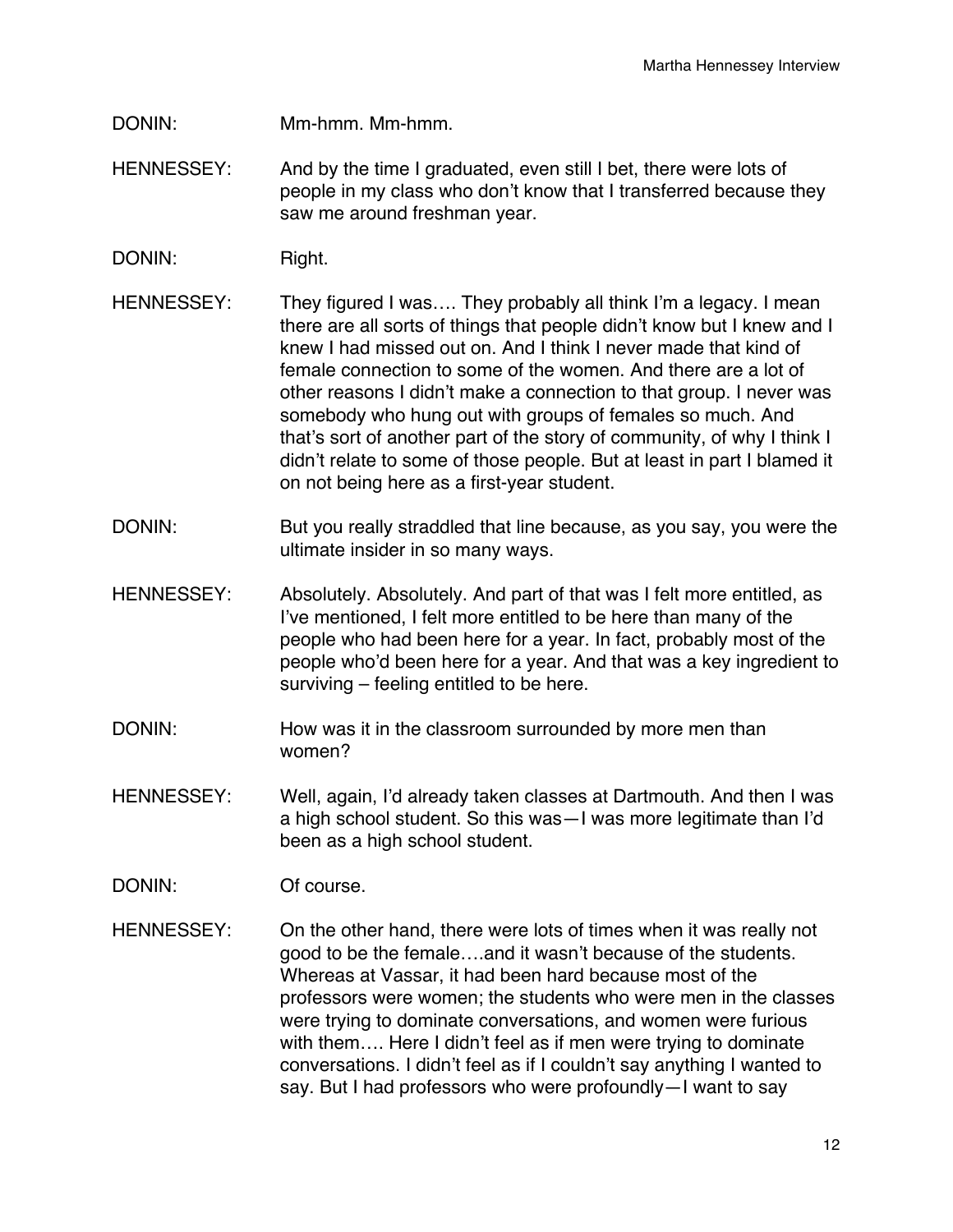misogynistic, but they were certainly not supportive. I don't know if you want to hear about that, but I had a couple of incidents where—

# DONIN: Sure. Yes.

- HENNESSEY: I had a social psychology professor, of all things, who when he would talk about….when he would be wanting to say, in my opinion, he'd be wanting to say, "So when men and women blah blah blah" in the frame of social psychology. Instead he would say, "So when you—pointing to the class—and your Smith dates…." Or "When you and your Mount Holyoke dates are blah blah blah." It was always you and your some female….
- DONIN: Excluding the women in the room.
- HENNESSEY: Women were not there from his perspective. And he made a real point of it. And women complained, and he didn't change. And one of funny and sad moments I remember…There were only—it was in a huge lecture hall, so there probably were a hundred students there, which at Dartmouth is a huge lecture hall. And I'm guessing there were maybe ten women. Maybe. Probably fewer. We all talked after class about how annoyed we were by this, and we complained together. Finally after one class we said, "Okay, the next time this happens, we're all standing up and leaving." So the next class of course it happened again, we all stood up and left. And I don't think he even noticed. [Laughs]
- DONIN: Oh, honestly!

HENNESSEY: We thought we were so clever having this major protest. And class went on, and we asked people later, "So what happened?" "What do you mean? What happened what?" The students didn't even notice we got up and left.

> And another time there was a math professor who was an old guard math professor who memorized all of the men who were Eagle Scouts. He memorized their names. He went through the Freshman Book and memorized all the men's names and knew every single one of them who'd been an Eagle Scout. Turns out my husband had been an Eagle Scout, for which he gets a bit of flak now. But he would call on them, on the men, and talk about, oh, you know, "You were an Eagle Scout. Blah blah blah." He just coveted these Eagle Scouts. And he would not call on women.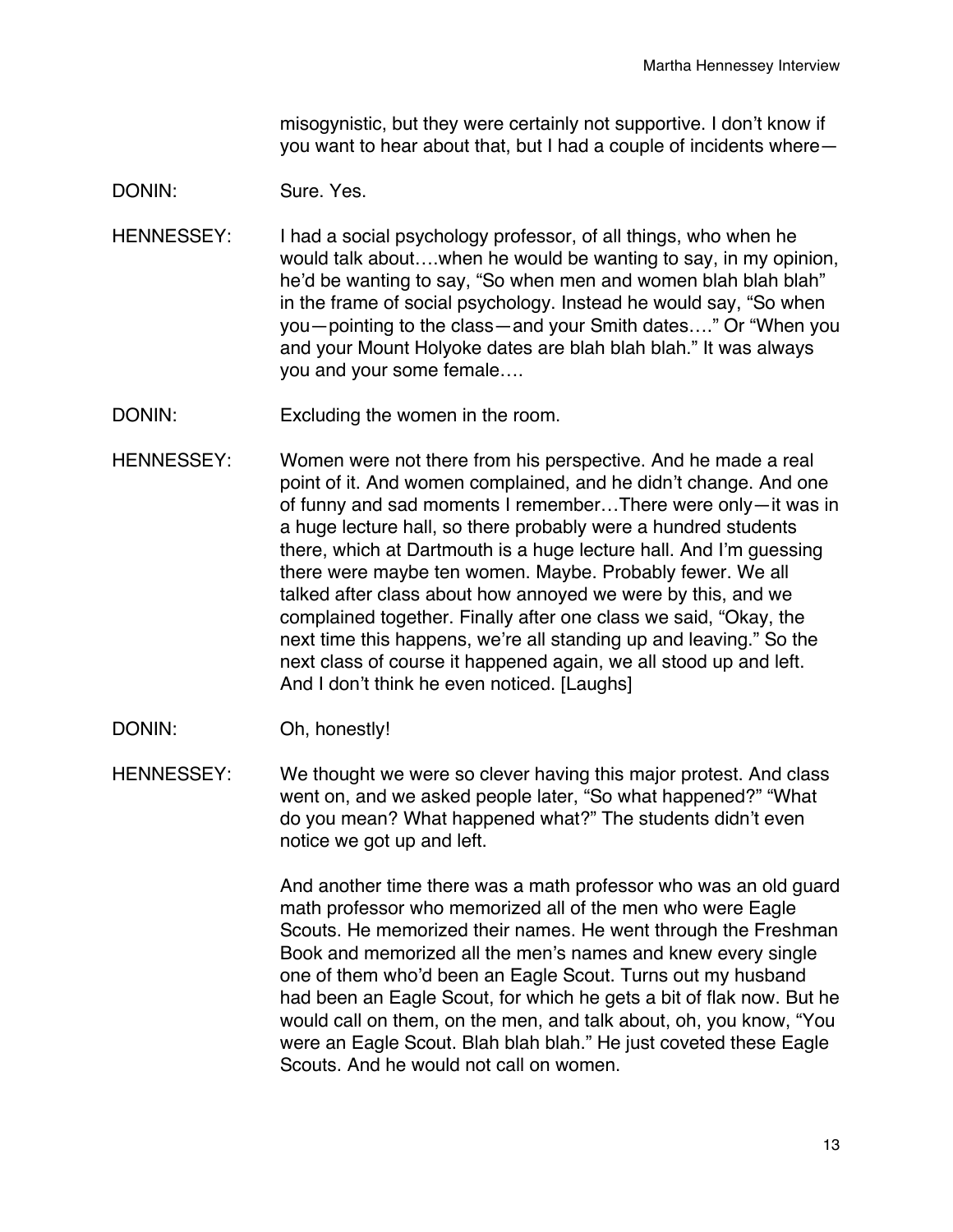And he also knew every sport every freshman played—or every student played. And if a student had to miss class, he was very strict about homework and missing class. Well, for some people. So if you had to miss a class because you were going to be in a football game, he would spend ten minutes talking about this wonderful athlete who was going to miss class because he was in a football game.

And one time our singing group, the a cappella group, had to go sing for alumni in Boston. And we had to leave early on a Friday. And so I turned in…. Oh, he wouldn't accept homework ahead of time; you had to turn it in in class. It turned out that my then boyfriend, Steve, who had had this class with him and he knew him because he was an Eagle Scout, came to class for me, turned in my paper, took notes because I was so afraid of the repercussions of not being there, and he lambasted Steve, saying, "I know who you are Steve Severson. And why don't you go back and tell your friend Martha Hennessey that if she can't take Dartmouth seriously enough to come to class herself, why doesn't she just go back to Vassar —

- DONIN: Unbelievable.
- HENNESSEY: - where it's probably okay not to come to class." And I had told him I wasn't going to be there. I had told him I had arranged for someone to take notes. I had done, I thought, everything right.

But that's the kind of stuff we would run into if you were—the difference in the way you were treated as a man or woman. And of course there were heroes, too. There were people who were very, very wonderful to the women. But basically in terms of professors, I often felt that the old guard were resisting. If it had been up to them, they wouldn't have had women in their classes. So that was a big difference.

- DONIN: So in terms of your other activities that occupied you, athletics?
- HENNESSEY: Well, you know, when I came, if you wanted to be on an athletic team, you had to start the team essentially because there were no women's athletic teams. They had hired some coaches. I believe some of these coaches had already been coaching other teams and had said, "Sure, we'll also coach the women's tennis team." Or, "Sure, we'll also coach"…Of course at the time it was the men's tennis and the girls' tennis. I'm sure you remember this—at that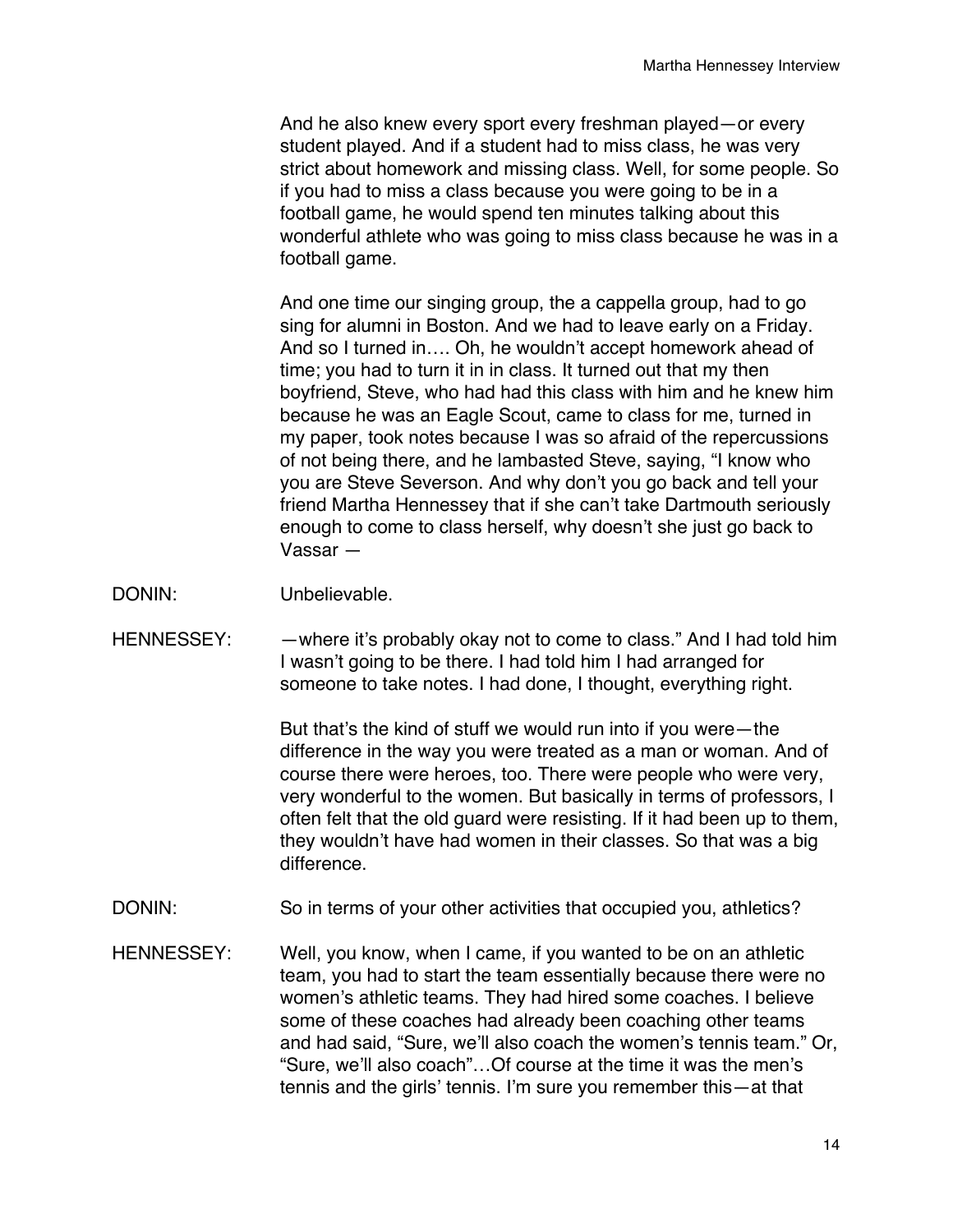point. It still bothers me that my daughters call women girls. But we were all about how we were women, you know, not girls.

So in the four years, by the time I left, there were a lot of women's teams. But you could just walk onto them because if you started it, you were on the team. So I worked out with, but was not on technically, the crew team, because I wanted to get exercise. But because of the schedule I had for performing and rehearsing, I really couldn't be on an athletic team. I did a little working out with the track team, although it wasn't much of a track team because it hadn't really come into fruition. And I worked out a little with the track team.

Ironically, the coach of the crew team was a Tuck student who, by the way, was the one who pounded on the hood of my father's car. [Laughs] He remembered it so well. And he was the coach—of course he let me on the team. I mean it was such a small town; it still is. But, boy, was it then. And I did teach skiing for the phys ed department, you know, at the Skiway.

- DONIN: Men and women, or just women? Were they separated?
- HENNESSEY: No, they were all together, men and women.
- DONIN: Uh-huh.
- HENNESSEY: And let's see. And my husband, Steve, was also a ski instructor. He was on ski patrol. I did not do that. I was a DJ on the radio.
- DONIN: Uh-huh!
- HENNESSEY: WDCR.

DONIN: Yeah.

- HENNESSEY: And that was fun. And I took photographs for the *Aegis*. And developed them down in the basement.
- DONIN: Darkroom?
- HENNESSEY: Yes, down in the darkroom. And I elected to—there were two students, I don't know if it was prescribed that it would be a man and a woman, but it was a man and a woman. In your senior year you could run for the student positions on what was then the CCSC,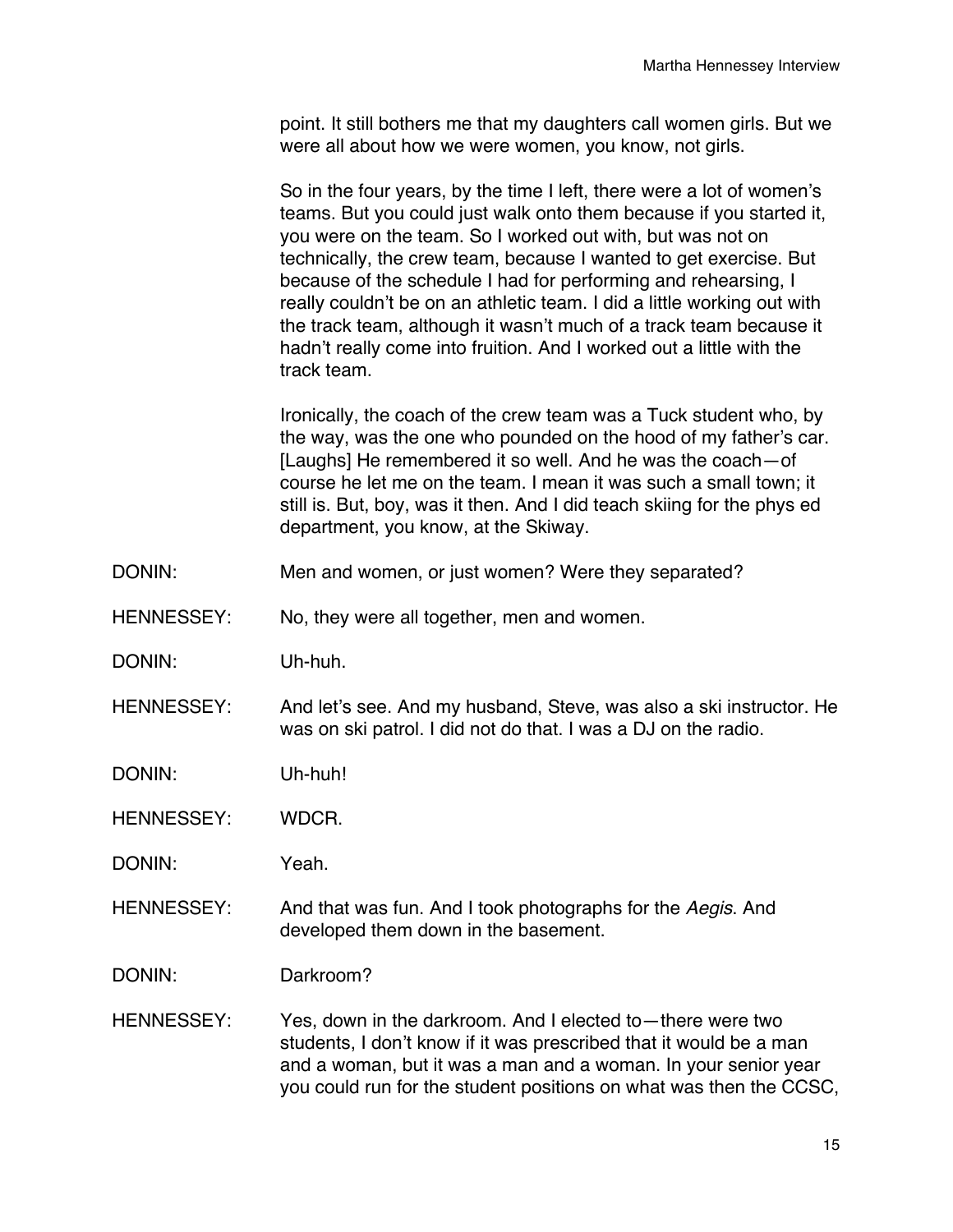the College Committee on Standing and Conduct, which did all of the disciplinary things - now COS, but I think they don't do it all—I think it's now divided into more than one group. So I did that my senior year. As I said, I did theatrical productions which was very hard with all the rehearsals we had for other things.

DONIN: It sounds like, yes.

HENNESSEY: So sometimes I would take a leave from Glee Club, for example, in order to be in… The women's group was called the Dartmouth Distractions.

DONIN: Oh, is that right?

HENNESSEY: Yeah. [Laughs]

- DONIN: Oh….
- HENNESSEY: Which at the time we…. It was ironic, you know. It was really meant to be ironic. People loved the name. They thought it was funny. We were a very hearty group of women. We sang in the lower register, we were strong, we were tough. We were no little wilting female singing group. And so I confess I kind of liked the name. I sort of thought it was a bit of the tongue-in-cheek kind of….
- DONIN: Yeah, it was a statement.
- HENNESSEY: It was a statement, yeah.

DONIN: Yeah, for sure.

HENNESSEY: And I liked that. And we were the Dartmouth Distractions. Now they changed their name. At one point, I think when I had just graduated, they changed it to Woods Wind, which lasted one year, and then they changed it to Decibelles. And so now it's the Decibelles. I don't even think they call themselves the Dartmouth Decibelles, though. For some reason I liked—we called ourselves the DDs. We were the Dartmouth Distractions. There were just two a cappella groups: There was the Dartmouth Aires and the Dartmouth Distractions. I'm sure I'm forgetting things that I did, but those were the bulk.

DONIN: Well, we can look at the *Aegis*.

HENNESSEY: Yes. [Laughter]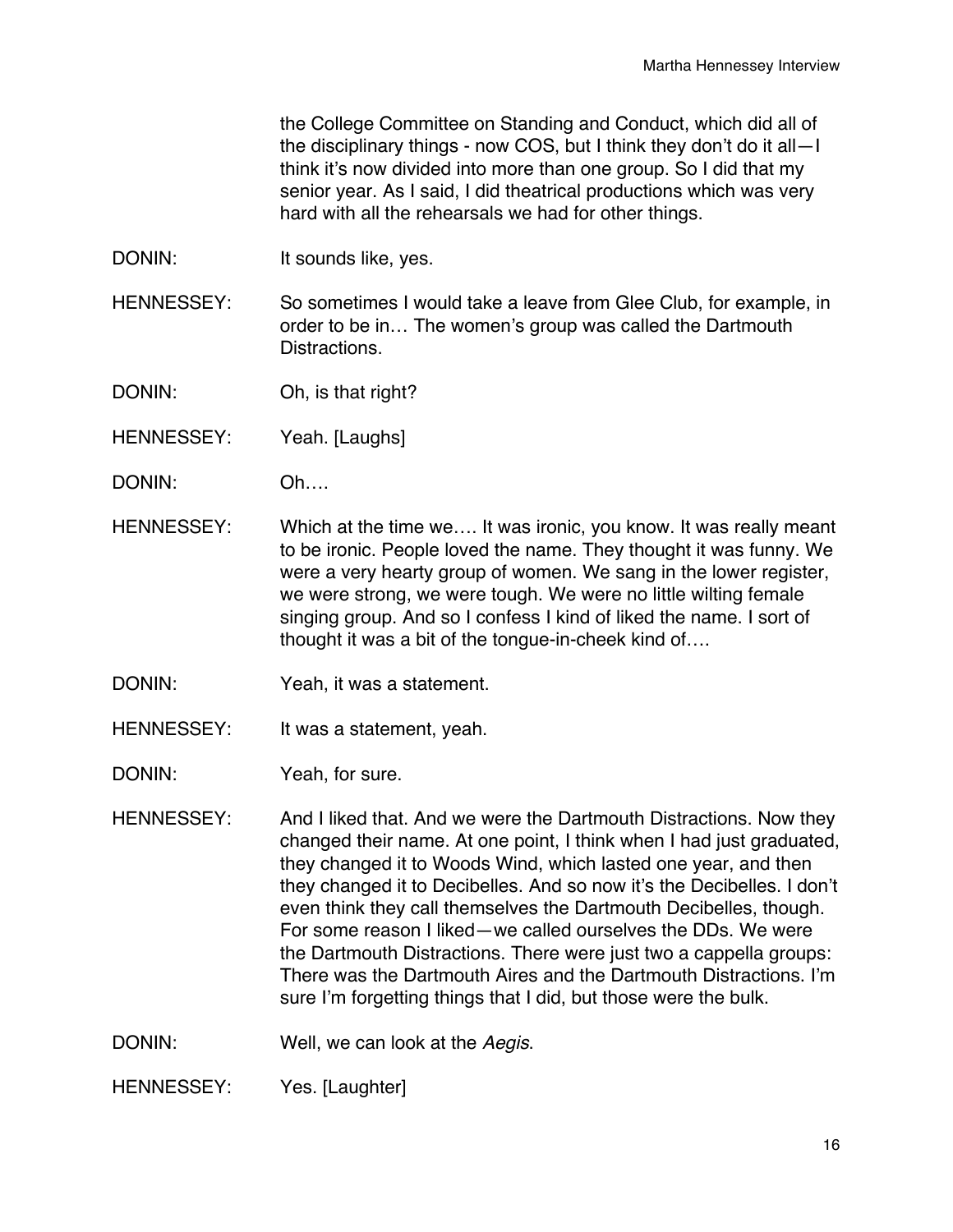- DONIN: So did you have the sense that campus life was open to you as a woman, as a female student? That whatever…and, you know, with the background, understanding that some groups just didn't exist for lack of enough people to populate whatever the group was.
- HENNESSEY: Right.

DONIN: Besides that, you felt there was access for everything except, I assume, Greek life?

HENNESSEY: I did. And I'm not sure how much of that was my entitlement, you know? I don't know honestly whether you'd hear that from all the women in the Class of '76. Although I think if you look in the yearbook, you'll see that there were women on almost every single panel and group; and they were on the *Aegis* staff*,* and they were on the Winter Carnival Committee, and they were everywhere. I think it was kind of an exciting time, and people were—even if they were excited because it gave them a chance to complain, you know—that people didn't mind having women show up for these committees. There were only male senior societies. There were only fraternities. There were no sororities.

> In my senior year—oh, no, the year before my senior year—my junior year - the first coed senior society started. And I was actually asked if was … tapped—or whatever you say—I was asked if I'd be a part of it. And even then I had the same attitude I have now, of right or wrong, I don't believe in those kinds of elite organizations that decide whether you're cool enough to be a part of them. Sort of the country club mentality. I just don't—it's not something I grew up believing—it wasn't okay.

- DONIN: So where did you go for your social activities? What did a group of women who wanted to be together socially, what did you do?
- HENNESSEY: Well, when I moved back here, when I transferred back here, I also had just ended a two-year relationship with someone who had just graduated from Dartmouth who was on the hockey team and a member of Heorot. So I had a lot of friends there who had been his friends. So I used to hang out there some with them. In senior year I lived in Topliff so I was close to there. I lived in Mid Mass when I first came, with two other women who had transferred—actually an exchange student and a transfer. And so we had a lot of activities in our hallways with other people from the hall who would show up.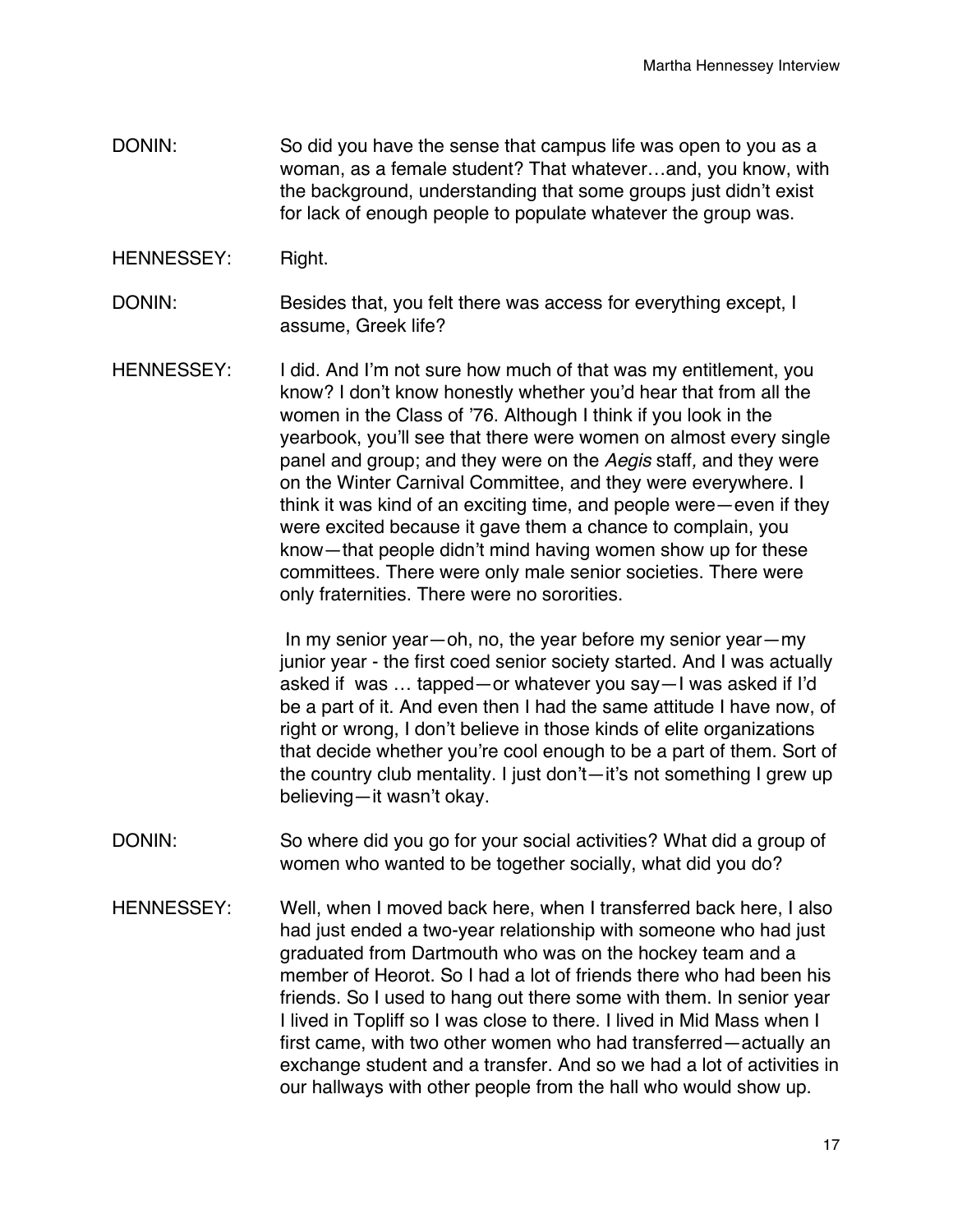The theater groups always had parties together. If you were in a play together, you'd have a party in somebody's dorm room or somebody's hallway. The lounge in North Mass, which was the women's dorm, was a frequent place for my singing group to have get-togethers. And sometimes people from the dorm would show up, and we'd just hang out there. For one thing, there was also only one place to eat; so everybody ate in Thayer Hall.

- DONIN: Right.
- HENNESSEY: So you always saw everybody at meals and that was a place to convene. The HOP had activities. There were dances at the HOP.
- DONIN: Oh!
- HENNESSEY: And they'd bus in the women from other colleges.
- DONIN: Yeah.
- HENNESSEY: But there were dances in Alumni Hall pretty regularly. And in the Top of the HOP. Concerts. We'd go to concerts all the time together. And then maybe after—Oh! And the big, big place that we all convened was…in the basement of the Hanover Inn. I forget what they call it now—but it was called The Tavern. And the drinking age was 18. So pretty much everybody on campus could go there. And they had big round tables and almost always a live performance from a Dartmouth musician would be playing there. And in fact my friend Parker MacDonell was often that person. And mostly students who would deliver the beer—they'd come over and just put a pitcher of beer on the center of the table, and people would drink beer and eat beer nuts and pretzels. And that was the social life.
- DONIN: That was the alternative to being in a-
- HENNESSEY: Being in a fraternity.
- DONIN: —fraternity basement.
- HENNESSEY: And it was always jam packed. Jam packed!
- DONIN: Oh, that sounds pretty civilized.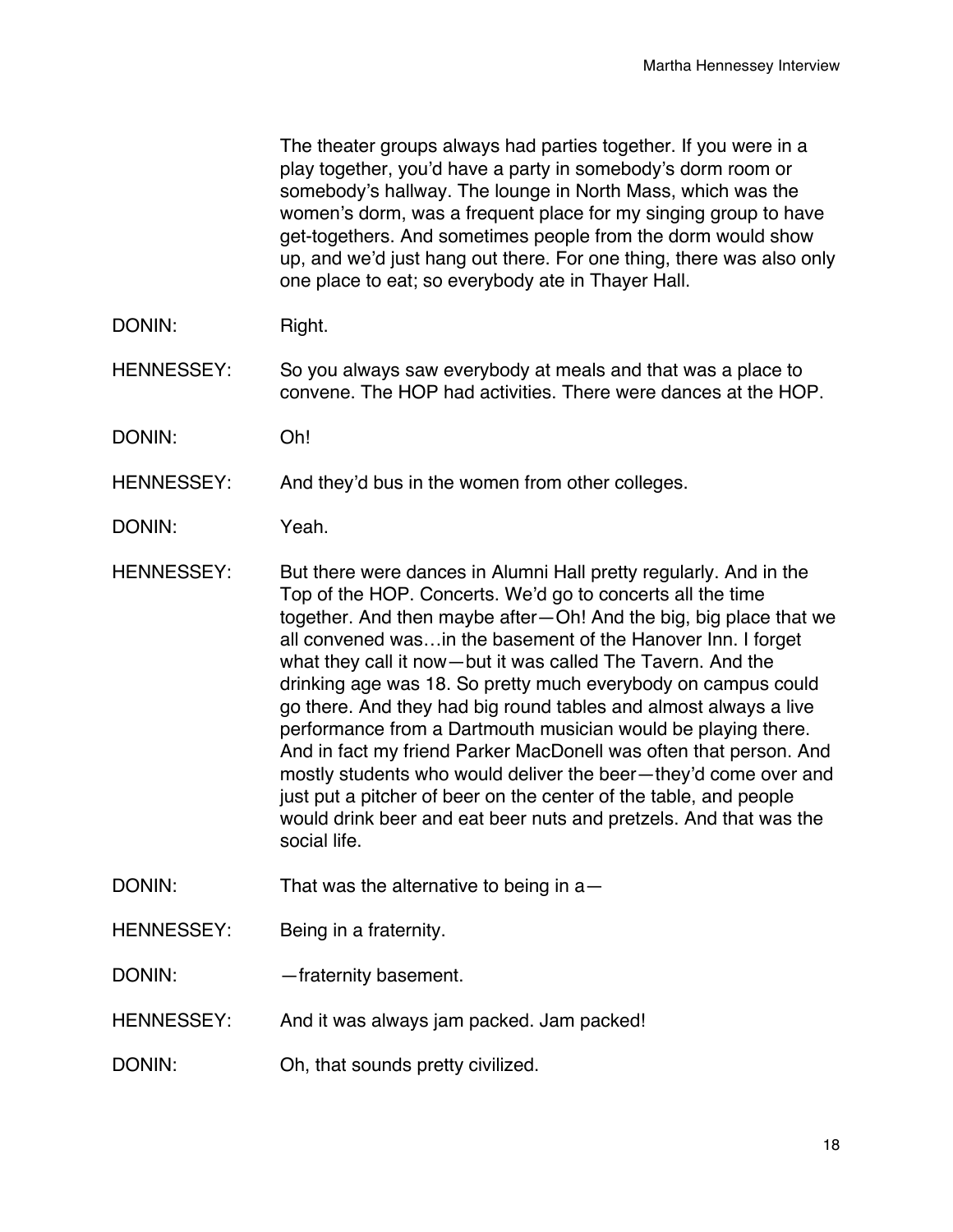- HENNESSEY: It was very civilized. You could sit down with all sorts of people, and each person would chip in a dollar or something, you know, for the pitcher that would arrive. I remember a friend of mine who was in the Dartmouth Distractions with me for a while. As a Christian Scientist, she didn't drink at all. And she worked there, and she delivered the pitchers on roller skates. [Laughter]
- DONIN: Great!
- HENNESSEY: She was hysterical on her roller skates delivering these pitchers of beer. And there would be people sometimes from the town there. So sometimes, like over Christmas break, I'd find people whom I'd gone to high school with and would hang out there.
- DONIN: Oh, yes.
- HENNESSEY: It was just having the drinking age be 18 meant that you could do that.
- DONIN: Right.
- HENNESSEY: You had to be 18 to go in, but almost everybody was 18 by the time they got there. So it was a wonderful eclectic combination of people from all over campus, with live entertainment. And they were all Dartmouth students working there to get a little extra money. So it was Dartmouth property because it was the Hanover Inn.
- DONIN: Sure. Boy, having the drinking age be 18 was a big—we won't go into that. That's another whole discussion.
- HENNESSEY: That's right. It made a very big difference.
- DONIN: Yeah.
- HENNESSEY: It did. We couldn't afford to—well, I'm trying to think if there even was… I think the only bar in town may have been at the Hanover Inn, you know, for adults upstairs.
- DONIN: But you're not forced into the basements to drink secretly.
- HENNESSEY: No. No. That's right. Absolutely not. Absolutely not. And if you wanted to have a party on the hall, somebody could go over to—we called it Moe's; it's the store on Allen Street, whatever….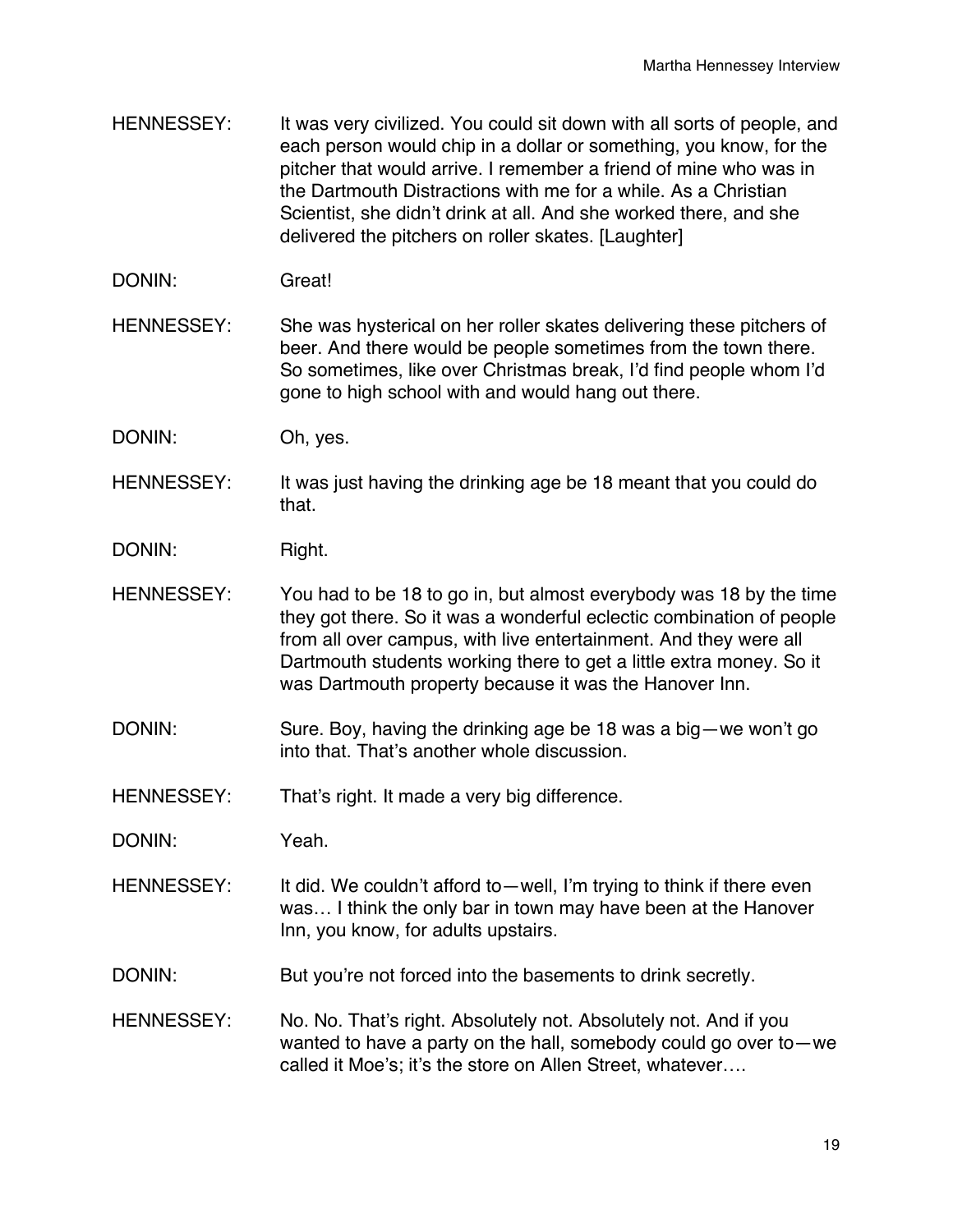- DONIN: Stinson's.
- HENNESSEY: Stinson's.

DONIN: Mm-hmm.

HENNESSEY: And you could either get a keg that you could bring to the hall; or you could get a couple of six-packs or whatever and bring it over to the hall, and people would sit there and have a little bit of beer. It wasn't a big deal, you know, because we were legal.

DONIN: Right, right.

- HENNESSEY: So I think—that really did make it…. It made it much more civilized. And if I think about where I saw most people, it was a little like walking into a dining room; you'd walk into this room, and you'd tell somebody I'll see you there at ten, and, you'd find a place at a big table. So you wouldn't be one on one just sitting there. You could do that. But generally people would just sit down and meet new people sitting at these big tables.
- DONIN: So what would cause a woman to go into a fraternity if you had a venue like that?
- HENNESSEY: They had parties. They had parties. I went to a birthday party there. You know there would be—Heorot always had—they called them ʻTails.
- DONIN: Yes.
- HENNESSEY: Cocktail parties. And that was more the reason to go into fraternities. And they often had Faculty ʻTails.
- DONIN: Right.
- HENNESSEY: They would invite faculty members. And you'd go there, and you'd meet your faculty members. They were civilized. You'd get a little dressed up, and you'd be in their living room, and you'd have cocktails because, again, it was legal. So that would bring people there.

You know I'm not going to say women didn't go to the basement of fraternities. But it's certainly not my memory of being at Dartmouth, isn't being in basements of fraternities. I know that women did go to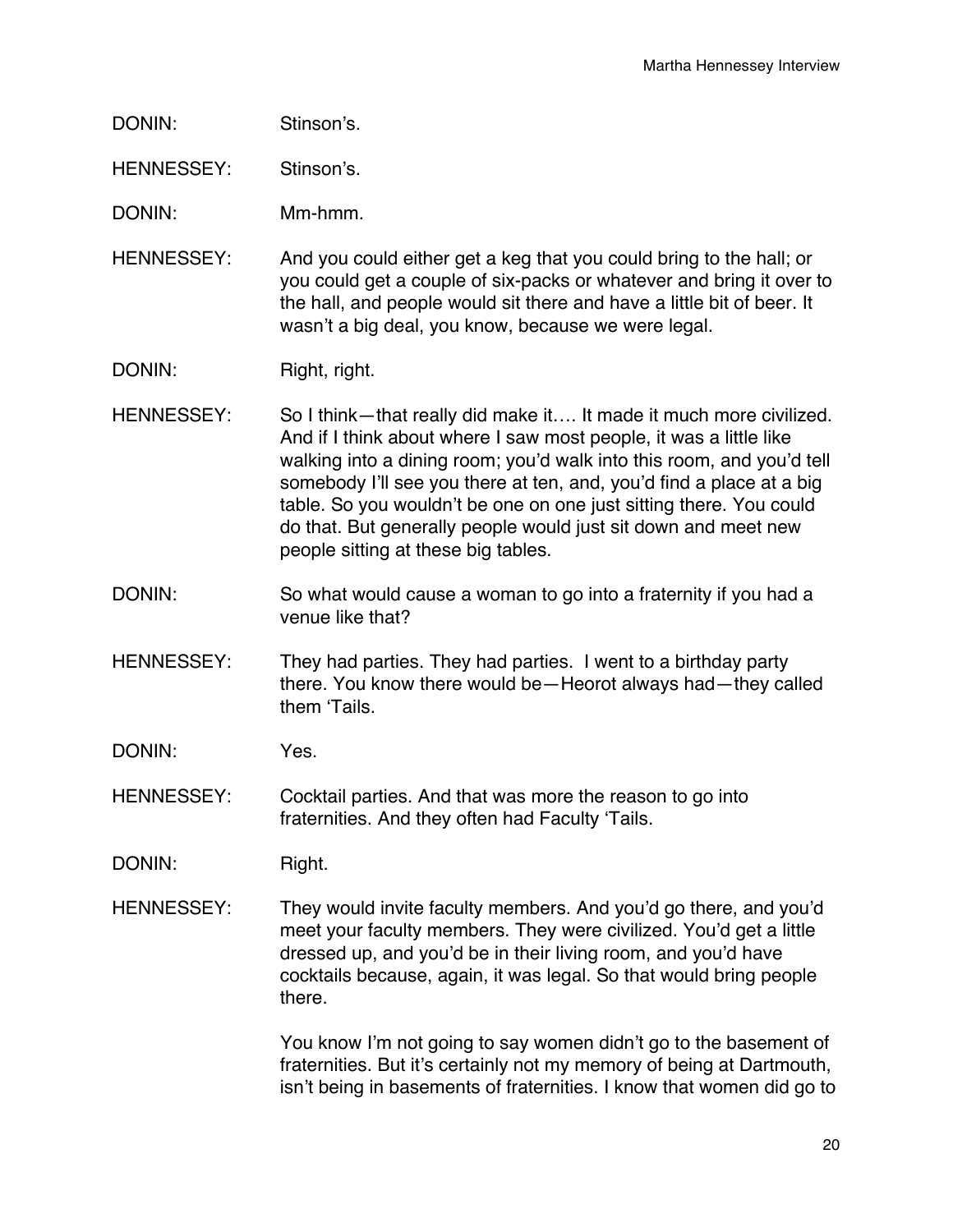basements, and I went to basements of fraternities as a college student. But I think then they were dangerous places as well. They were certainly very male dominated, and there were usually very few women there. And again, in the basement of a fraternity if somebody came up and said, "How nice to meet you? Where are you from?" and if you said, "Dartmouth," you were in trouble. I would often say I'm from Hanover.

- DONIN: Oh, interesting.
- HENNESSEY: Not often. I would sometimes. If I felt unsafe, I would say I'm from Hanover.
- DONIN: Yes. Right.
- HENNESSEY: If I were among friends, and often I wouldn't go into a basement of a fraternity unless I had male friends with me, then I would say I'm from Dartmouth, and if you don't like that, tough luck.
- DONIN: Right, right.
- HENNESSEY: You know. But there were many.... I felt like there were more options. And we had no Collis [Center], you know.
- DONIN: Yes. There was nothing there.
- HENNESSEY: There was the big hall that is called Common Ground now.
- DONIN: Right.
- HENNESSEY: And so there were bands that would come and play there, and we'd dance there and listen to bands.
- DONIN: But none of the rest of the stuff that goes on in Collis, right?
- HENNESSEY: No. It was all offices. That's where the career offices were and things like that. But, no, there were no social activities of any type except in that big room, and that was used for high school parties and college parties and all sorts of things.

But, no, I think that fraternities were not tamer; they just were less, from my perspective, less the center of everyone's social life. There were other options. And the main difference, in my opinion, is the drinking age.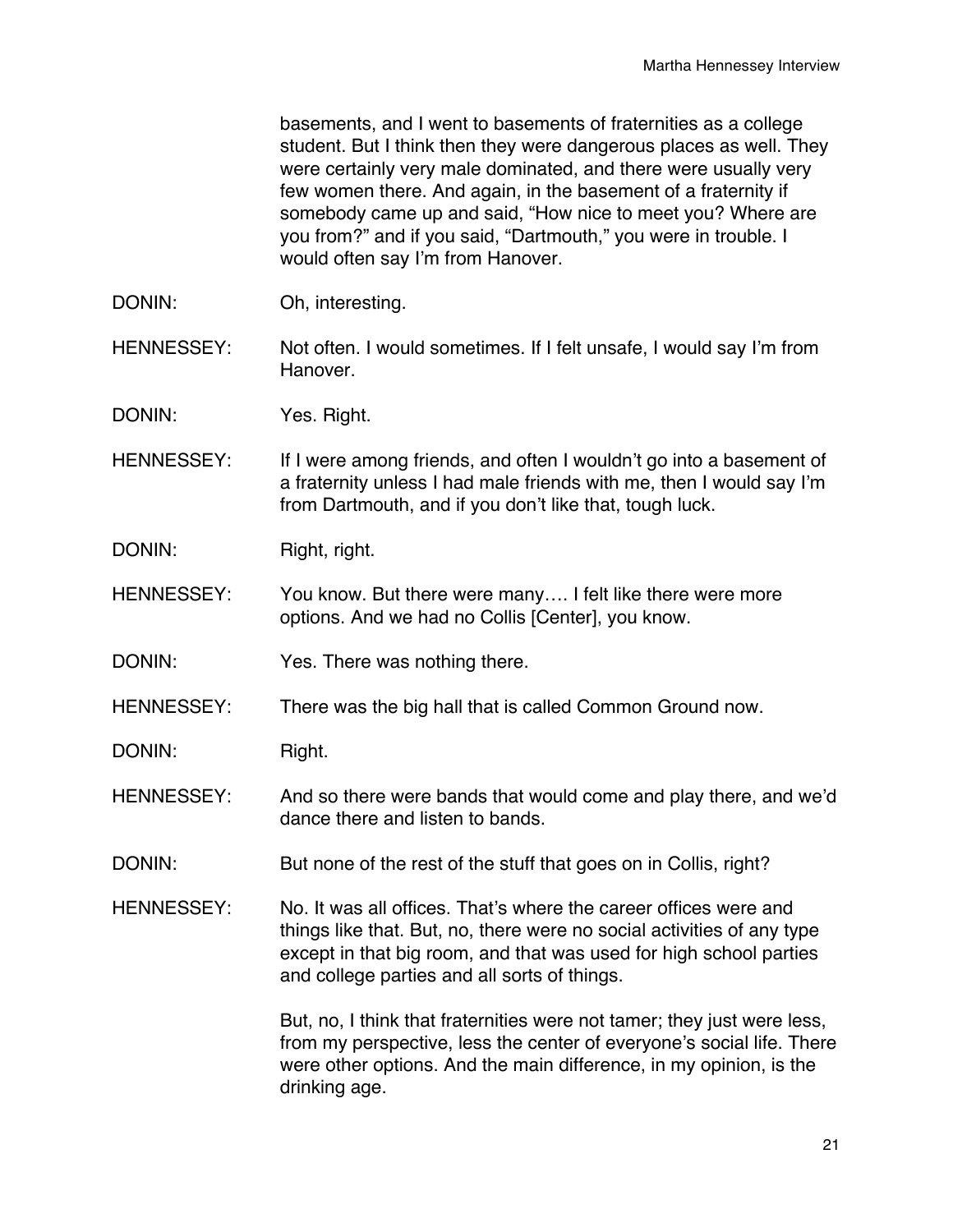## DONIN: Yeah. Clearly.

- HENNESSEY: Yeah. It allows for different kinds of options. I mean you could keep a refrigerator in your room that had a few bottles of beer. And a friend could come over, and you could have a beer. So it made it a little more like being in Europe where drinking was just a social thing that you did because, instead of water, you had a bottle of beer.
- DONIN: Right.
- HENNESSEY: Yes. It was different.
- DONIN: So did your community sort of evolve and change from when you first arrived as a first-semester sophomore—second semester sophomore—to when you graduated? Did it evolve? Did it move around? Or did you stay sort of planted among your friends that were in theater and your—well, the most consuming activities that you had; was that your community that you considered sort of central?
- HENNESSEY: No. Actually I thought about that. It did change. I think it changed for a variety of reasons. One is that the people with whom I was closest, most of them graduated, including Steve. So my sophomore year I got to know Steve through Glee Club and the Aires and Distractions. And he went to MIT. So for my last two years he was doing a graduate degree at MIT. And he came almost every weekend to visit. And we hung out with some of my friends who were from theater.

I kind of felt like I was distancing myself a little bit from, as I described, groups of women in particular who maybe had bonded in their first year here. If I'm being very candid, I saw them as kind of the people you would expect to be sort of—I wouldn't have described them as the popular group because I think people have told me now that's how they saw me, and I never thought of myself that way. But I think I was friends with those people; I didn't hang out with them. And largely I didn't hang out with them because I never liked being in large groups of women. It just never—even within my singing group, I found it problematic to have a bunch of women together [laughs] trying to work things out. I honestly saw them as kind of wealthy—for lack of a better description—kind of the country-club set of women. And I think they often thought I was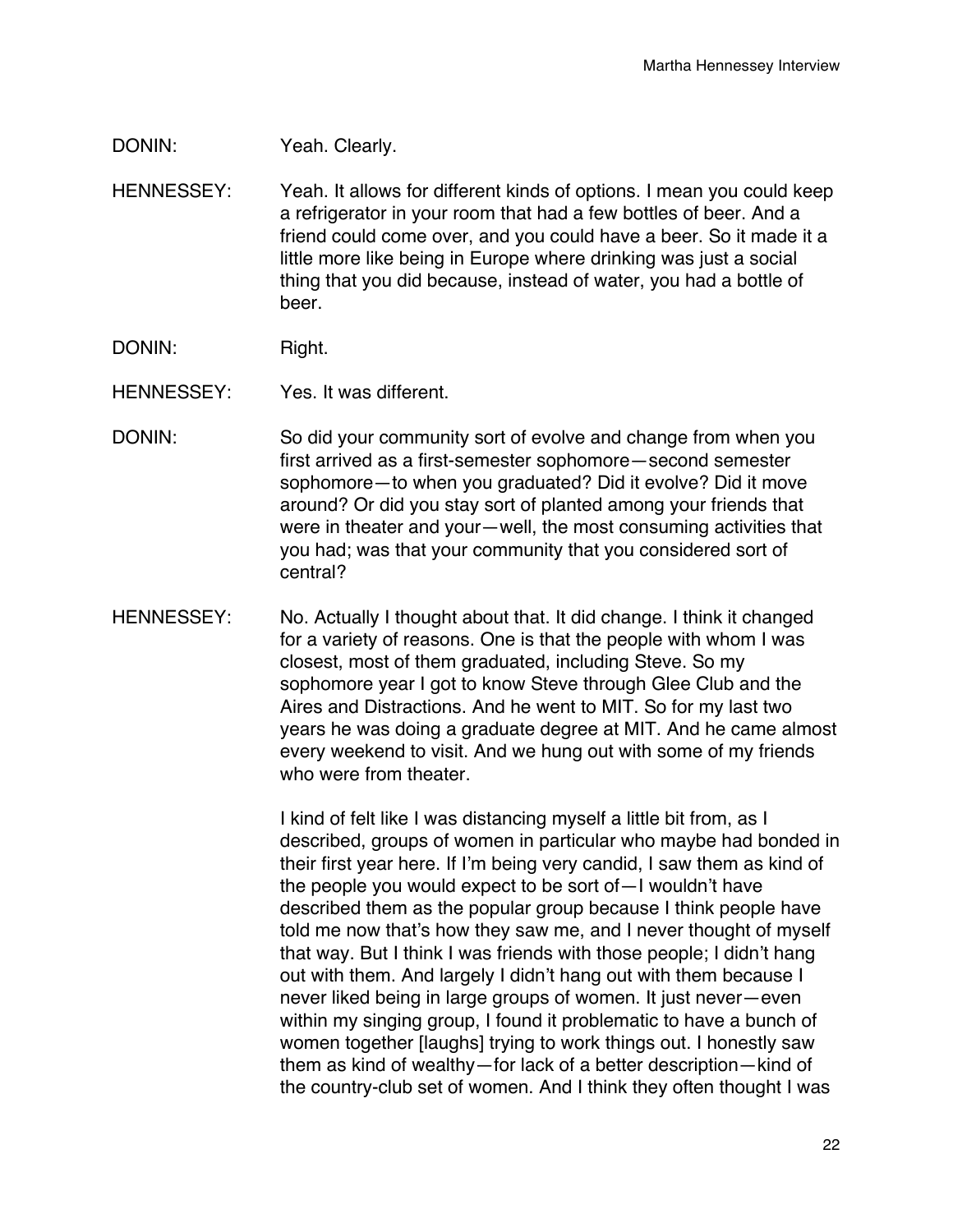part of that, but I really wasn't. And in fact I was, at some level—this sounds really almost conceited—but at some level I was kind of fundamentally opposed to what they represented. For example, when the Dartmouth—there was something called the Dartmouth Hums, which I'm sure you've heard about.

- DONIN: Yes.
- HENNESSEY: The fraternities would put together a performance. And it used to be that they would always perform in front of Dartmouth Hall. And I'd gone to see Hums since I was four years old probably. And in my junior and senior year, Theta Delt put together the famous Cohogs song as their performance for the Hums. And the first year, I believe, it was outside Dartmouth Hall. The second year it must have been raining, so it was practically where we're sitting now, in Webster Hall. And both times they won.

The first time they won, we were all outraged. And when we found out they were going to do the same song again—and we knew before the Hums—somehow they were leaking it that they were going to do the same song again—a group of us got together and passed around a petition saying that they should not be allowed to perform. And some of the women that I went up to, saying, I'd like you to sign this petition, said no. And when I would ask why, they would say they thought it was funny. Or they didn't want their name associated with complaining about what was going on or any of those kinds of things.

And that was really enlightening for me and very disappointing. Even though I felt very entitled in many ways to be here and to be a part of the community, I think I was somewhat happily ignorant of the women's role in keeping things the way they were. And that's one of the first times I remember being aware of that. So I….

- DONIN: So let me make sure I understand what you're saying. You initially assumed that all the women here bought into the same agenda that you and your friends had.
- HENNESSEY: That's right.
- DONIN: You were the pioneers. You were pushing forward with women's rights.
- HENNESSEY: Right.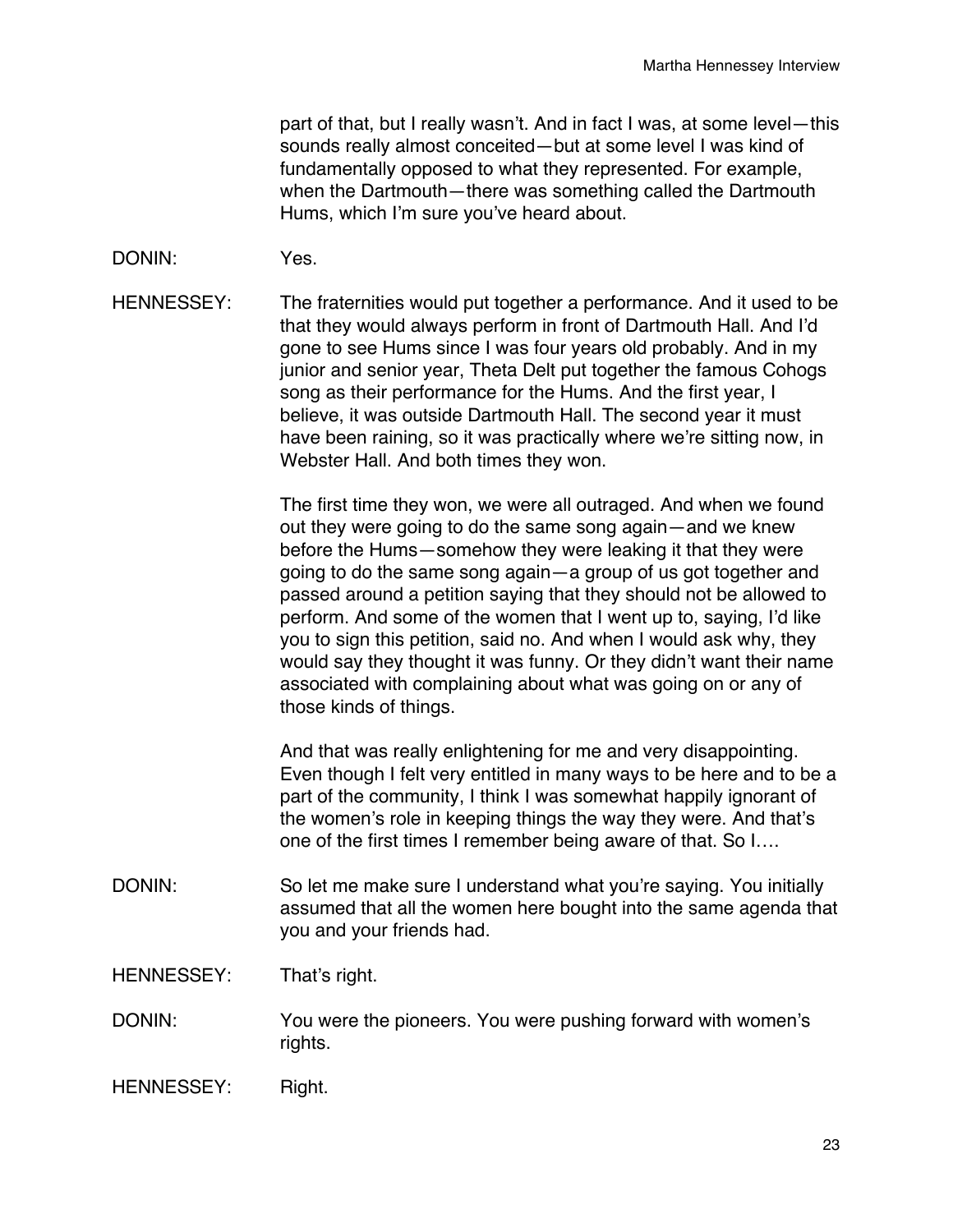- DONIN: But there was this other group here that were sort of the fifties version.
- HENNESSEY: That's right. And probably most of them [were] legacies. I don't think all of them were. But an important group of them were legacies. And I think they may have come almost with their tail between their legs, saying, "Yes, but I promised to be a Dartmouth man.". And there was certainly a mentality that "You will be just like a Dartmouth man." I mean, "We will sing ʻMen of Dartmouth,' and we will not try to stick out."

I think it never really occurred to me until I witnessed it firsthand that a number of the women were unwilling to see it the same way or uninterested in seeing it the same way as I did or fundamentally they agreed with the men. I'm not sure what it was exactly. But some of them were dating fraternity guys who clearly were not okay with somebody being against Theta Delt songs.

And maybe it's unfair but I think I sort of equate this "don't air your dirty laundry" with that sort of upper-class, white, country-clubish kind of mentality. And part of that may be completely unfounded. But that's how I rationalized it and saw it. And it wasn't something I'd grown up with. It wasn't something I understood. And yet, I think I looked the part. So people assumed. And I was active, and people assumed I was part of it sometimes.

So my community changed when I started to recognize that even though the people I was closest to, who knew me best, were prepared for the fact that that's who I was and that's what…. And so my group of friends kind of shifted in favor of a smaller group of people, men and women, who accepted and maybe even celebrated the fact that I was somebody who was going to be clear about how I felt about what was going on. And suffer the consequences of that, whatever they may be. That I was very comfortable saying to someone who said to me, "Well, if you go to Dartmouth, I don't want to talk to you," I was comfortable saying, "Well, that's your loss." [Laughs] You know that kind of attitude, as opposed to, "Oh, no, next time I'd better…", you know….

DONIN: Keep my mouth closed.

HENNESSEY: Keep my mouth closed kind of thing.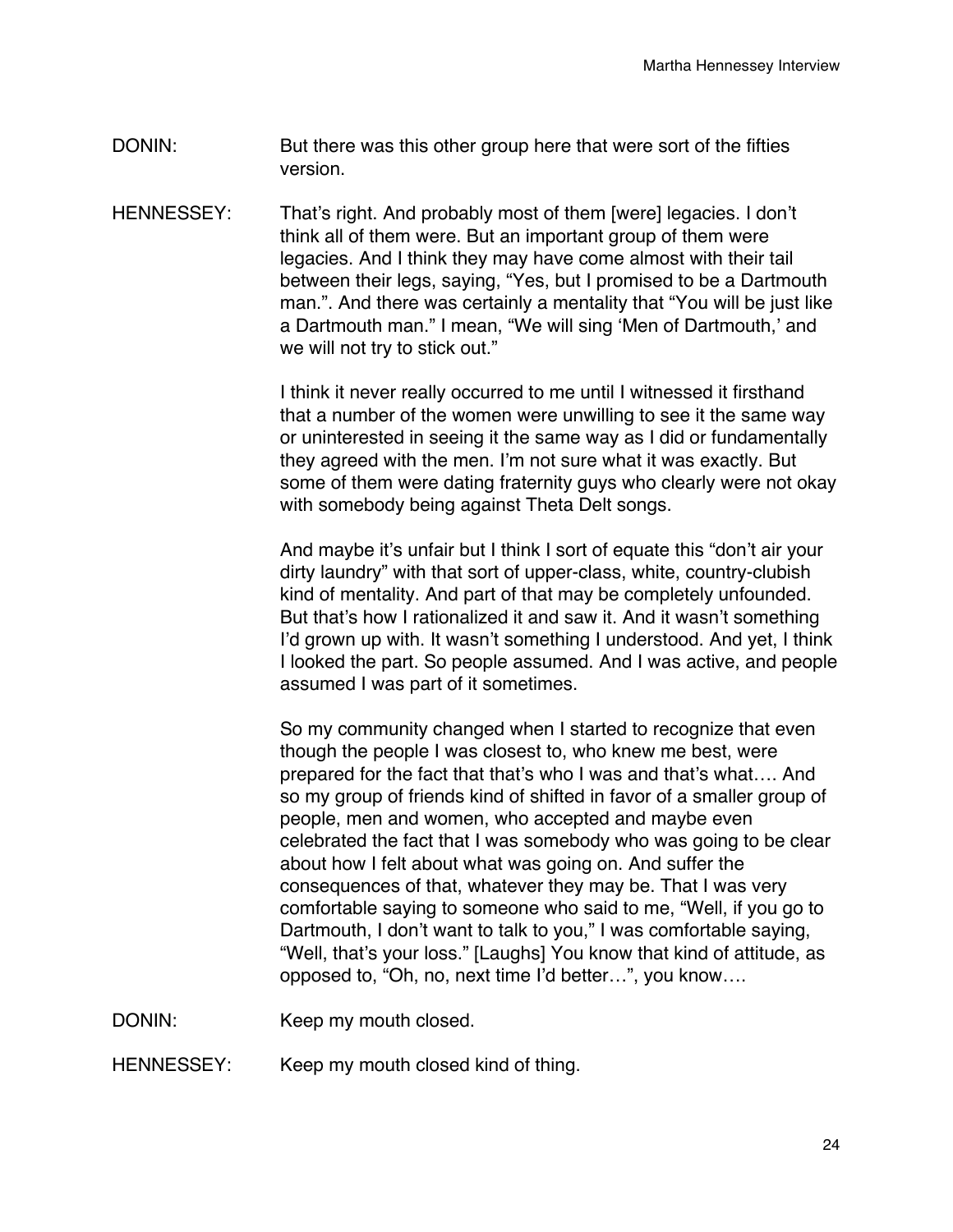- DONIN: Did you get a lot of pushback from people who didn't approve of your, you know, I'm here, and I'm entitled to be here?
- HENNESSEY: I think I got more distancing, among women. I got more distancing. A lot of people saying, "Oh, you know what, Martha? I really admire you for speaking your mind." But it was clear they didn't want to be associated with that. [Laughs] Oh, as I say it, I think, gosh, I am so my mother's daughter in that way.

But, you know, I was so lucky because I had parents and a boyfriend and friends, all of whom 100 percent backed who I was and what I believed in. And there were times when I would sit in my room and cry because I was so tired of fighting and so tired of being pushed into a certain box and so angry that I wasn't included in certain groups of things because probably I was seen as the angry feminist.

And just last week, I sat down with a woman who's a college sophomore here now, who told me she's going through the exact same thing and feels exactly the same way. So I said, "Next time, if you don't have anybody to talk to or whose shoulder you can cry on, I'm here. I would be very happy to do that for you because I don't want you to leave Dartmouth." And those are the women who left Dartmouth, who were the ones who couldn't do that anymore for the most part.

I totally understand that it's much easier just to go with the flow. It is so much easier. And there were many times when I thought, "What is wrong with me that I can't just go with the flow? If I could do that, I'd be happy." And of course I wouldn't have been. But I thought that at the time.

So because of that shift in community during the time I was here, I tended to go more toward a smaller group of people I knew well. I still felt a part of people. I was still talking to them. I could sit with them at dinner. I still had a large group of people I felt comfortable with, but I never really felt a part of it.

- DONIN: Mm-hmm.
- HENNESSEY: And to this day I still don't feel a part of that group. When we go to reunions, we all say hello to each other, and then I go somewhere else to be with people. Because they aren't the group…. Ironically, one of them is somebody—I don't know if this identifies them—but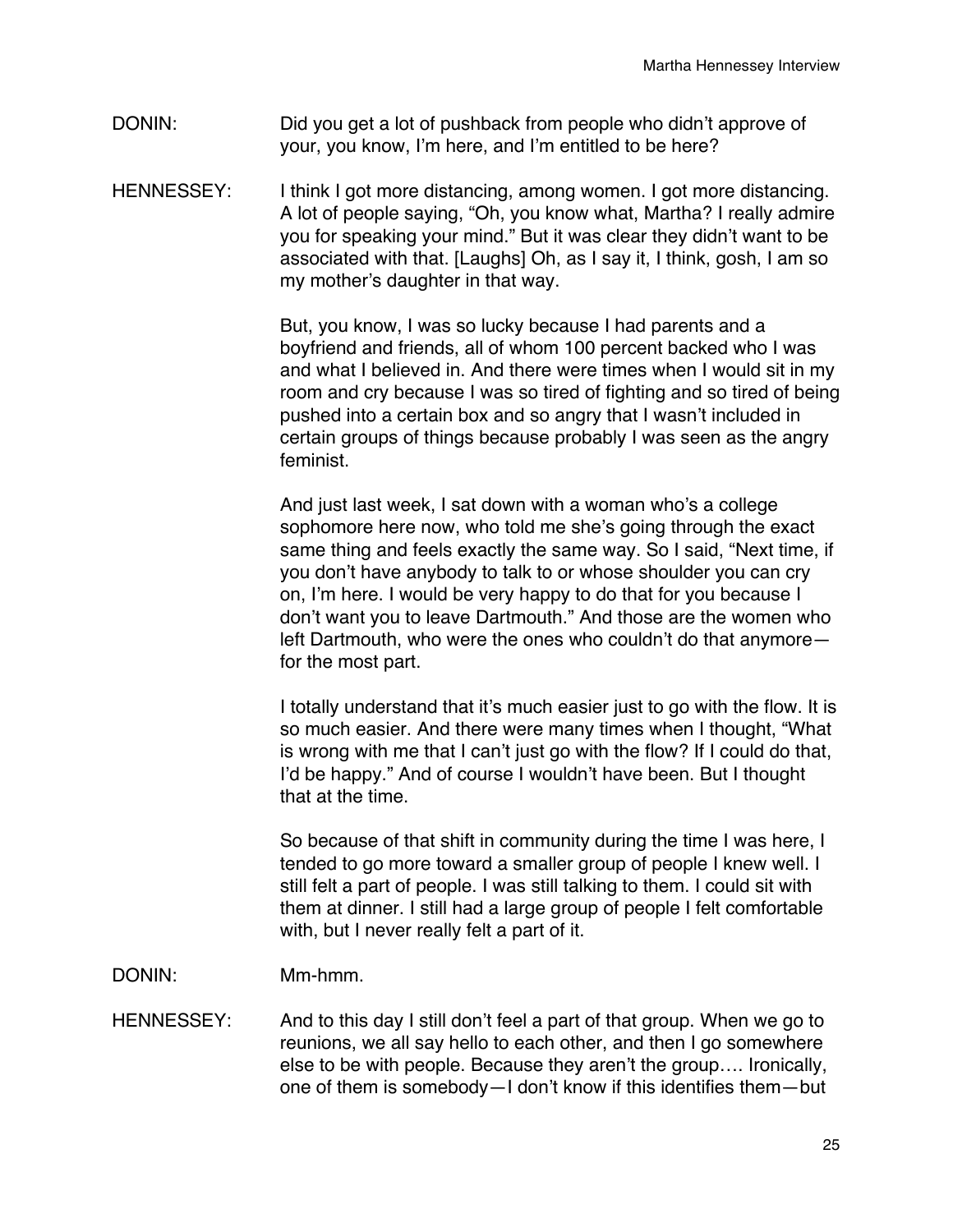was somebody who transferred with me from Vassar. And she immediately became part of a group here. And I think she saw me at Vassar as part of—I was in the a cappella group that was considered sort of the radical feminist, leftist sort of a cappella group. So I think she kind of associated me with that group maybe. But I don't know. I don't know. I come up with these rationales. But, yes. So my community changed and stayed changed.

- DONIN: And that's a significant experience to have at that age.
- HENNESSEY: Mm-hmm.

DONIN: What sort of long-term impact did it have on you?

- HENNESSEY: I've thought about that. I can't really answer that without also saying that my community and my relationship to Dartmouth changed in my senior year because of what happened to me in a fraternity.
- DONIN: Oh, yes.

HENNESSEY: And I don't know if you want me to go into it.

- DONIN: Yes, you might as well. We should have it as part of your story here even though it's also in the—
- HENNESSEY: In the article.
- DONIN: —in the [*Valley News*] article.
- HENNESSEY: So as I said, some of the times that I went into fraternity basements were when people would have an organized party. This time it was a party for somebody whom I had known all through high school in theater and then through Dartmouth, and it was her birthday. And I went to the party briefly.

And during that time…. By the time I got there, everyone I think was pretty drunk. And I intended to go back because it was around probably finals time. So I intended to go back and study. So I hadn't been drinking, if anything—maybe one beer. And I told people I was going to be leaving. And one of the guys there—I don't think I'd ever spoken with him before, but I knew who he was; he was a classmate of mine—grabbed my keys and said, "Oh, you know her dad is the dean of the Tuck School. She probably has keys to the campus."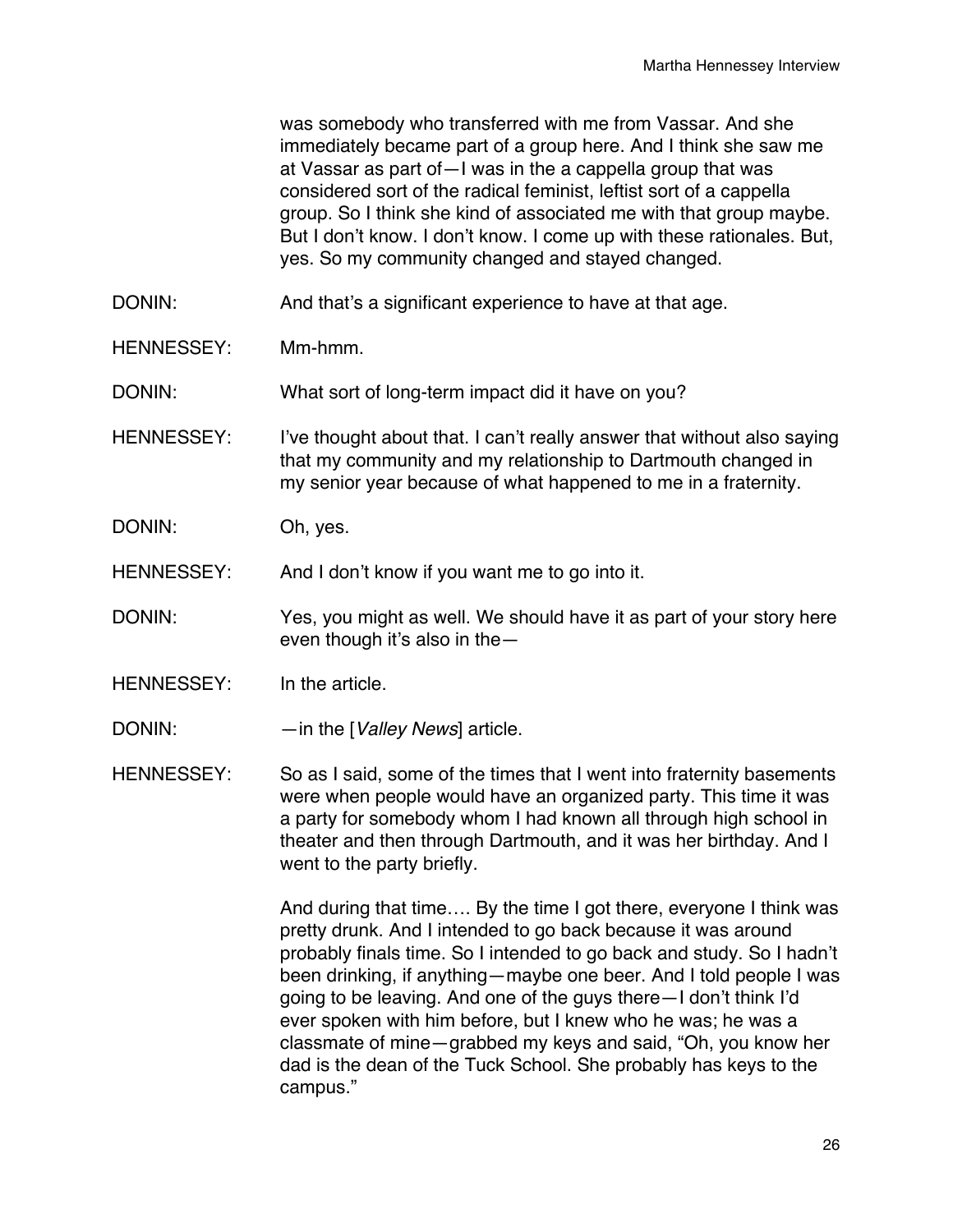And I honestly have no idea where that came from, because I had never…. One thing that I had been really good about and my father had been really good about was separating who I was in terms of my father and Hanover. I think most people at Dartmouth didn't know I grew up in Hanover, let alone that my father was at Tuck School.

So somehow this guy knew, and he was drunk and belligerent and grabbed my keys. So he ran upstairs with my keys. I was not drunk and I was impatient and ran after him and grabbed his sweater to try to stop him. And he went ballistic, saying that I was trying to tear his sweater and how dare I. He threw my keys on the floor. And when I picked them up, he picked me up. And when I went to reach for them, he picked me up and threw me against the fireplace.

- DONIN: Oh!
- HENNESSEY: And then took my keys again and threw them on the ground. And then he picked me up and threw me on the ground. And then he picked me up and threw me at the fireplace. And I was screaming. And by that point, everyone from downstairs had come up and was watching this.
- DONIN: Watching!?
- HENNESSEY: Watching this. And doing nothing. I was crying and screaming. I don't even know if I was crying at that point actually, because I was—I was in shock. And protecting myself. And one of the times I—he must have been distracted—I got the keys for the first time, and I tore out of there. Oh, I know. During the time I was being thrown around, one of the students whom I had known pretty well, who was a student member of the Dartmouth Campus Police, came in through the front door. And I think that's what distracted everybody, including this guy who was hurting me. And I grabbed the keys and ran out the open door.

I was terrified, and went back to my dorm room in Topliff. It was probably about one a.m. And my neighbor heard me crying and talking to Steve on the phone. I'd woken him up, and I was trying to figure out what to do. And she came over and told me about a couple of times she'd been sexually assaulted in fraternities and how she knew lots of people who had been. And that was the first time I realized that a lot of people had been hurt.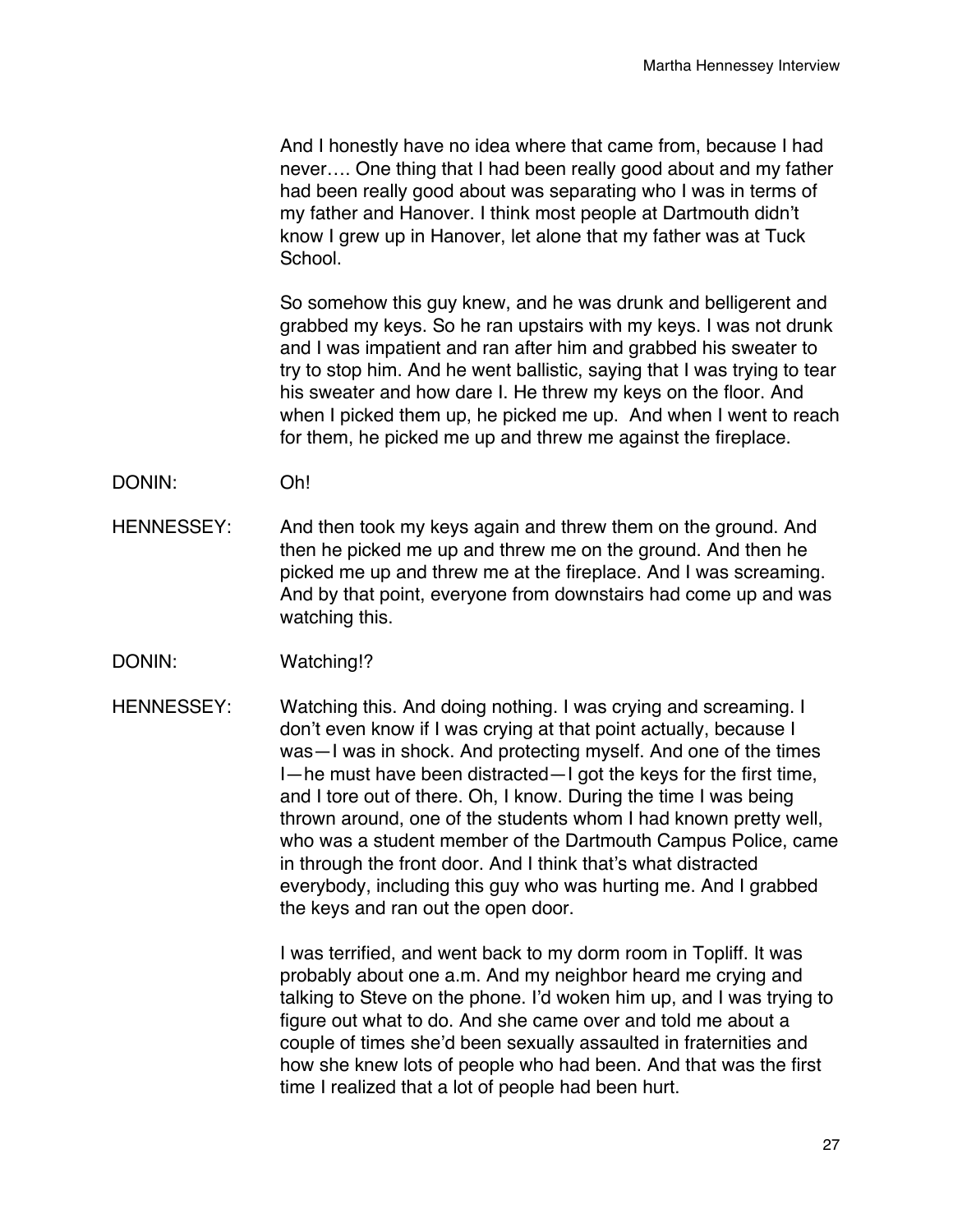And so unfortunately when I talked to the young woman whose birthday it had been, I told her that I was afraid to do anything about this on my own. I wasn't sure I should do anything about it. Everyone was telling me not to do anything about it because it would just ruin the rest of my senior year. I asked her to come with me to talk to the dean about it. I knew the dean because I was on the CCSC. And she said she couldn't do it because she had a crush on one of the guys who was there.

- DONIN: Oh!
- HENNESSEY: Who was the president of our class. And that was the last time I talked to her for 30 years. And I told her that. I said, "I can't be your friend anymore." She'd been my friend. She'd been the friend I'd come back to visit every single time I came; and, you know, whose room I'd been in when the brick was thrown through the window. So anyway….

Do you want me to tell what went on after that? Maybe it's not even relevant.

- DONIN: Well, you know, in terms of how this impacted you.
- HENNESSEY: Yeah, yeah. It certainly impacted my community.
- DONIN: And your feeling of belonging here.
- HENNESSEY: Right.
- DONIN: It did impact you.
- HENNESSEY: It did. I had decided—this was all happening in about 24 to 48 hours. I had decided— There was nothing I could do about it: I wasn't safe. I couldn't…. I had a very good friend of mine who was the fellow from the Aires, who was so angered by this that…. And he was huge; he'd been a football player in high school. I was honestly afraid he was going to do something terrible [laughs] to the fellow who had beaten me up.

But he agreed to go to every meal with me. So I went to every meal with him because Thayer was a little bit of a scary place. I mean I haven't mentioned the fact that in my first year here, sophomore year, men sat at a table where you entered Thayer and, like in the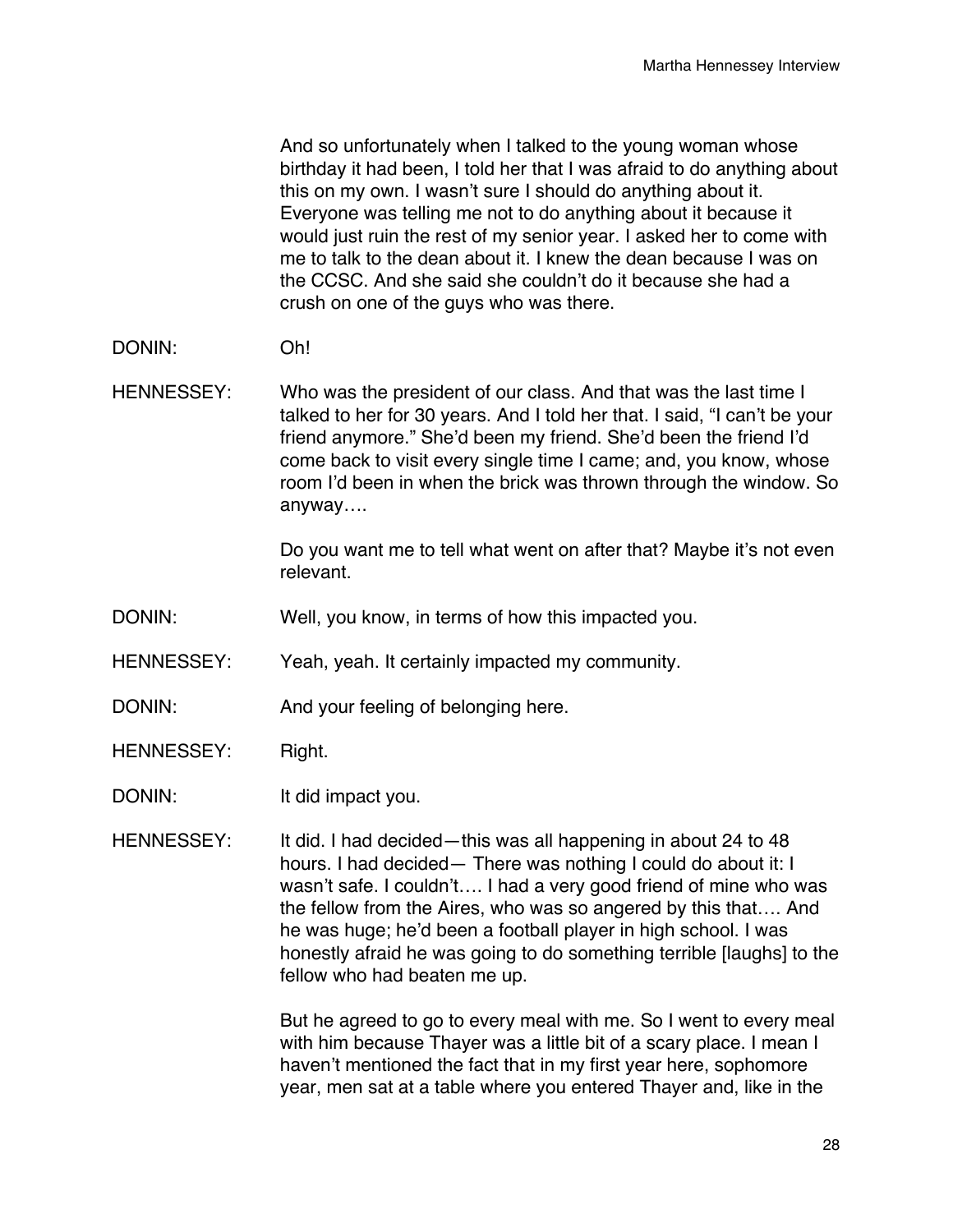Olympics, as a woman walked through, the four of them would put up different scores, rating the women as they walked through the door. I mean, Thayer was not a safe place. So I always had my friend Parker come with me.

And then I think probably within the first 24 hours, maybe 48, I got a call from the campus police saying. "We've just gotten a report that you have keys to the campus, and you're not allowed to."

DONIN: Huh!

HENNESSEY: And my quess is that this young man who had been a member of the campus police had come into that setting, the story he was told was that I had keys to the campus.

- DONIN: What does that even mean?
- HENNESSEY: I think there were at that time master keys?
- DONIN: Amazing! That could unlock any door.
- HENNESSEY: That's what they believed.
- DONIN: Right, right.
- HENNESSEY: And I did have, legally or not legally, a master key to the Hopkins Center because people who were leaders of the singing groups at some point were given them. And then they were passed down to new leaders. Otherwise you had to bother somebody to get into a practice room, and the practice rooms were not reserved. If it was empty, you could go in a practice room. So I had a key to those rooms. And it may have been considered a master key. It probably opened the front door of the Hop. I never tried it, but it might have.

So at first I thought that's what they were thinking of. But the guy in Heorot was saying, "She probably has a key to the library; we can go up and, , hang from the—" I don't even remember exactly. But there was all this malarkey.

So I got this call from the campus police and I went to talk to them. I said, "I'd better come talk to you." So I went and told them what had happened. They were suitably bothered by what had happened and convinced that I didn't have a key. I even showed them that I had the key to the Hopkins Center. And they didn't take it away from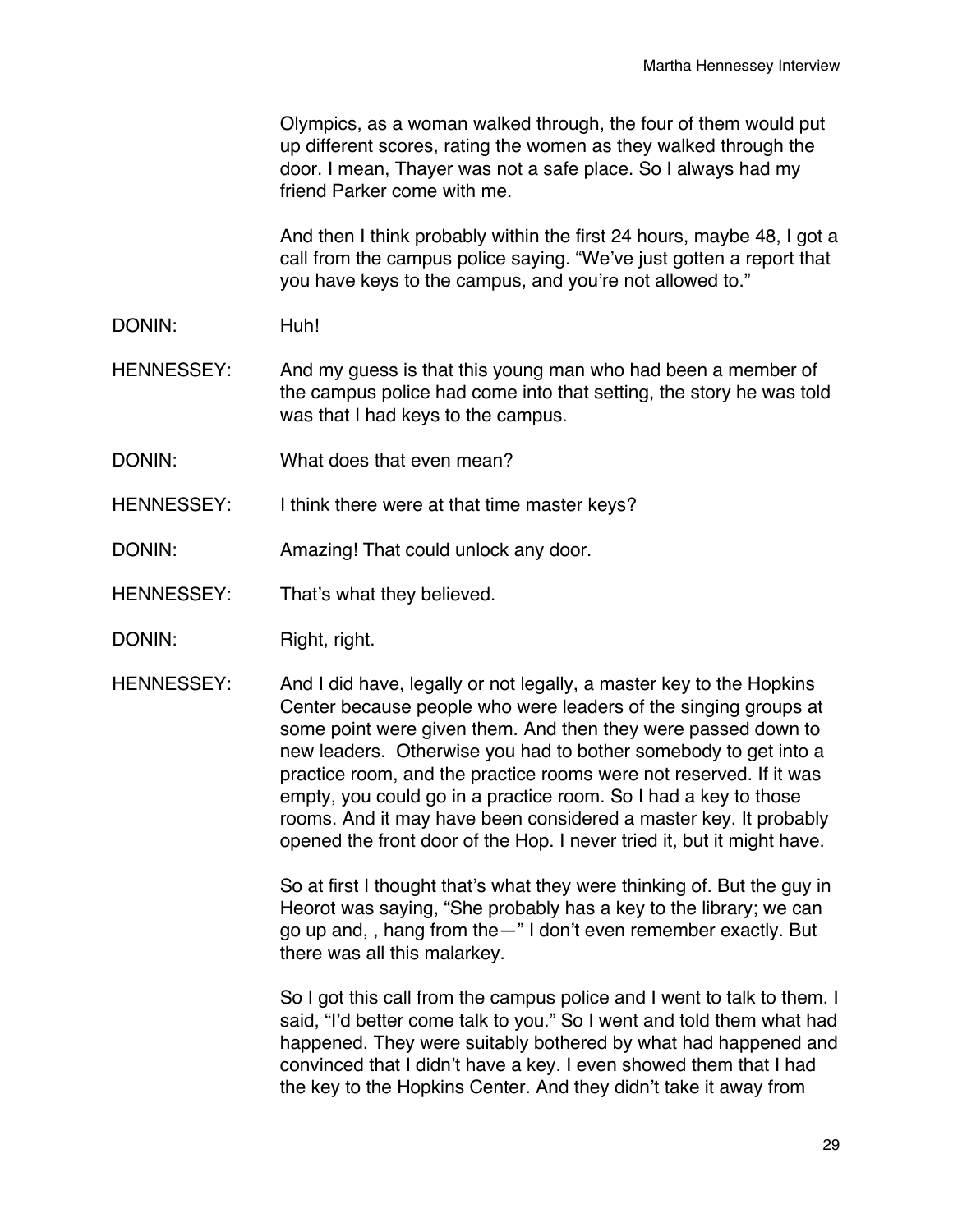me. So I don't think they thought it was a bad thing. They said, "You need to file charges." And I said, "I'm not sure I can file charges. This is my senior year. I just can't stand to. I'm on the CCSC. I'm going to be seen as bulldozing this through. I already feel like an outsider at this point. I just want to graduate. I don't want this to happen." And so they said, "Well, we're going to tell the dean of the College." So they told the dean.

By that point the dean was Ralph Manuel, a lovely fellow who was a friend of mine and had been a mentor of mine. So I made an appointment to go see him. I talked to him. And he was very concerned and said that he would accept my decision, but he strongly urged me to talk to my father, who was then the dean of the Tuck School.

So I walked down and saw my father, told my father about it. He was furious—of course. And wanted to…. But, in the way my father has always operated, he felt that it was my decision. He wasn't going to push me to do anything. And I think he understood. I mean, he taught organizational behavior. He had taught cases about whistleblowers. He knew what was going to happen if I, of all people, went to the CCSC and prosecuted probably not only the person who beat me up but the members who sat there and watched it happen.

So my father did talk to the young man. He asked my permission to do that, and I told him that if that would make it easier on my father, then he could talk to this young man. So he summoned him in. Yes, again, called the campus police and said, "Tell this guy he has to be in my office at this time on this day. I don't care what else he's doing."

#### DONIN: Whoa!

HENNESSEY: And he did say that he would follow him to "the depths of hell." And I believe he told him that he would personally see to it, if he ever looked me in the eye or ever looked at me in any way that intimidated me while I was here, that he would personally see to it that he never got any kind of a diploma from Dartmouth. I don't know if he actually could have done that or not. Probably.

DONIN: In those days.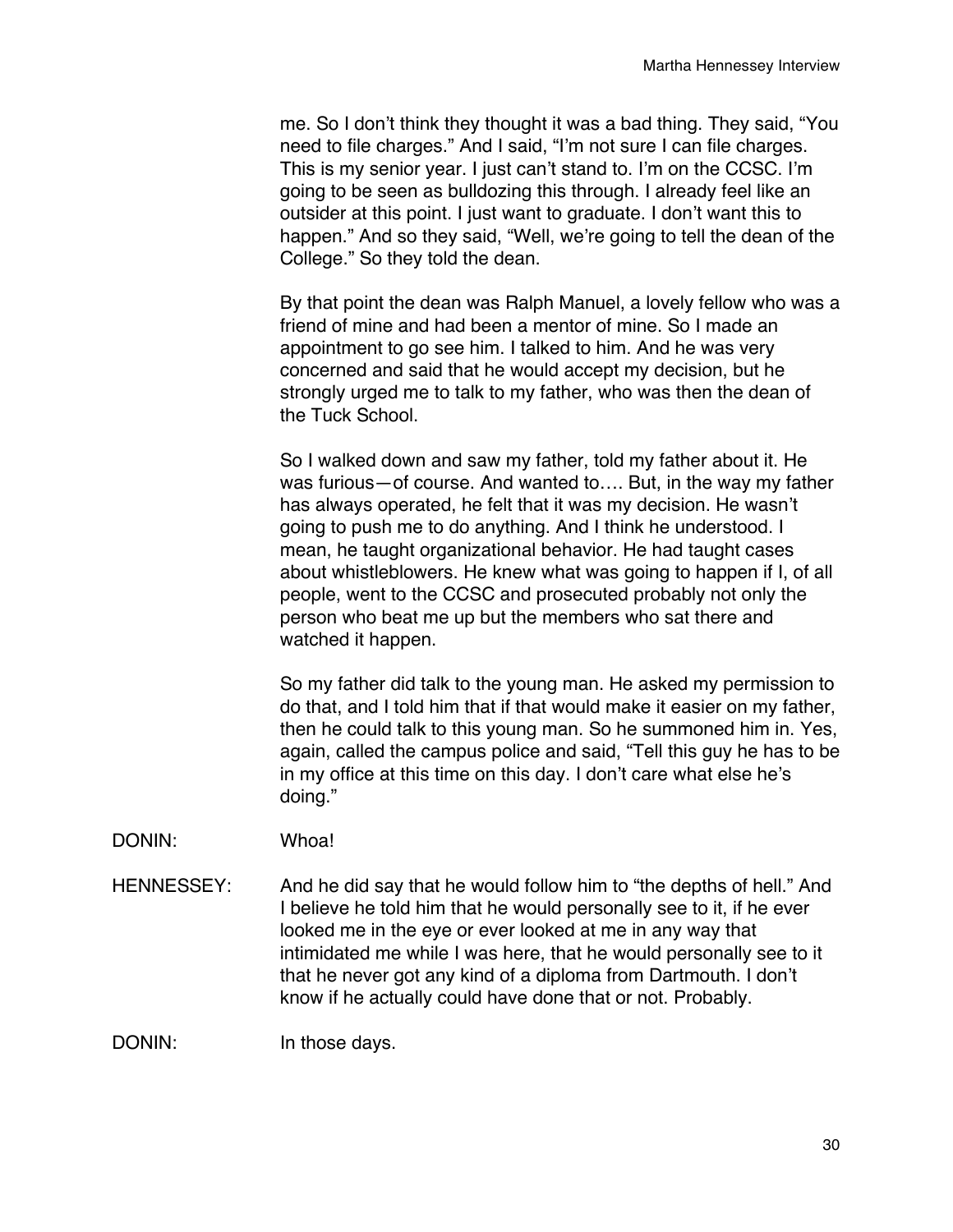HENNESSEY: In those days I think he could. I mean it was part of being a gentleman, you know. That was part of what you had to….

> So my father was on his way to a meeting with the president, a faculty meeting, and he knew President Kemeny very well. President Kemeny was very concerned about… He was the one who obviously started coeducation. He was very concerned about the fraternities and social life for women and men. And he knew my father extremely well, and was concerned because my father, he said, looked ashen and wasn't speaking much—My father was obviously enough rattled that President Kemeny came up to him afterwards and asked what happened. My father told him but said, "You absolutely may not use Martha's name." Because I knew John Kemeny, too.

Now John Kemeny knew me well by name. He didn't recognize me on the street because he didn't recognize faces. [Laughs] But if I said, "Martha Hennessey," "Oh, Martha!" You know. Because I grew up with them. I grew up with his daughter Jenny. We had been in school together our whole lives. And he had known my father forever.

But anyway. So when he found out that John Hennessey's daughter had been beaten up in a fraternity, he was livid. And he, however, honored the fact that my father did not want my name used. But he was on his way to a trustee meeting, and all in about less than 24 hours, it went from my saying nothing to John Kemeny going to the trustee meeting and saying that a Dartmouth undergraduate woman was beat up in Heorot. At that meeting—this makes me a little sick to even say it—was sitting this guy who stood there and watched it happen - who was the president of my class at Dartmouth. And he then—

- DONIN: Why was he at this trustee meeting?
- HENNESSEY: Because it was.... In your senior year if you were elected to be the—and I don't know if this still happens—but if you're the president of the senior class, you are an *ex officio* member of the trustee meetings.

DONIN: Oh.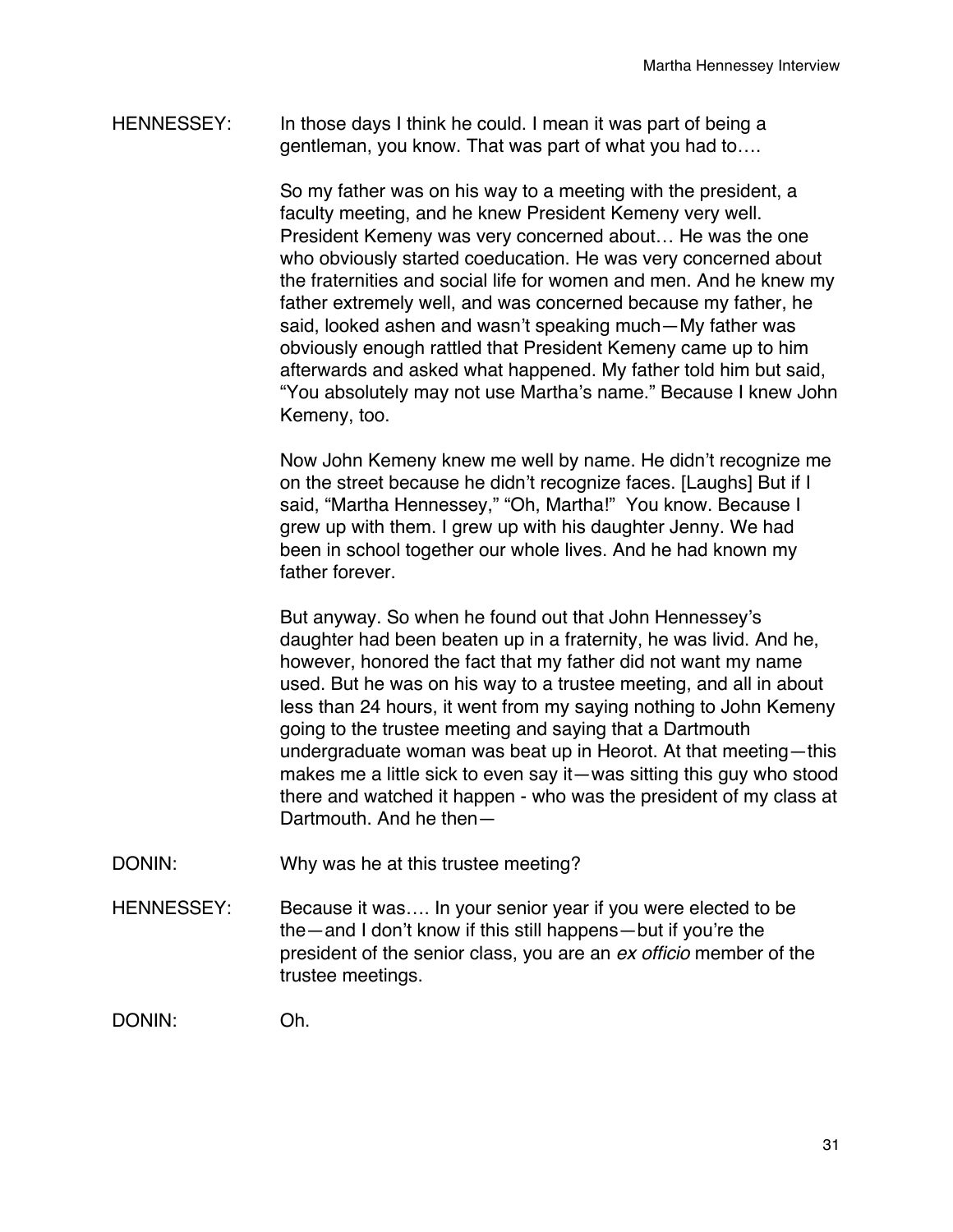- HENNESSEY: I believe. Or maybe it was just that they were talking about something where they needed him to report on something. I'm not really sure.
- DONIN: Yes.
- HENNESSEY: I've never really known. But he was there. And so even though they didn't mention my name, he knew who it was.
- DONIN: He knew
- HENNESSEY: So he then spread a rumor around campus, which traveled very quickly, that had I not only reported it, I had reported it to the board of trustees and to the president of the College. I'd gone straight to the president of the College.
- DONIN: Oh, God!
- HENNESSEY: Who brought it to the board of trustees.
- DONIN: Oh!
- HENNESSEY: So at that point, I didn't know who knew this. I knew people did know it because people came up to me and would look at me like with just disgust. And I'd say, "What is going on?" And they'd tell me, "Well, I can't believe you would use your power and go to the….". Nobody cared about the fact that I'd been beat up. They just cared about the fact that I had gone to the president, which of course I hadn't. So, so much for my not reporting it.

So instead I got…. Well, it felt like I got the worst of both worlds. He didn't get any repercussions except having to have my father read him the riot act. And then I got all the repercussions of having reported it. Really, for years….At reunions people would tell me they'd heard this story and had been horrified that I'd gone to the…. Nobody was horrified that I'd been beaten up, just horrified— Probably they'd heard the story that I had reported, you know, who knows what? Something—probably that I had keys to the College. I have no idea. Anyway, it certainly changed my sense of community. I didn't leave my room for a long time without being accompanied by somebody I felt safe around.

My social life pretty much was involved with my hall. I became for the first time friends with all those people I hadn't known who were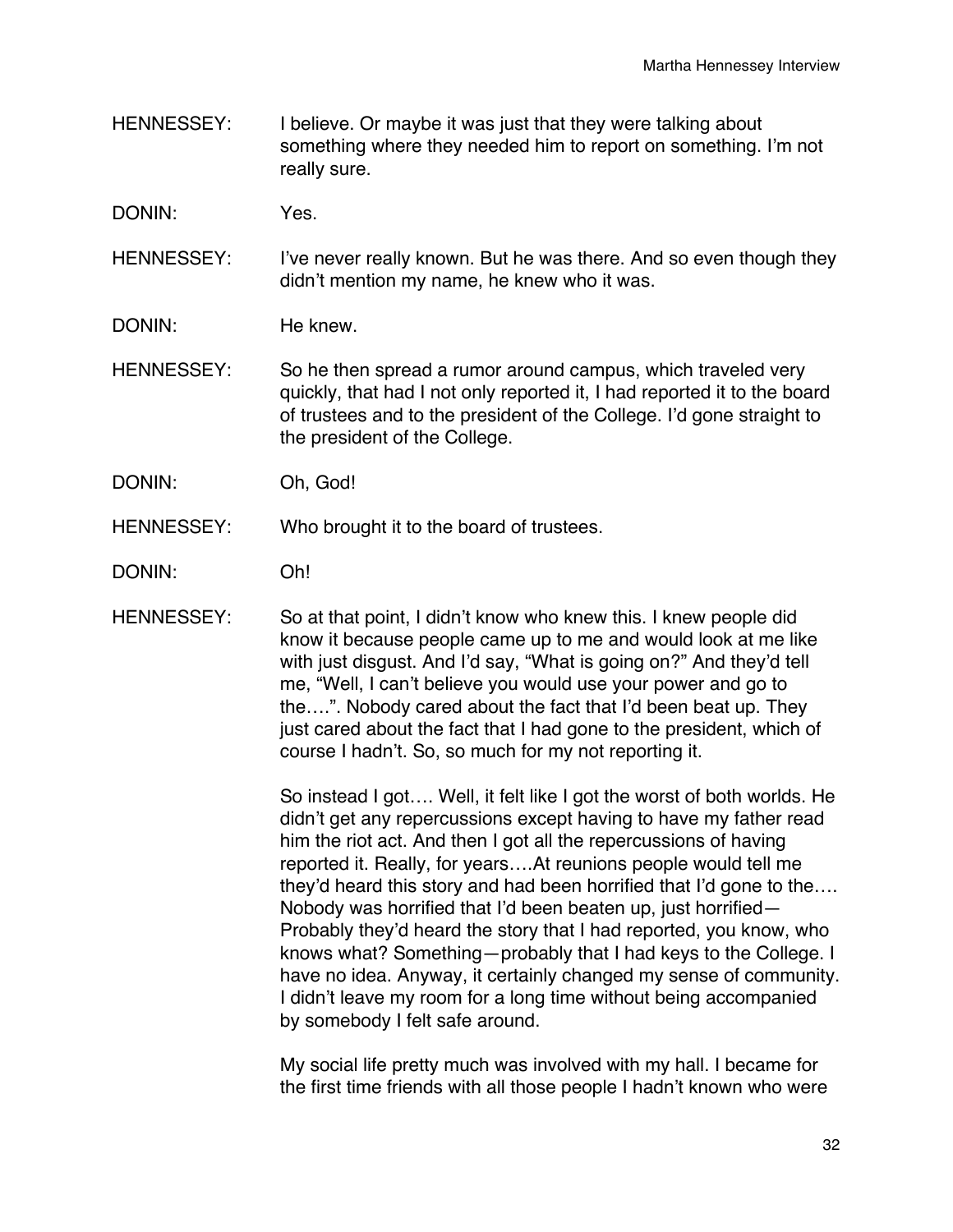on my hall in my dorm. I didn't go obviously to Heorot or any other fraternities again. Many of my friends from Heorot, who really had been four-year friends because of the boyfriend I'd had, very good friends, I thought, I stopped being friends with because when I said to them, "I can't believe you're taking the side of this guy; you saw what happened and you did nothing to protect me." They said, "He's my brother. It's brother first. No matter what, it's brother first." So I heard that from a number of people, all of whom stopped being my friends. So I unfortunately left here being pretty ready to get the heck out of Dodge. You know, this was enough for me.

- DONIN: You were an outcast.
- HENNESSEY: I felt like an outcast.
- DONIN: I mean you should have been the victim, but you were the outcast.
- HENNESSEY: That's right. And that's what I was trying to avoid. I expected that to happen if I had turned him in.
- DONIN: Yeah.

HENNESSEY: But it happened sort of under the worst of circumstances because I didn't turn him in. And yet because it was so awful, I didn't want to make it worse by turning him in. I still could have. I still could have gone forward and said this was going on. And honestly I think Ralph Manuel was extremely disappointed—I think it hurt my relationship with him. He was very disappointed in me for not going forward with it.

> And, you know, as a victim, you feel as if you somehow…. I was ashamed. Not so much about not coming forward. I was ashamed that it had happened to me.

> I can't explain it, and I think most victims can't. But it's a totally irrational feeling that I should have somehow (a) not have been in the basement, (b) somehow joked about it instead of running after him. I don't know. I went through everything I could have done differently instead of recognizing that I had had no—it wasn't my fault. Took me a long time to realize it wasn't my fault.

DONIN: Graduation must have been hard.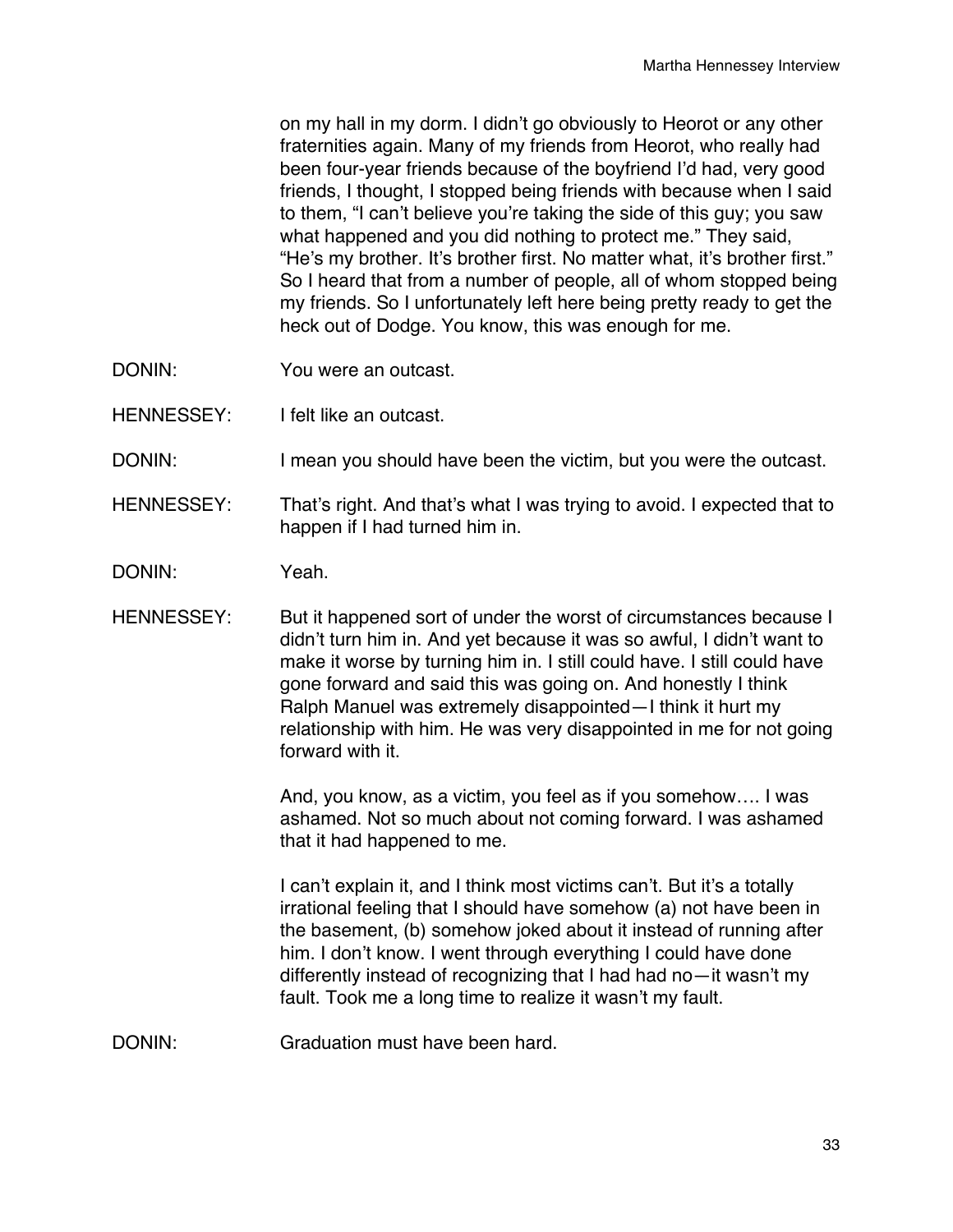- HENNESSEY: Graduation was hard. But here's the funny thing: I got married one week after graduation. [Laughs]
- DONIN: Oh. That's another whole subplot, yes.
- HENNESSEY: Yes. And it was my father's last year as dean of the Tuck School and he handed me my diploma on stage. And all sorts of people had come into town, all of my relatives. So they were at my graduation because I was getting married a week later. Luckily I had that very happy—
- DONIIN: Distraction.
- HENNESSEY:  $-$  distraction. So for the rest of that time I-really the rest of the time—Steve and I were engaged right before this happened. So for the rest of that time, I was able to focus myself in that direction.

You know what's funny? I don't think—I don't know if I've asked my father this—I'm not sure my mother ever knew that this happened to me because I don't think she could have stood it. I think my father—they were very honest with each other, so it's possible she knew. But it may have been downplayed in some way. I don't think my mother could have stood it. I think it wouldn't have been possible for her to let it go. She might have singlehandedly murdered somebody.

- DONIN: Right.
- HENNESSEY: So she didn't know about it. So we could sort of turn everything about the wedding into making it okay. It took a long time for me to come back to Dartmouth and feel happy. And I have to say, to this day I don't have the same kind of feeling about Dartmouth that I had when I arrived here on campus. I mean I don't….
- DONIN: Indeed.
- HENNESSEY: You know.
- DONIN: Yeah.
- HENNESSEY: But not just because of that. I mean I think it's important to know that it wasn't just that. That was a horrible event. But there had been many other, more subtle but also horrible ways in which my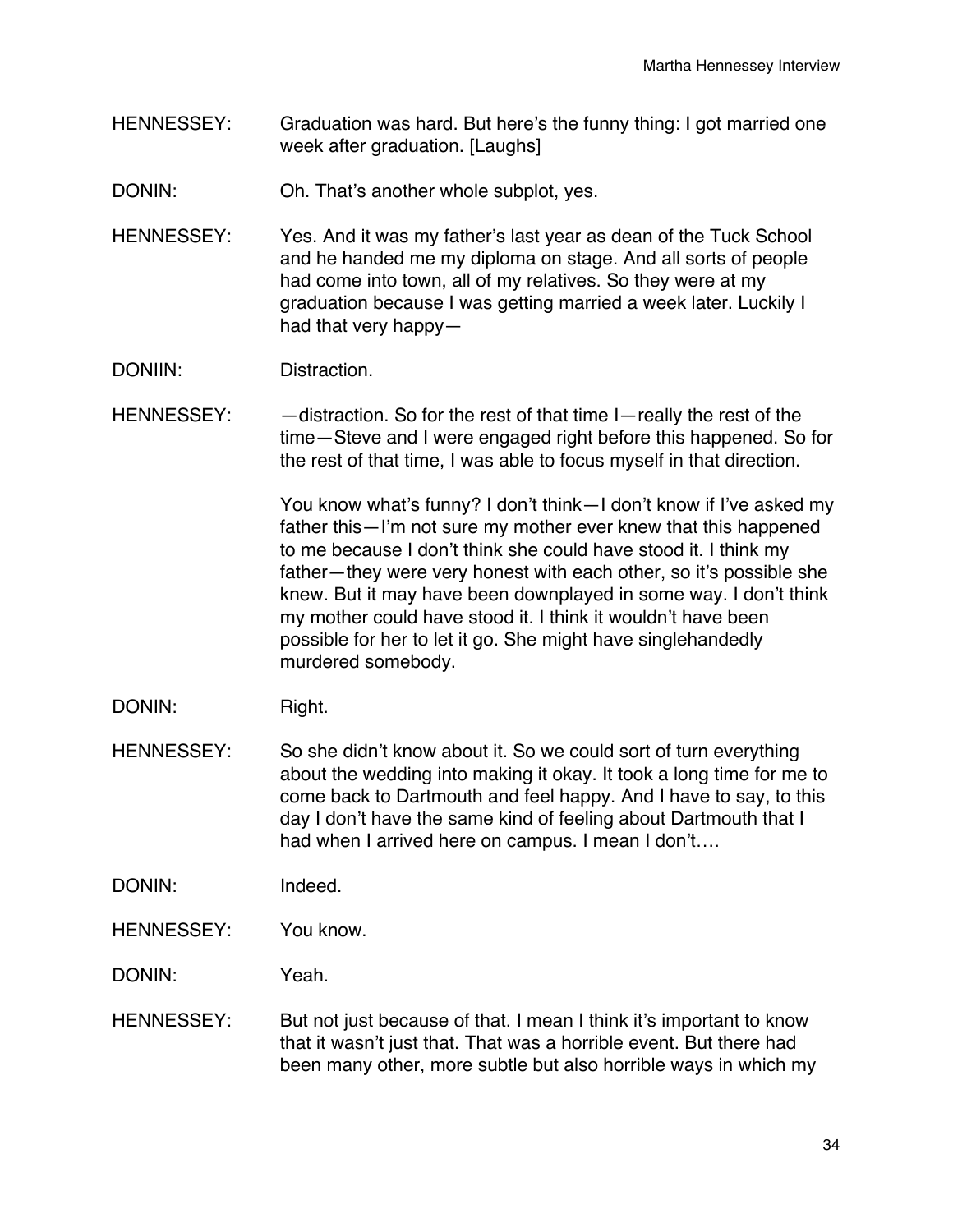kind of high school, blissful, "Dartmouth's wonderful no matter what" fantasy had been shattered.

- DONIN: Sounds like it was sort of a slow shift that took you...
- HENNESSEY: It was. That's right.
- DONIN: Time to get your arms around it and understand it.
- HENNESSEY: That's right. Yep. And, you know, it's funny because people expect me to be wearing all green clothing every day, you know?
- DONIN: Especially because you grew up here. Your father was a senior officer here.
- HENNESSEY: Two daughters went here.
- DONIN: Yeah.
- HENNESSEY: My mother ended up, late in her career she worked here. My brother got a master's degree here. My cousin went here. I mean I did have - subsequent to my going - more connections.

And because I was in the first group of women graduating, I was asked to be on every single possible alumi committee you could think of. I was on the Alumni Council and all the little committees of that. I was on the Alumni Awards Committee. I was on the Young Alumni Awards Committee. People asked me, and I, for some reason, always said yes. So I was very involved. I was part of the group rewriting the constitution for all the alumni. You know I was really very involved and have been all along. And I've never been seen as part of this subversive, angry alumni group, except maybe until recently. [Laughs] So I sort of had a—I did; I straddled.

- DONIN: And still….
- HENNESSEY: And I still straddle.

DONIN: It sounds like you still straddle.

HENNESSEY: I still straddle. And you know I was saying to this young woman who came to visit me, to interview me for an oral history project, that—and she could relate to this. It's very much a rollercoaster.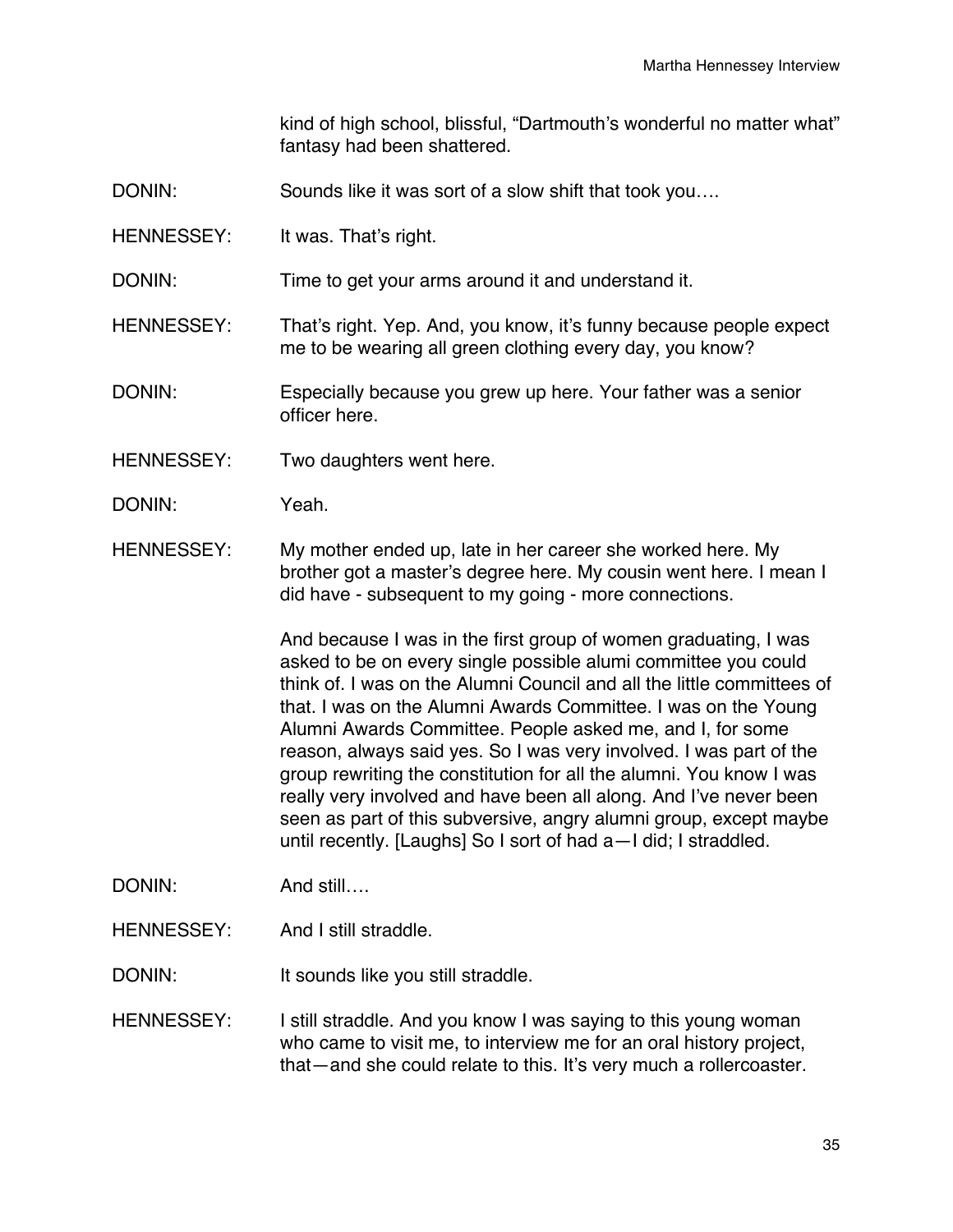After speaking to this young woman, I was at the high of the rollercoaster saying, "Yay! There are women like this at Dartmouth. This is so great!" And then after talking about all my stories with her, I went into this free fall and spent a couple of days being very sad and blue and depressed and not really wanting to go to Dartmouth events. I had tickets to things for the weekend. I was thinking, "Ah! I don't really want to see anybody. I don't really want to be part of Dartmouth." And then something else will happen, and I'll go back up and think, this is great, you know.

Aires reunions are—We haven't had reunions of the women's singing group, but we go every three years to the Aires reunions, and we spend the entire weekend with these lovely people all singing. And it's just—that's the best of Dartmouth for me.

DONIN: Right.

HENNESSEY: And I will be at the height. And then another thing will happen where I'll hear about something not being done about sexual assault or whatever else, or hazing issues, and I'll plunge. And, now that I live back in Hanover, I'll find it very tough. So it's very much a rollercoaster for me. And it's hard to get the momentum going again, even to be on some of these committees I'm on.

> Some of the men on these committees I admire so much for the way that they can just keep going at it. Peter Hackett can keep going at it. And I don't know how much he understands—I think he does; he's never said he doesn't. But I think if you haven't been the victim, it's very hard to know how much energy it takes, how much emotional energy it takes, to be combative—or even to be seen as combative. So when I was in *Undue Influence* - when Peter asked me to be in *Undue Influence*, I had to really think about whether I had the psychic emotional energy—

- DONIN: Right.
- HENNESSEY:  $-$  to put myself through that. And he changed the story slightly in the script. So it didn't feel as if each night I was really telling my story. Although I have to tell you, it brought back my story every single night.

DONIN: Every time.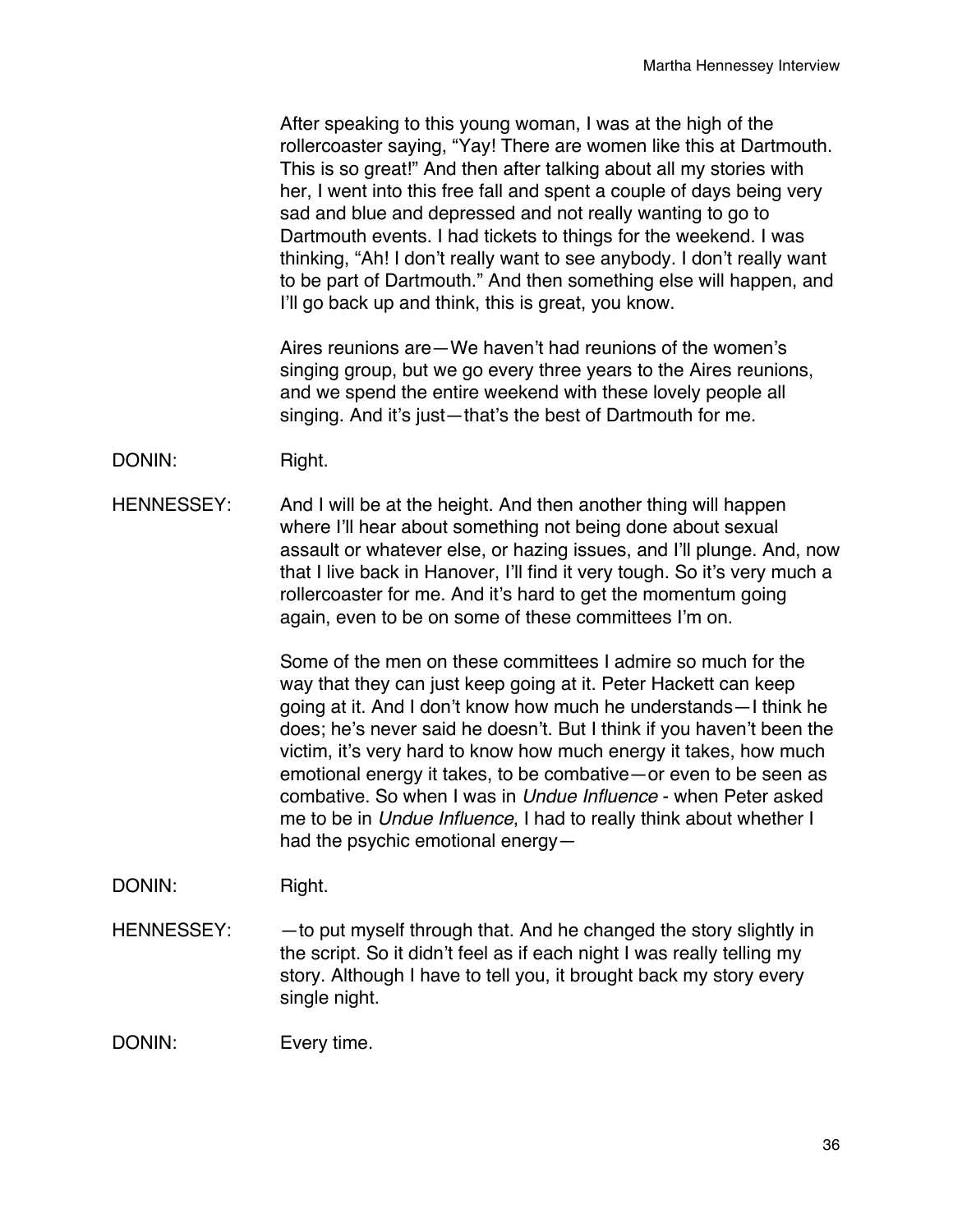HENNESSEY: So it was very much a combination of powerfully saying to everybody, "What are you going to do about this?"; and, on the other hand, going home at night and just having to go straight to bed. Sometimes crying on the way home from performances because I'd be walking across campus; I'd be walking home and reliving it. And reliving why didn't I do something about it?

> And, well, of course I know why I didn't do something about it. Because right now I'm doing something about the sexual assault issue, and I'm already feeling under attack. I'm already being called an "angry alum." At one point I was at a faculty meeting about what the faculty wanted in a new president. And about a week later I went with my husband to "What do the alumni want in a new president?" And I went to one of the meetings, and I spoke up and made a statement about what I really think is important is to have a president who's willing to make a very unpopular move because it's the most important thing for this institution. And that's what John Kemeny did. And I don't think it's happened since then. And we need that at the top. And afterward, I was told by somebody I knew who was in the administration that two trustees came up to her afterwards and said, "Why is Martha so angry at the College?" So, yeah. So you should either love it or leave it.

> And this young woman told me. I thought it was so ironic, having grown up in the sixties and seventies. This young woman I spoke with who's the Class of '15. She said to me that alumni and students come up to her all the time and say, "If you're so angry at Dartmouth, why don't you just leave?" I said, "Well, you know, we were told ʻAmerica, love it or leave it.'" It was a joke, it was so pathetic. And it's pathetic that anyone at this College would tell you that you you should either love it or leave it. You should either hide your dirty laundry or you should just get out of town.

- DONIN: No criticisms allowed.
- HENNESSEY: No criticisms allowed.
- DONIN: Happy Valley all the time.
- HENNESSEY: Exactly. Stepford Wives. [Laughs] So it's exhausting. It's exhausting.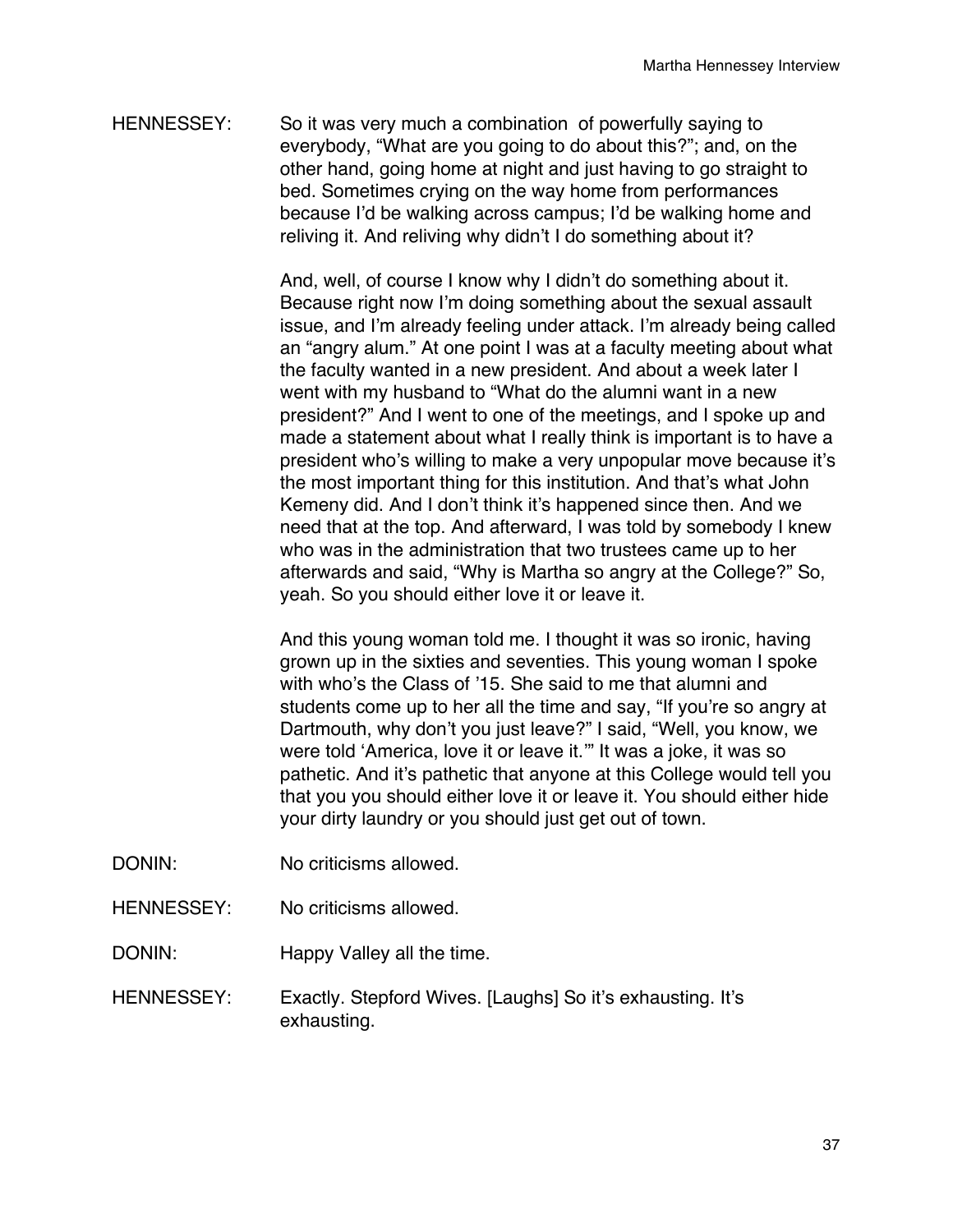I didn't change my name when I got married in 1976. And I had to carry my marriage license with me everywhere I went because we couldn't get an apartment, we couldn't do anything.

- DONIN: Oh, I see.
- HENNESSEY: It was 1976.
- DONIN: Yes.
- HENNESSEY: And you weren't allowed to rent apartments if you weren't married.
- DONIN: Right, right.
- HENNESSEY: About two weeks before we were going to get married, I was in the car with my parents and Steve on our way to some political meeting that my mother was going to, and she invited us to come. And we were driving along, and I said, "You know, there's only one thing that I'm regretting about getting married." Everyone said, "What!! What's going on?" I said, "I was named for my grandmother, and I adore my grandmother, and I have exactly her name. And I'm really sorry that I'm going to be giving that up." Because at that point I didn't know anyone who hadn't taken their husband's name. And all three of them turned to me and said, "Don't." I said, "What?!" They all said, "Why are you taking it if you don't want to? You don't have to do that." Well, you know, there weren't very many people I knew who had that kind of support from not only their husband, but from both parents.
- DONIN: Both sides, yeah.
- HENNESSEY: It made it possible for me to do it. Steve used to go up to people when we first moved to Denver after we graduated, he'd go up and say, "I'm Steve Severson, and this is my wife, Martha Hennessey. We both decided to keep our names." [Laughs]
- DONIN: That's cute. It's a great way to do it.
- HENNESSEY: As a way of telling people, "Don't even bring it up. Don't even say anything—we both decided to keep our names." But I'm only bringing that up because it was kind of my first—it was another thing that I had to explain to people. I'd go out, and people would say, "Wait a minute. Aren't you married to Steve Severson? Why don't you have his name?" And then they'd say, "Oh, because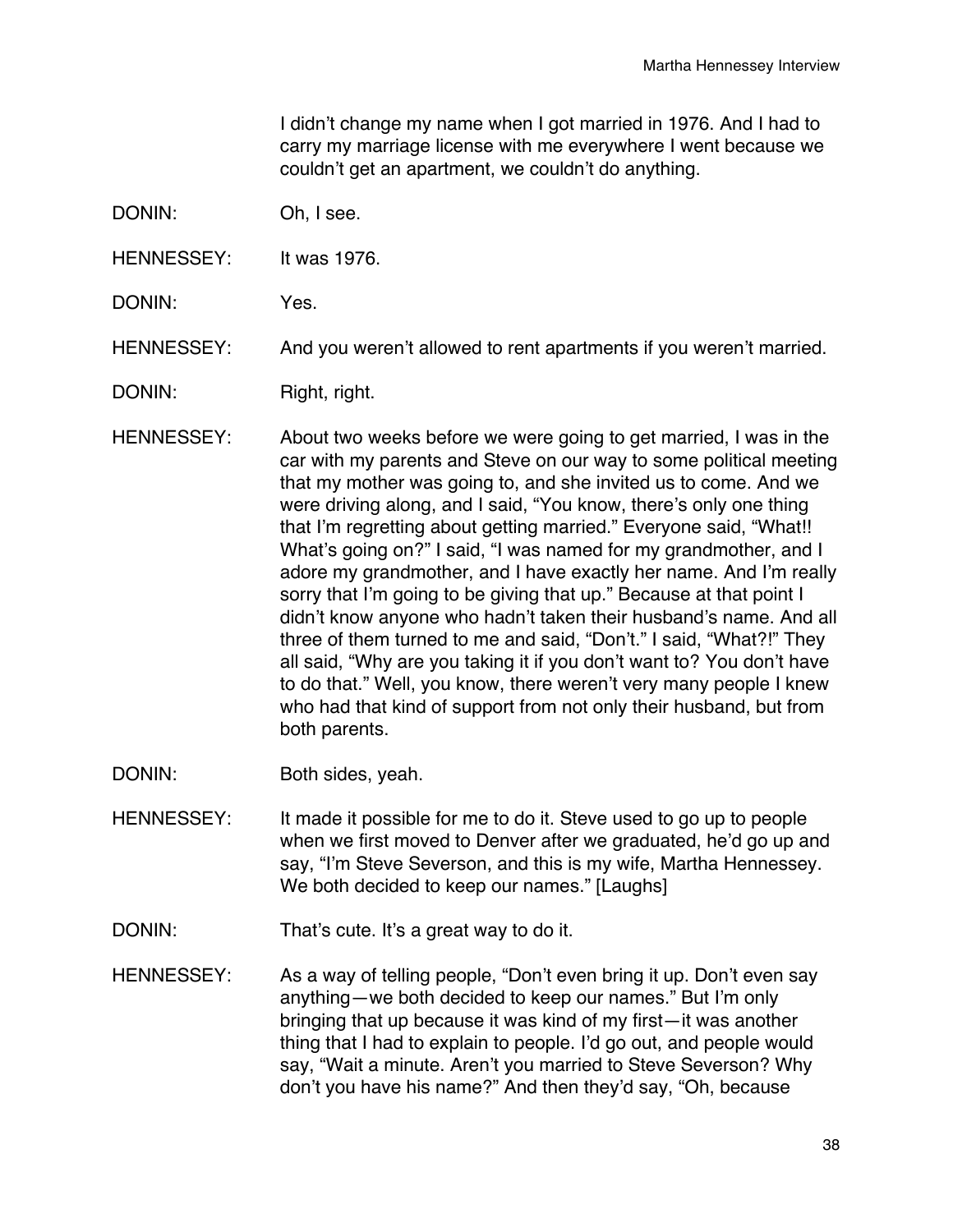you're one of those, whatever you are. You're a women's libber or you're a feminist or you're a—" And the way they'd say it as if I were despicable. And it was exhausting. There were several times I remember calling my mother, saying, "I'm just going to change my name because I can't stand it anymore. I just want to be like everybody else for once in my life." And luckily she would sort of talk me through it. And not tell me not to, but talk me through it and get me through it.

- DONIN: Yeah.
- HENNESSEY: But it is tiring, and I am finding that as a result, part of the reason I don't have as much community in general in Hanover as well as Dartmouth is that I'm happier just squirreling myself away in my own little world where I know people understand who I am and aren't going to give me a hard time about it. And where I don't need to leave yet another party being angry at somebody who said something that offended me or they expect me to be something I'm not.
- DONIN: So this is.... I mean you're carrying this with you for a lifetime.
- HENNESSEY: I am. And I'm sure if you ask my children, they would say that.
- DONIN: Mm-hmm.
- HENNESSEY: And I think that my two daughters who are seven years apart would tell you different angles on it. I think my youngest—and I have to be careful because I know this is an oral history, and I don't want my oldest to think that I don't think she supports me in every way. But I think she sometimes feels that I'm just angry about what happened to me in my senior year, when I'm angry at fraternities. And I feel as if the fraternity system needs a major overhaul. I think she feels she and her husband may feel—that it's all because of what happened to me in my senior year in Heorot. And I think I need to be very clear that it's not all about that. That didn't help, but it's not all about that. As you're saying, it was a sort of a glacial shift.

And I think my younger one, who—just the difference between 2002 and 2009 at this College allowed more women to be vocal about what's happening here. And I think therefore the youngest, who also is feistier and more like I was than my older daughter in that respect, she totally gets that it's not just about one instance. My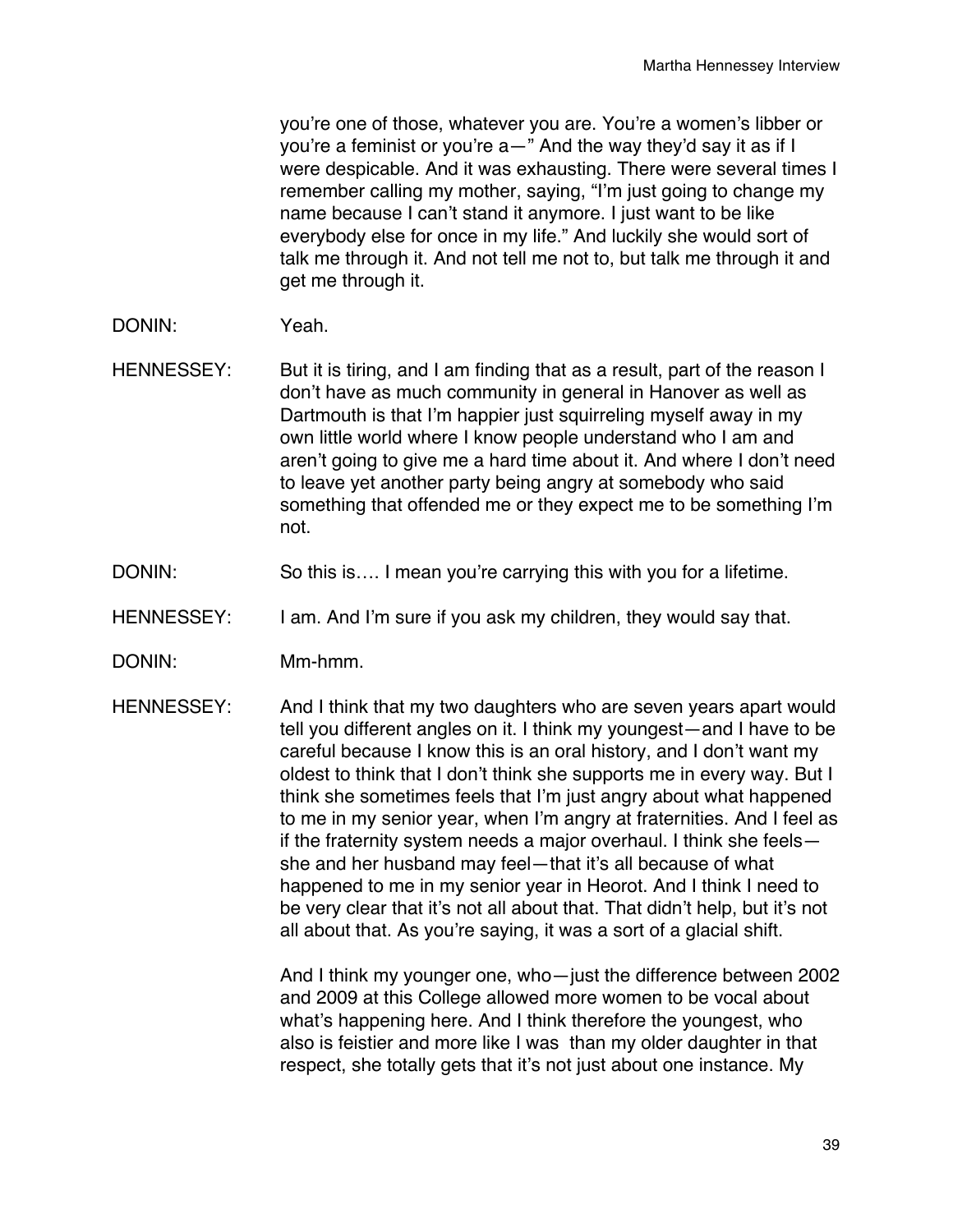older daughter also has the complication that she's married to a guy for whom a fraternity was his whole life basically at Dartmouth.

### DONIN: Here?

- HENNESSEY: Or a large part of his whole life at Dartmouth. I mean he was on the sailing team, and he was a musician. So those things were important to him. But his best friends are all from his fraternity and not so for my daughter who was in a sorority. Both of them were in sororities. So I think that she's…her view of my angst about social life at Dartmouth is somewhat jaded or changed, understandably, by what her life is now, with her husband and child. Obviously my attitude toward the College is very complicated.
- DONIN: Mm-hmm.
- HENNESSEY: And I love some of the things that Dartmouth has done and represents. And some of them I may sound a little hypocritical about. Like I love the fact that when I went to business school at Wharton, I met people from Dartmouth, and I immediately felt like…almost like people I'd grown up with. I didn't even know some of them. I knew who they were because we all kind of knew each other's faces. But I didn't necessarily know them.

One of them was somebody I didn't ever want to know because I think he may have even been a Theta Delt. But I met him at Wharton, and we were drawn to each other because we had this shared experience. So we both had grown up in a way together in Hanover, New Hampshire. We knew how important the undergraduate education was at Dartmouth. We were at the University of Pennsylvania where it didn't seem like anybody was important. There was none of that camaraderie or being a part of a place. And there is a nice feeling to being a part of a place. And so it was like there was this unspoken understanding of each other in a way. And because we were in a new place, we were able to set aside all those differences we had. And that was a really good feeling. I didn't see that happening for people who went to other colleges. And there were a lot of other colleges represented there.

DONIN: Mm-hmm.

HENNESSEY: I've seen that also at my daughter's wedding. The people who got together with them who'd gone to Dartmouth, the fact that they all put their arms around each other and sang songs. And of course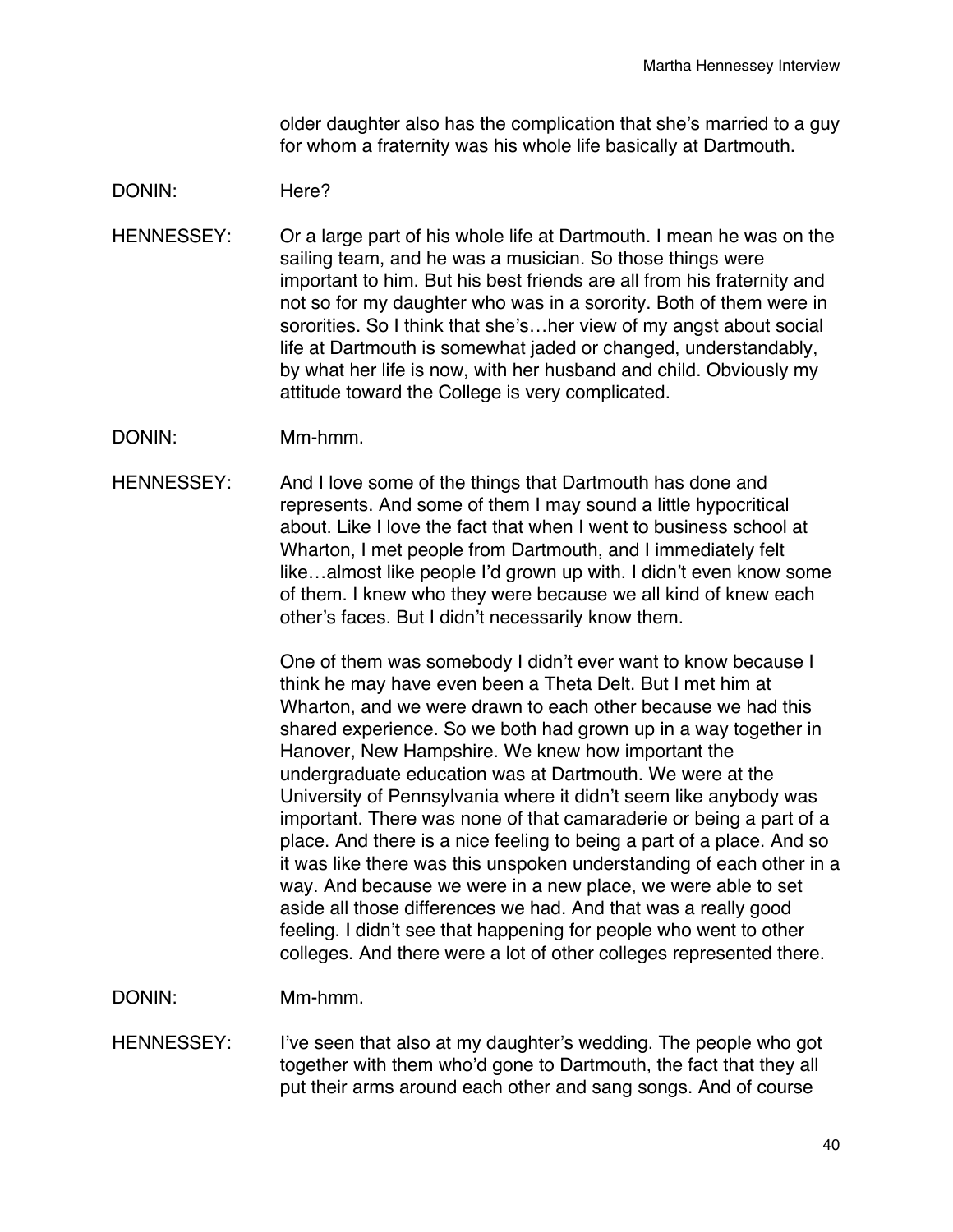my daughter was in an a cappella group, so many of them were in an a cappella group. That part of Dartmouth I love, the music part, the fact that sometimes through songs there's a camaraderie that I haven't seen a lot of in other schools.

There are things about it I like. I've been here now, back here, for 11 years, and I haven't gone to a single football game. I only go to the arts for the most part. I've been asked to be on some committees recently. I've accepted, and I've gotten off pretty quickly. I can schmooze with the best of them, but it's not rewarding to me.

DONIN: Well, you're—it's a bit of a love-hate relationship.

HENNESSEY: It is. It is very much to me. When I've been thinking about it over the last week or so, it's very much to me like a sibling relationship. If you have a sibling and you're blood relatives, and you have this in common, this upbringing, and yet you were mercifully teased as a child perhaps. Or, you know, one of you is a Democrat and one of you is a Republican or whatever it might be. There are ways you can get together for Thanksgiving. You can be civil, and you can enjoy the fact that you share parents and all of those things. But you also don't—you're also okay when that occasion ends. [Laughs] It's very much like that.

> It's not that I don't…. If I detested Dartmouth, if I hated…. If I didn't have the history I have with Dartmouth, and if I didn't have daughters who'd come here, who maintained that history, and if I didn't have a father who loved the College but saw it very clearly for what it is and its foibles and all its warts, if I didn't have all those kinds of things to help, I would be like many of my female classmates who left here and had no intention ever of coming back. They never complained while they were here because it was so unpopular to do so.

But I went to a "25 Years of Coeducation" party that was in New York City. I went to New York, and met a friend there, and sat around a table with about eight or ten women around it. And slowly realized that every single woman at that table had been assaulted in some way at the College. And not one person had said anything about it. No wonder they left and never came back. If I hadn't had these connections, I wouldn't have come back either.

DONIN: Right, right.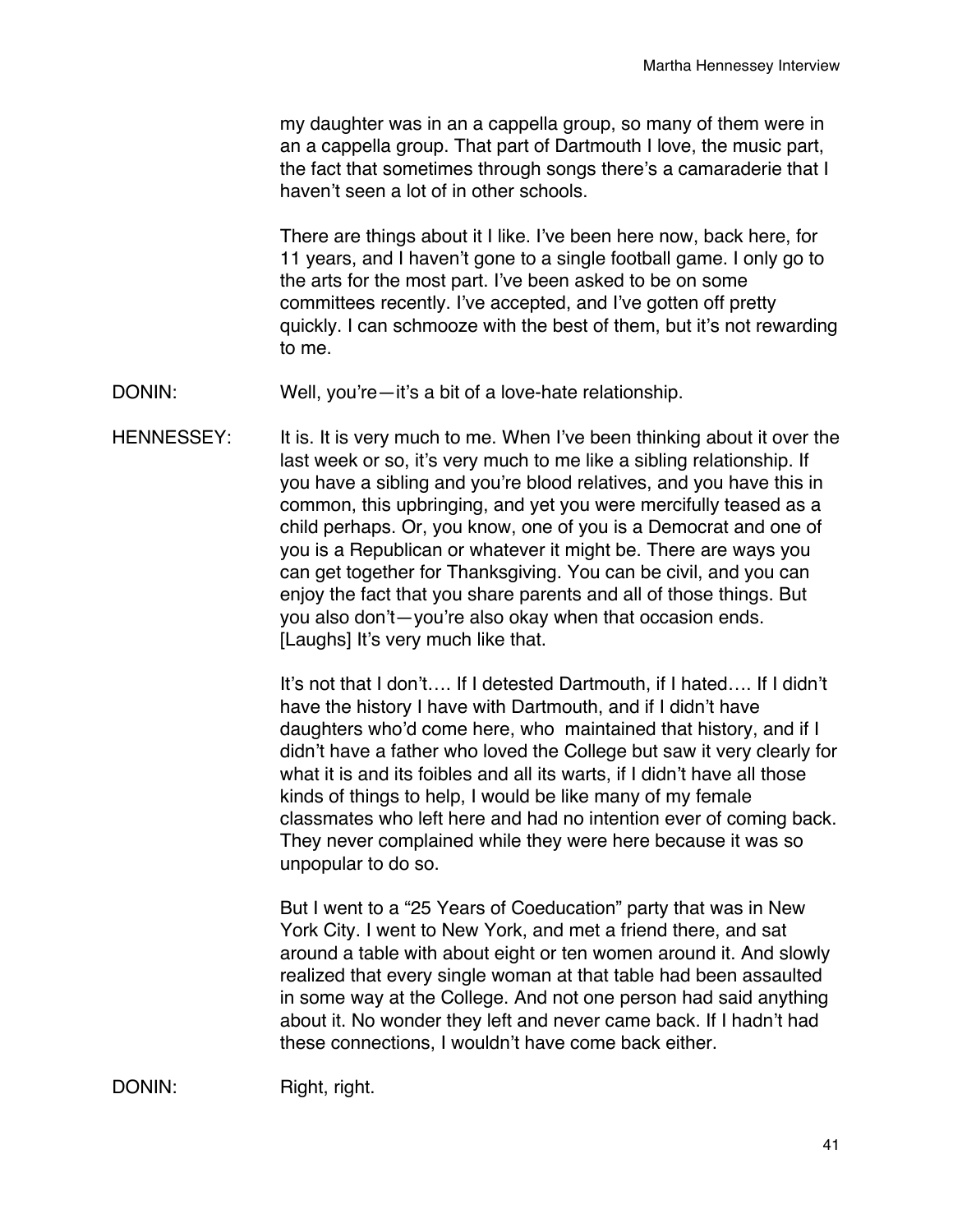HENNESSEY: But .it was to me, family, and it was my home.

DONIN: Well, that's the other thing.

- HENNESSEY: It's my home.
- DONIN: You weren't just coming back to Dartmouth. You were coming back to your home.
- HENNESSEY: That's right. And in many ways my husband is much less attached to the idea of Dartmouth and being a Dartmouth alum. He's back in Hanover because he loves Hanover.
- DONIN: Right.
- HENNESSEY: And sometimes it's harder for the people who are related to the people who were abused, to come to grips with it than it is for the person who was abused. It's an interesting phenomenon.

I didn't mention and I don't know if it's even important—and if this is edited, you can take this out if it's not—but I didn't really realize it until recently when I was in *Undue Influence* that twice I, by the skin of my teeth, avoided being sexually assaulted as well. Twice people came into my dorm room who I thought were friends and tried to corner me. And I screamed, and they wouldn't let me out of my own room.

- DONIN: And these are your friends?
- HENNESSEY: These were people that I had met at a party somewhere or something. No, they weren't good friends. But, you know, one of the times I was able to wake up the person nextdoor to me who came by and helped. The other time I just was scared to death and had things in my hand ready…. I mean it was that kind of—I was ready to hit somebody over the head because I thought he was going to rape me. And I never told anybody that. Never told a soul. And I didn't…. No one was talking about that sort of thing. It wasn't until we got to this 25th year anniversary that I really heard all the people who had stories.
- DONIN: Well, you felt safe being able to think about it there because you weren't alone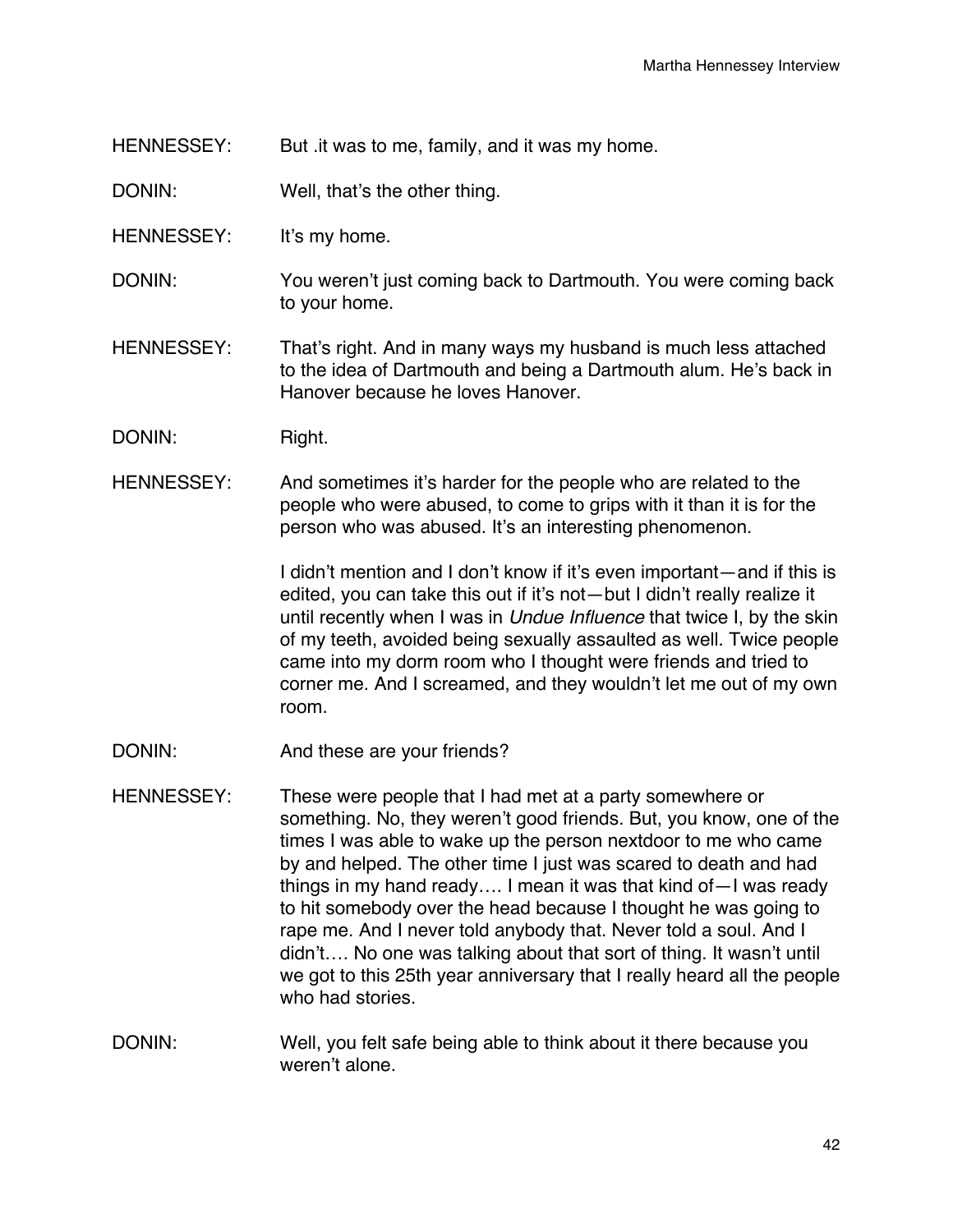HENNESSEY: Right. I can't remember how it was brought up.

DONIN: Mm-hmm.

HENNESSEY: I think somebody said.... You're always asked when you're from those classes, what was it like to be here?

DONIN: Yeah.

HENNESSEY: And maybe somebody who was there said, "So what's the worst thing that happened to you?" Or whatever. And it went around the table.

DONIN: And that's very telling that people want to talk about the worst thing that happened to them in college. Women.

HENNESSEY: Right. Or maybe they wanted this to come out so that people could then share.

DONIN: Right, right.

HENNESSEY: I mean they may have prefaced it with what was the best thing, what was the best part about being there in the early years? I don't know.

DONIN: Right. Well, I suspect you're not the only person who's going to have these stories to tell in this oral history, I'm sorry to say. You're not the first already.

- HENNESSEY: Mm-hmm.
- DONIN: So.

HENNESSEY: You know it's hard to answer the question when somebody says, "What was it like to be here in the beginning of coeducation?" And I've always felt I don't have a standard point of view. I don't think anyone has a standard point of view. I don't think anyone's story is like anyone else's.

DONIN: That's why this collection of stories is going to be phenomenal.

HENNESSEY: That's right. Yeah.

DONIN: As you said, nobody's story is the same.